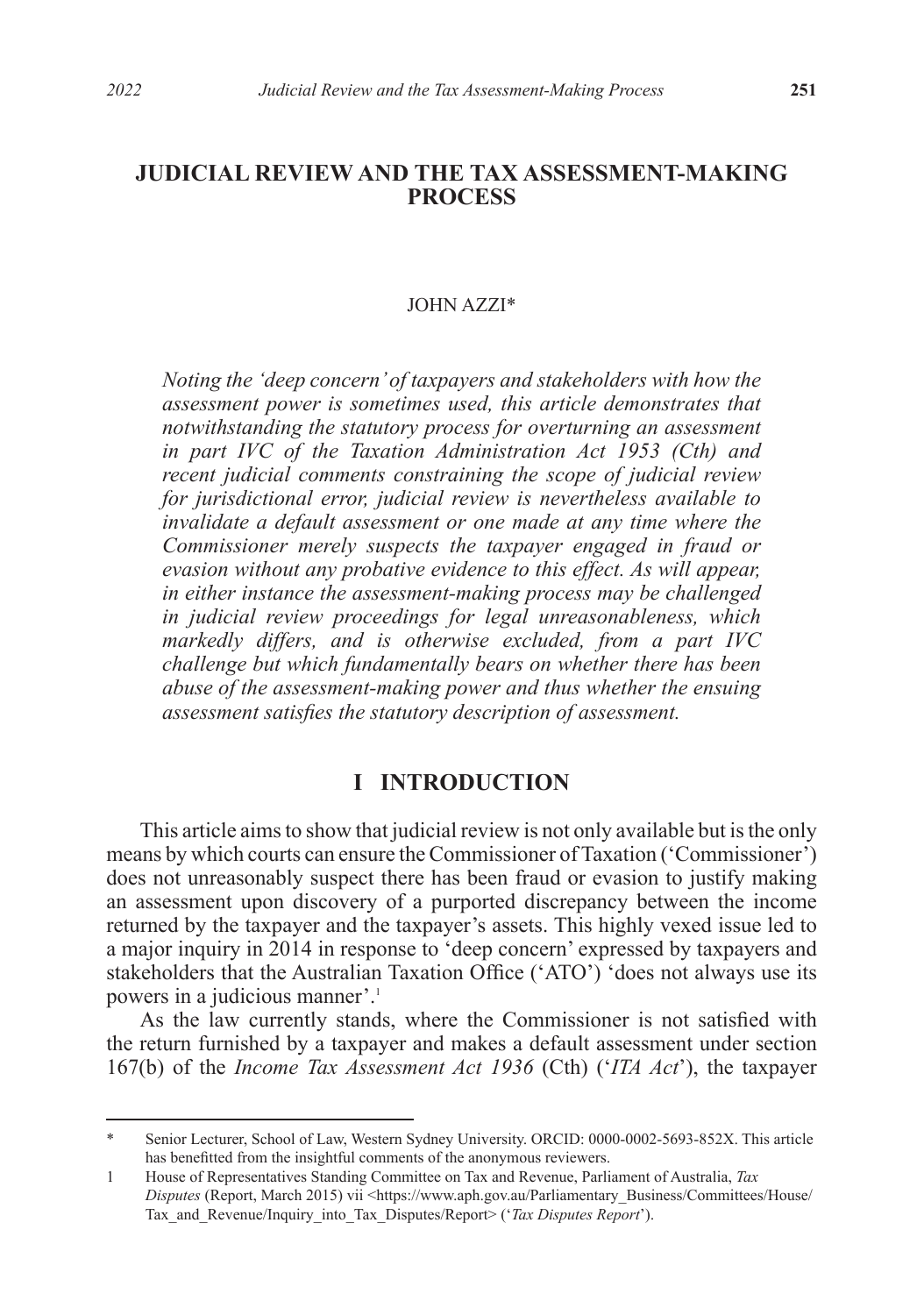cannot challenge the 'due making'2 of that assessment in administrative review and appeal proceedings under part IVC of the *Taxation Administration Act 1953* (Cth) ('*TA Act*'). For whilst the correctness of the amount shown on the assessment may be challenged in part IVC proceedings, its due making is conclusively proved by production of the notice of assessment under section 350-10 of schedule 1 to the *TA Act*. 3

A default assessment is usually made following an investigation into the taxpayer's affairs and the discovery of a purported discrepancy between income returned by the taxpayer in a particular year and that which the Commissioner considered represented the taxpayer's assets for the same period.<sup>4</sup> However, if, as occurred in *Nguyen v Federal Commissioner of Taxation* ('*Nguyen*'),<sup>5</sup> the Commissioner then also decides to amend an assessment issued to the same taxpayer in relation to income years for which the amendment period has expired, the taxpayer must 'affirmatively' prove that 'full and true disclosure' of all material facts has been made to successfully challenge the assessment. Under section 170(1) item 5 of the *ITA Act*, the Commissioner may amend an assessment 'at any time if he or she is of the opinion there has been fraud or evasion'. In this regard, the amended assessment is placed 'in the same position for the purpose of [section 350-10 of schedule 1 to the *TA Act*] as notice of an original assessment<sup>38</sup> by virtue of section 173 of the *ITA Act*.

As the Victorian Court of Appeal in *Deputy Commissioner of Taxation v Buzadzic* ('*Buzadzic*') recently explained:

First, the Commissioner's function under s 167(b) of deciding whether he or she is satisfied with a return is a procedural step, and therefore part of the 'making' of the assessment rather than its correctness. As such, by virtue of s 355-10 [sic], it is conclusively proved by the production of the notice of assessment and is not open to challenge, including in Pt IVC proceedings.

Secondly, the formation of the opinion as to fraud or evasion is a condition precedent governing the power to make an amended assessment under s  $170(1)$  item 5]. As such, it is not part of the 'making' of the assessment but it does bear upon the correctness of the assessment. It follows that it falls within the exception within s

<sup>2</sup> 'Due making' is an expression that 'covers all procedural steps, other than those (if any) which go to substantive liability and so contribute to the excessiveness of the assessment': *McAndrew v Federal Commissioner of Taxation* (1956) 98 CLR 263, 274–5 (Kitto J) ('*McAndrew*').

<sup>3</sup> See *Gashi v Federal Commissioner of Taxation* (2013) 209 FCR 301, 310 [43] (Bennett, Edmonds and Gordon JJ) ('*Gashi*'). An 'assessment' is relevantly defined in section 6(1) of the *Income Tax Assessment Act 1936* (Cth) ('*ITA Act*') as the 'ascertainment … of the amount of taxable income … and … the tax payable on that taxable income'.

<sup>4</sup> See, eg, *Krew v Federal Commissioner of Taxation* (1971) 45 ALJR 324.

<sup>5</sup> (2018) 265 FCR 355 ('*Nguyen*'). In *Nguyen*, the Commissioner made default assessments under section 167(b) and issued amended assessments under section 170(1) item 5 for the 2008–12 income years to include in taxable income amounts representing unexplained deposits into bank accounts controlled by the taxpayer that were discovered upon an audit of the taxpayer's affairs in 2012.

<sup>6</sup> *McCormack v Federal Commissioner of Taxation* (1979) 143 CLR 284, 303 (Gibbs J, Stephen, J agreeing at 306) ('*McCormack*'). See also *George v Federal Commissioner of Taxation* (1952) 86 CLR 183, 201 ('*George*').

<sup>7</sup> *McAndrew* (1956) 98 CLR 263, 269 (Dixon CJ, McTiernan and Webb JJ).

<sup>8</sup> Ibid.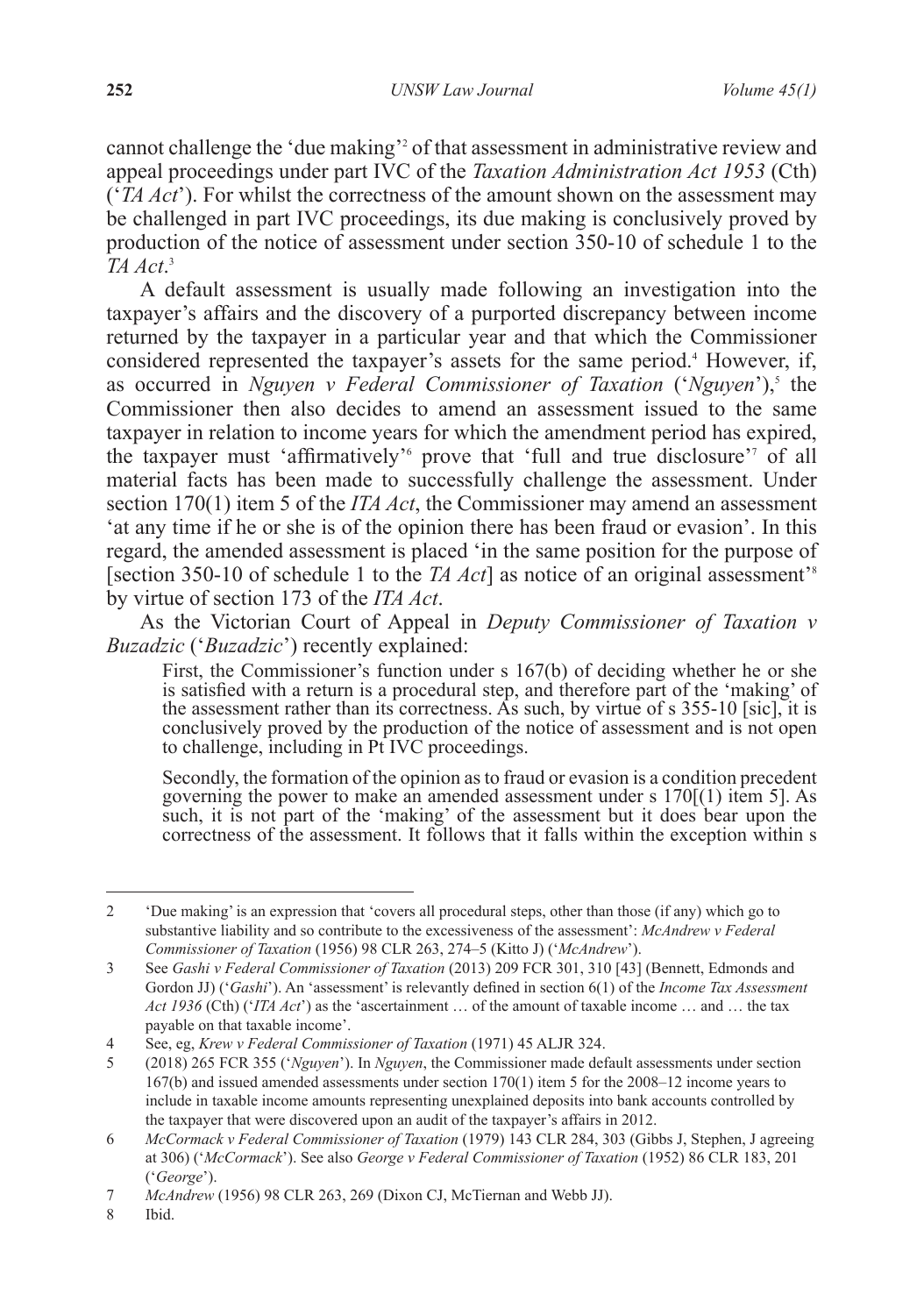355-10 [sic] and a taxpayer can challenge the formation of the opinion in Pt IVC proceedings.<sup>9</sup>

Their Honours further held that, given section 175 of the *ITA Act* and what the Full Federal Court held in *Chhua v Federal Commissioner of Taxation* ('*Chhua*') about 'simple non-compliance' errors not constituting either of the two 'jurisdictional errors identified at [25] of *Futuris*',<sup>10</sup> it was in the 'interests of justice'<sup>11</sup> to summarily dismiss the taxpayers' judicial review application as it was doomed to fail. According to their Honours in *Buzadzic*, an assessment issued in circumstances of non-compliance with section 170(1) item 5 'none the less constitutes an assessment for the purposes of s 175'.12 Section 175 is a 'short but important provision'13 that provides '[t]he validity of any assessment shall not be affected by reason that any of the provisions of this Act have not been complied with'.14

The taxpayers in *Buzadzic* had alleged that it was not open to the Commissioner not to be satisfied with the returns lodged and that exercise of the amendment power was unauthorised because 'there was no fraud or evasion and no evidence to sustain the formation of … opinion that there was fraud or evasion'.15 The taxpayer in *Nguyen* similarly alleged 'she has appropriately declared all of her assessable income as evidenced in the tax returns she lodged for the relevant years'.16 As did the taxpayer in *Chhua*, albeit not as clearly or if at all.<sup>17</sup>

Noting the Commissioner's regular practice of amending an assessment at any time upon discovery of a purported discrepancy between the income returned in a particular income year and the taxpayer's assets for the same period,<sup>18</sup> this article argues that their Honours in *Buzadzic*, respectfully, erred in suggesting an assessment issued without evidence of fraud or evasion is nonetheless an assessment as statutorily defined. It also argues that the Full Court in *Chhua*, respectfully, erred when observing, in obiter:

If it were the case that no authorised officer of the Commissioner had formed the requisite opinion about fraud or evasion, that of itself is unlikely to ground sufficiently an allegation of tentativeness or bad faith in the sense required by *Futuris*. It could,

<sup>9</sup> (2019) 348 FLR 213, 237 [104]–[105] (Kyrou, McLeish and Niall JJA) (citations omitted) ('*Buzadzic*').

<sup>10</sup> (2018) 262 FCR 228, 240 [32] (Logan, Moshinsky and Steward JJ) ('*Chhua*').

<sup>11</sup> *Buzadzic* (2019) 348 FLR 213, 240 [118] (Kyrou, McLeish and Niall JJA).

<sup>12</sup> Ibid 237 [106], citing *Chhua* (2018) 262 FCR 228, 239–40 [32] (Logan, Moshinsky and Steward JJ).

<sup>13</sup> *Federal Commissioner of Taxation v Futuris Corporation Ltd* (2008) 237 CLR 146, 156 [22] (Gummow, Hayne, Heydon and Crennan JJ) ('*Futuris*').

<sup>14</sup> *ITA Act 1936* (Cth) s 175.

<sup>15</sup> *Buzadzic* (2019) 348 FLR 213, 218 [16] (Kyrou, McLeish and Niall JJA).

<sup>16</sup> *Nguyen* (2018) 265 FCR 355, 359 [9] (Kenny J).

<sup>17</sup> In *Chhua* (2018) 262 FCR 228, the Court agreed 'for the sake of completeness' to consider a 'no formation of opinion' allegation despite that it was not pleaded in the taxpayer's proposed notice of appeal but was instead inferred from the taxpayer's written submissions which, curiously, 'positively pleaded that the Commissioner had in fact formed an opinion': at 240–1 [35]–[37] (Logan, Moshinsky and Steward JJ).

<sup>18</sup> In its *Tax Disputes Report*, the Standing Committee expressed concern about a 'consistent theme' throughout the inquiry that findings or allegations of fraud or evasion are often made without an ATO officer turning their mind to the question of whether fraud or evasion actually exists: *Tax Disputes Report* (n 1) 34 [3.63].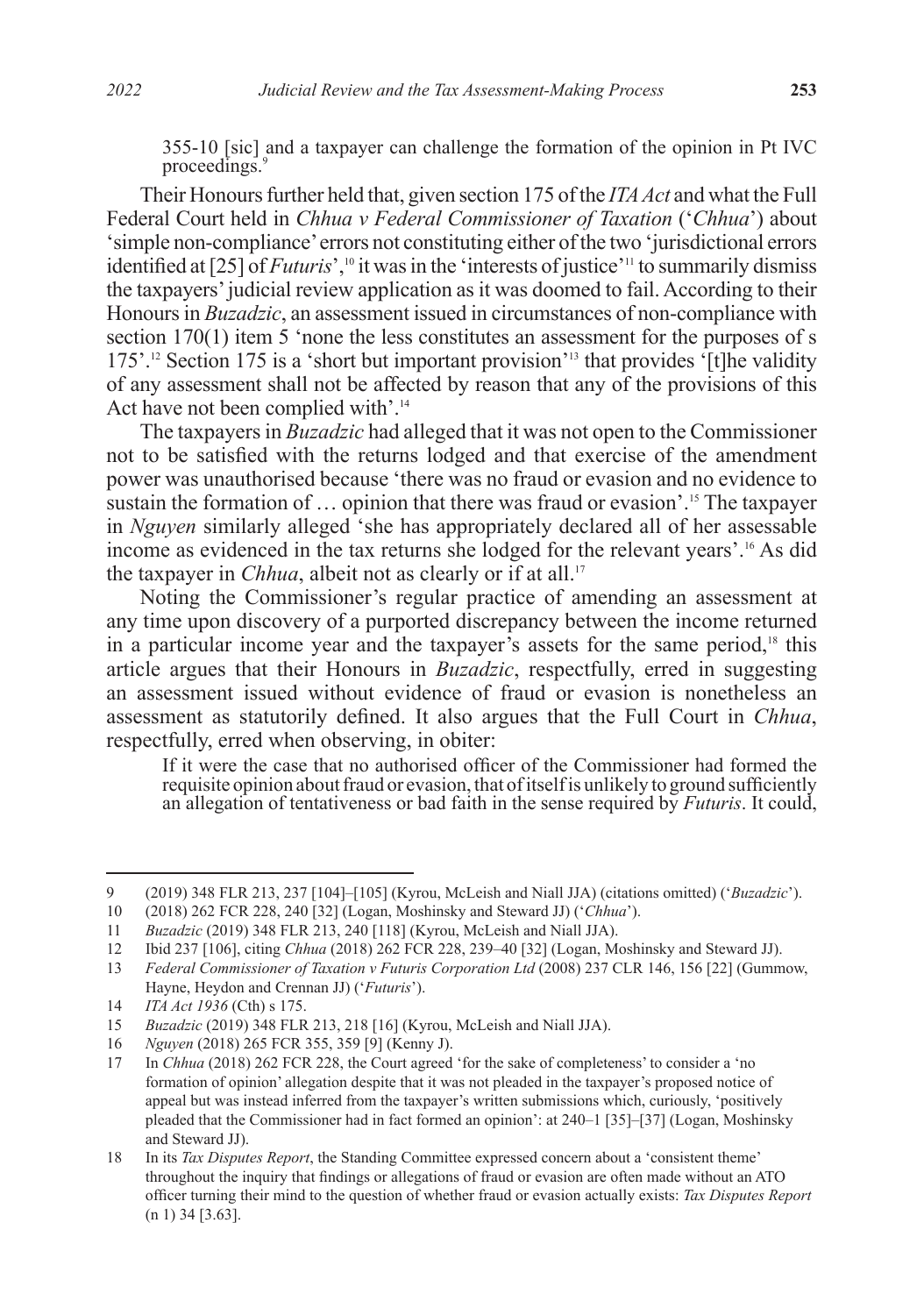however, be a matter which might be raised in a tax appeal instituted under Pt IVC of the [*TA Act*].19

As will appear, a no evidence allegation is available and 'clearly potent'<sup>20</sup> in judicial review, which is 'entrenched'<sup>21</sup> in the *Constitution* and is 'driven'<sup>22</sup> by the concept of jurisdictional error. Such an allegation has to do with the limits of the power of the Commissioner to amend an assessment at any time, specifically whether the Commissioner acted 'arbitrarily or capriciously'<sup>23</sup> in inferring a tax avoidance purpose necessary to invoke the amendment power in section 170(1) item 5. In the words of Gordon J, 'a decision will be set aside where a decision maker has ... drawn an inference which was not open on the primary facts'.<sup>24</sup>

This article further demonstrates that an allegation that there was no evidence to sustain the requisite opinion about fraud or evasion is not unlike the allegation that the precondition governing the power to make a default assessment has not been fulfilled, which may not be challenged in part IVC proceedings.<sup>25</sup> In each case, the allegation is directed to the process or manner in which the Commissioner ascertained the character of the discrepancy and, to that extent, is but a procedural step forming part of the due making of the assessment. Nevertheless, this is the 'concern of judicial review'26 pertaining, as it does, to the 'due formation'27 of the Commissioner's opinion preconditioning the making of the assessment. To this end, it is well-established that notwithstanding the jurisdiction-defining provisions of section 175 and section 350-10, 'it is not open to the Commissioner either to pluck a figure out of the air or to make an uninformed guess'28 when making a default assessment.

By parity of reasoning, there must likewise be some 'genuine attempt'<sup>29</sup> to ascertain the character of a subsequently discovered discrepancy before invoking the amendment power in section  $170(1)$  item 5. To be genuine, given the serious financial and reputational implications as well as legislative intention to promote certainty and taxpayer confidence (see below), there must at least be some

<sup>19</sup> *Chhua* (2018) 262 FCR 228, 241 [38] (Logan, Moshinsky and Steward JJ).

<sup>20</sup> Mark Aronson, Matthew Groves and Greg Weeks, *Judicial Review of Administrative Action and*  Government Liability (LawBook, 6<sup>th</sup> ed, 2017) 373.

<sup>21</sup> *Plaintiff S157/2002 v Commonwealth* (2003) 211 CLR 476, 513 [103] (Gaudron, McHugh, Gummow, Kirby and Hayne JJ).

<sup>22</sup> James Stellios, 'Federal Jurisdiction' in Cheryl Saunders and Adrienne Stone (eds), *The Oxford Handbook of the Australian Constitution* (Oxford University Press, 2018) 879, 889.

<sup>23</sup> *Buck v Bavone* (1976) 135 CLR 110, 118 (Gibbs J) ('*Buck*').

<sup>24</sup> *Bell v Federal Commissioner of Taxation* (2012) 88 ATR 923, 943 [84] (citations omitted).<br>25 *Federal Commissioner of Taxation v Dalco* (1990) 168 CLR 614, 622 (Brennan J. Mason C

<sup>25</sup> *Federal Commissioner of Taxation v Dalco* (1990) 168 CLR 614, 622 (Brennan J, Mason CJ agreeing at 617, Dawson J agreeing at 627, Gaudron J agreeing at 634, McHugh J agreeing at 634) ('*Dalco*').

<sup>26</sup> The Hon Justice R Derrington, 'Migrating towards a Principled Approach to Reviewing Jurisdictional Facts' (2020) 27(2) *Australian Journal of Administrative Law* 70, 71.

<sup>27</sup> John Azzi, 'The Binding Rulings Regime and the Assessment Process' (2018) 45(2) *Australian Bar Review* 163, 166 ('Binding Rules Regime').

<sup>28</sup> *R v Deputy Commissioner of Taxation (WA); Ex parte Briggs* (1987) 14 FCR 249, 269 (Sheppard J) ('*Briggs [No 2]*').

<sup>29</sup> *R v Commissioner of Taxation (WA); Ex parte Briggs* (1986) 12 FCR 301, 308 (Bowen CJ, Sheppard and Beaumont JJ).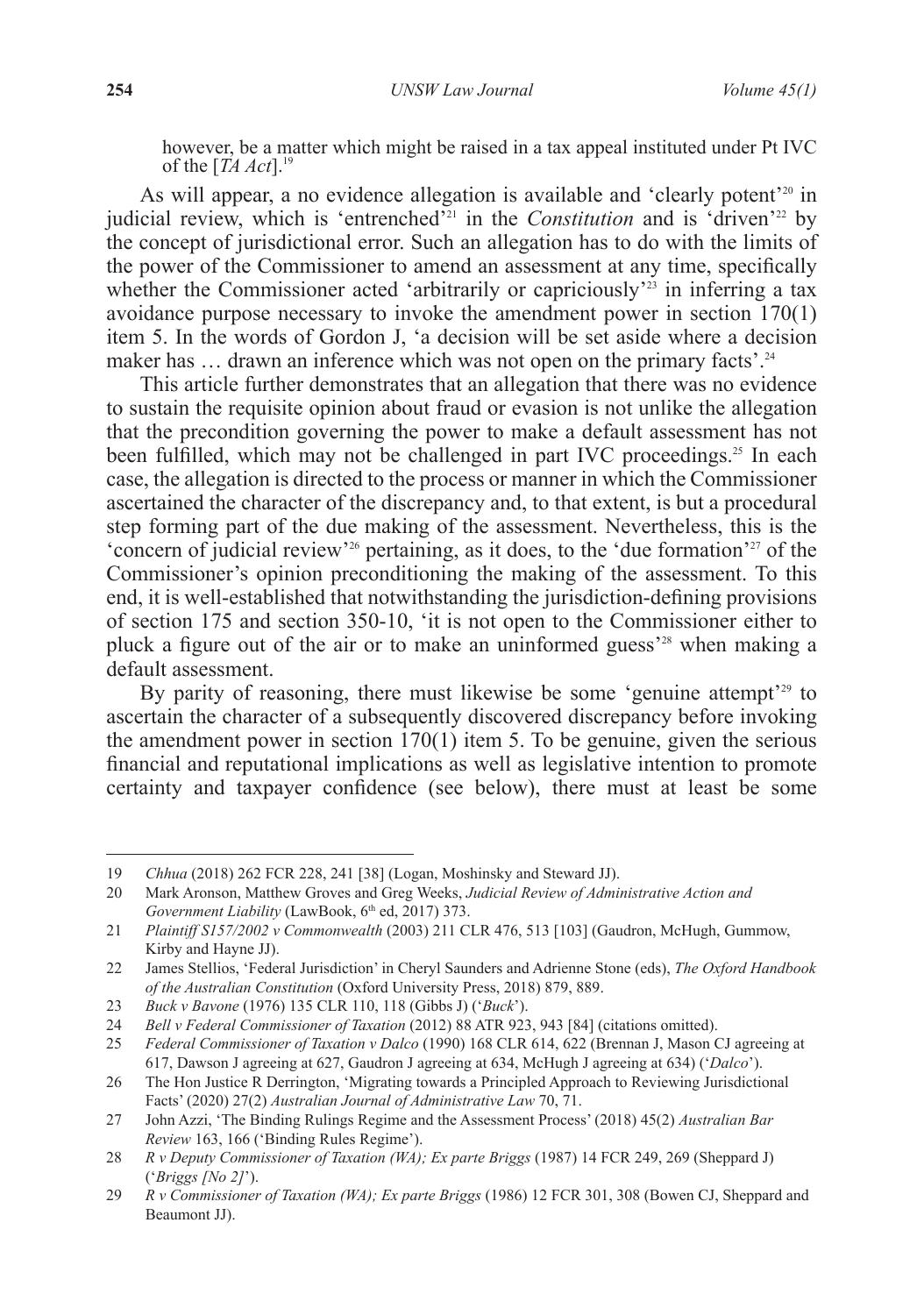'rationally probative'<sup>30</sup> evidence from which it may be inferred the taxpayer was involved in 'blameworthy'31 or 'unlawful'32 conduct directed at concealing from the Commissioner what would otherwise have been assessable amounts.

Yet, irrespective of whether there is relevant evidence capable 'directly or indirectly of rationally affecting assessment of the probability'<sup>33</sup> of the existence of a tax avoidance purpose, an allegation that there has been full and true disclosure, or that there was no evidence the undisclosed amount was assessable, will be insufficient to invalidate the assessment for excessiveness under part IVC. '[T]he issue would still be whether or not from any source the [taxpayer] derived as much taxable income as the assessment treats him as having derived.'34

Rather, the taxpayer must demonstrate on the balance of probabilities there was no omission of income and therefore no avoidance of tax. This requires 'evidence as to the source of the unexplained funds'.<sup>35</sup> However, this may be impossible to discharge where the assessment is amended outside the five-year statutory period for retaining records<sup>36</sup> and, as a result, the taxpayer no longer has material affirmatively demonstrating that taxable income from all sources in a particular income year was less than that subsequently assessed by the Commissioner. The injustice of having to pay the additional tax (and penalties) in such circumstances is manifest.

By contrast, in judicial review it is for the court to be satisfied whether information in the possession of the Commissioner is rationally probative of a suspected tax avoidance purpose.<sup>37</sup> To this end, this article demonstrates that judicial review is the only appropriate process available to ensure the Commissioner acts within the limits of their power to amend an assessment at any time.<sup>38</sup>

To develop the preceding theme of judicial review of the assessment-making process, Part II briefly examines the power and duty of the Commissioner to make an assessment and the judicial processes available to the taxpayer to challenge the assessment. Part III considers recent decisions expounding the process for making assessments and explains why an allegation that it was not open for the Commissioner to make a default assessment or amend an assessment at any time

<sup>30</sup> *Sun v Minister for Immigration and Border Protection* (2016) 243 FCR 220, 226 [19] (Logan J) ('*Sun*'), citing *Minister for Immigration and Ethnic Affairs v Pochi* (1980) 44 FLR 41, 62 (Deane J, Evatt J agreeing at 57) ('*Pochi*').

<sup>31</sup> *Denver Chemical Manufacturing Co v Commissioner of Taxation (NSW)* (1949) 79 CLR 296, 313 (Dixon J).

<sup>32</sup> *R v Meares* (1997) 37 ATR 321, 323 (Gleeson CJ, Sully J agreeing at 325, Bruce J agreeing at 325).

<sup>33</sup> *CNY17 v Minister for Immigration and Border Protection* (2019) 268 CLR 76, 83 [6] (Kiefel CJ and Gageler J).

<sup>34</sup> *George* (1952) 86 CLR 183, 189 (Kitto J).

<sup>35</sup> *Nguyen* (2018) 265 FCR 355, 395–6 [154] (Kenny J).

<sup>36</sup> See *ITA Act 1936* (Cth).

<sup>37</sup> Cf *Kostas v HIA Insurance Services Pty Ltd* (2010) 241 CLR 390, 418 [91] (Hayne, Heydon, Crennan and Kiefel JJ) ('*Kostas*').

<sup>38</sup> The availability of a statutory judicial process does not provide a basis for implying an intention to oust judicial review despite that both may commonly overlap: *Community Housing Ltd v Clarence Valley Council* (2015) 90 NSWLR 292, 300 (Leeming JA, Basten JA agreeing at 294 [1], Gleeson JA agreeing at 296 [12]). Notwithstanding, judicial review proceedings should ordinarily be stayed pending the outcome of part IVC proceedings: *Futuris* (2008) 237 CLR 146, 162 [48] (Gummow, Hayne, Heydon and Crennan JJ).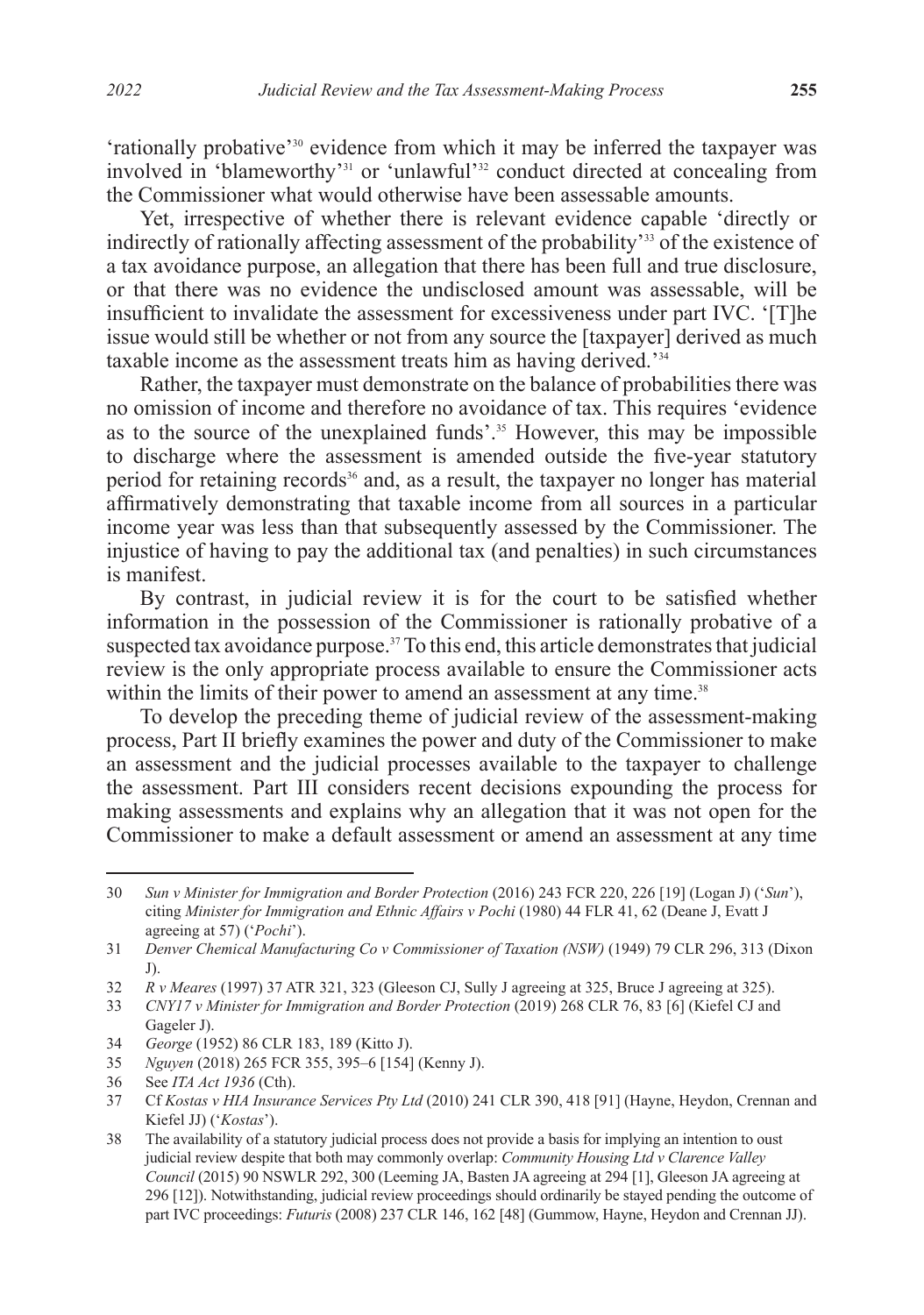is a procedural irregularity that is excluded from challenge under part IVC of the *TA Act*. Part IV discusses the preconditions governing exercise of the power to make default and amended assessments and demonstrates that a mere suspicion an undisclosed discrepancy ought to be taxed is amenable to judicial review for jurisdictional error. Part V demonstrates that the relatively more onerous burden of proof applying under part IVC of the *TA Act*, compared with judicial review, impedes the ability of courts to discern whether the implied obligation of reasonableness governing formation of the Commissioner's state of mind when making an assessment has been observed. Part VI summarises the preceding discussion and adds some concluding observations.

## **II THE LEGAL FRAMEWORK FOR MAKING AND REVIEWING AN ASSESSMENT**

Every person must lodge a tax return 'if required by the Commissioner by legislative instrument'.<sup>39</sup> The power and duty to make an assessment is found in section 166 of the *ITA Act*, which relevantly provides that from the returns and any other information in their possession (even if illegally obtained or otherwise privileged)<sup>40</sup> 'the Commissioner must make an assessment of (a) the amount of the taxable income … of any taxpayer; and (b) the amount of tax payable thereon'.

Where, as mentioned, the Commissioner is not satisfied with the return furnished, then they may make a default assessment under section 167(b) 'of the amount upon which in his or her judgment income tax ought to be levied, and that amount shall be the taxable income of that person for the purpose of section 166'. This provision is supportive of the Commissioner's power to make an assessment under section 166. It operates 'by means of s  $166<sup>241</sup>$  and 'is epexegetical to s  $166<sup>242</sup>$ 

Once due, the assessment becomes a debt owing to the Commonwealth and is payable to the Commissioner<sup>43</sup> irrespective of any 'practical difficulty' this presents for challenging the assessment in the event recovery proceedings result in the taxpayer's bankruptcy and the trustee in bankruptcy abandoning the part IVC proceedings.44 This is distinguishable from a practical difficulty in the constitutional sense, whereby the person upon whom the tax liability is imposed is denied the opportunity to challenge through 'some judicial process'45 the liability, including the formation of opinion that bears on the liability. As the High Court recently explained, to satisfy the description of taxation in section 51(ii) of the *Constitution*, the tax must be distinguishable from an arbitrary exaction. To this end:

<sup>39</sup> *ITA Act 1936* (Cth) s 161(1).

<sup>40</sup> See *Denlay v Federal Commissioner of Taxation* (2011) 193 FCR 412, 433–4 [81] (Keane CJ, Dowsett and Reeves JJ).

<sup>41</sup> *George* (1952) 86 CLR 183, 202 (Dixon CJ, McTiernan, Williams, Webb and Fullagar JJ).

<sup>42</sup> Ibid 204.

<sup>43</sup> *Taxation Administration Act 1953* (Cth) sch 1 s 255-5(1) ('*TA Act*').

<sup>44</sup> See *Buzadzic* (2019) 348 FLR 213, 231 [73]–[75] (Kyrou, McLeish and Niall JJA).

<sup>45</sup> *Deputy Commissioner of Taxation (NSW) v Brown* (1958) 100 CLR 32, 40 (Dixon CJ).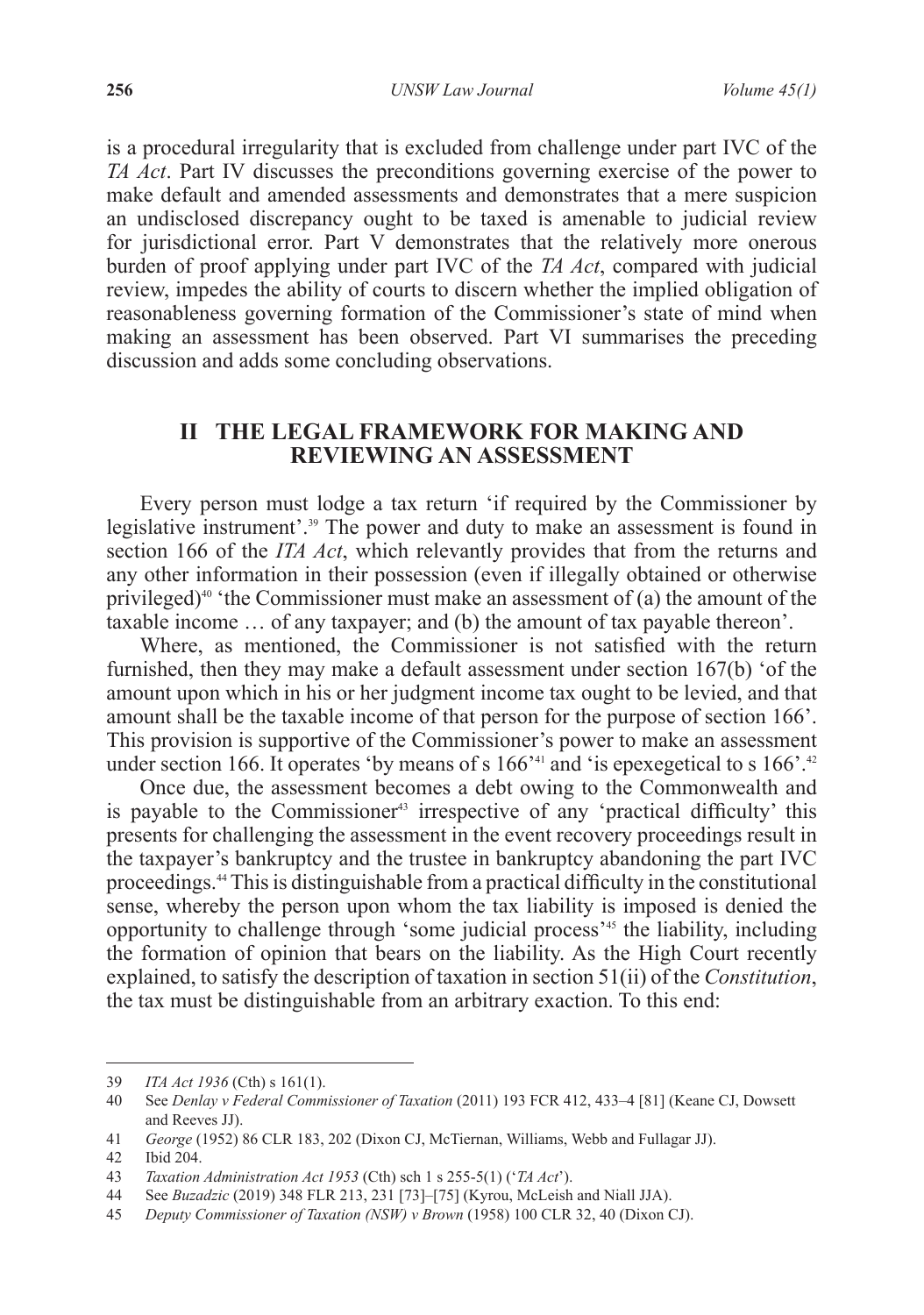[I]t must be possible to point to the criteria by which the Parliament imposes liability to pay the tax; but this does not deny that the incidence of a tax may be made dependent upon the formation of an opinion by the Commissioner. … [And] the law must not purport to deny to the taxpayer 'all right to resist an assessment by proving in the courts that the criteria of liability were not satisfied in his case'.<sup>46</sup>

A related but less well-recognised principle of 'elementary constitutional law<sup>47</sup> is that the judicial process for challenging an assessment must prevent the validity of a tax depending on the opinion of the Commissioner. Otherwise, the Commissioner could, potentially, exercise the assessment power arbitrarily or capriciously.

By virtue of section 175A(1) of the *ITA Act*, a taxpayer who is dissatisfied with an assessment 'may object against it in the manner set out in [part IVC of the *TA Act*]'. The objection is to be lodged within a specified time approximating the period of time the Commissioner has to amend an assessment under either items 1, 2, 3 or 4 of section 170(1) of the *ITA Act*. 48 With effect from 1 January 2006, the period for amending an assessment was shortened to provide taxpayers with more certainty, and thus confidence in the self-assessment regime.<sup>49</sup> However, the unlimited period for amending an assessment where there has been fraud or evasion was unchanged because it was felt taxpayers 'who engage in calculated behaviour to evade tax should remain permanently at risk'.<sup>50</sup>

Once an objection is lodged, section 14ZY of the *TA Act* requires the Commissioner to give the taxpayer an 'objection decision'. A taxpayer who is dissatisfied with the 'objection decision' may apply for a review in the Administrative Appeals Tribunal ('AAT') or lodge an appeal in the Federal Court against that decision. In either a review (section 14ZZK(b)(i) of the *TA Act*) or appeal (section  $14ZZO(b)(i)$  of the *TA Act*), the taxpayer bears the burden of proving the assessment is 'excessive or otherwise incorrect and what the assessment should have been'. It does not matter that on review the AAT must decide for itself whether the Commissioner's decision is the 'correct or preferable' decision under section 43 of the *Administrative Appeals Tribunal Act 1975* (Cth) ('*AAT Act*').51 Unless the taxpayer can affirmatively prove there was no factual basis supporting the assessment made, the AAT must affirm it.<sup>52</sup>

<sup>46</sup> *WR Carpenter Holdings Pty Ltd v Federal Commissioner of Taxation* (2008) 237 CLR 198, 204 [9] (Gleeson CJ, Gummow, Kirby, Hayne, Heydon, Crennan and Kiefel JJ) (citations omitted) ('*WR Carpenter*').

<sup>47</sup> *MacCormick v Federal Commissioner of Taxation* (1984) 158 CLR 622, 639–40 (Gibbs CJ, Wilson, Deane and Dawson JJ), citing *Australian Communist Party v Commonwealth* (1951) 83 CLR 1, 258 (Fullagar J).

<sup>48</sup> See *TA Act 1953* (Cth) s 14ZW(1)(aa). For individuals (*ITA Act 1936* (Cth) s 170(1) item 1), small business entities (*ITA Act 1936* (Cth) s 170(1) item 2) and trust estates (*ITA Act 1936* (Cth) s 170(1) item 3), the time period is two years. For other taxpayers (eg, large companies) the period is four years (*ITA Act 1936* (Cth) s 170(1) item 4).

<sup>49</sup> See Commonwealth Treasury, *Report on Aspects of Income Tax Self Assessment* (Report, August 2004) 4, 27–8.

<sup>50</sup> Ibid 31.

<sup>51</sup> *Drake v Minister for Immigration and Ethnic Affairs* (1979) 24 ALR 577, 591 (Bowen CJ and Deane J).

<sup>52</sup> *Binetter v Federal Commissioner of Taxation* (2016) 249 FCR 534, 552 [93] (Perram and Davies JJ, Siopis J agreeing at 537 [1]) ('*Binetter*'). See also *Nguyen* (2018) 265 FCR 355, 388–9 [130] (Kenny J).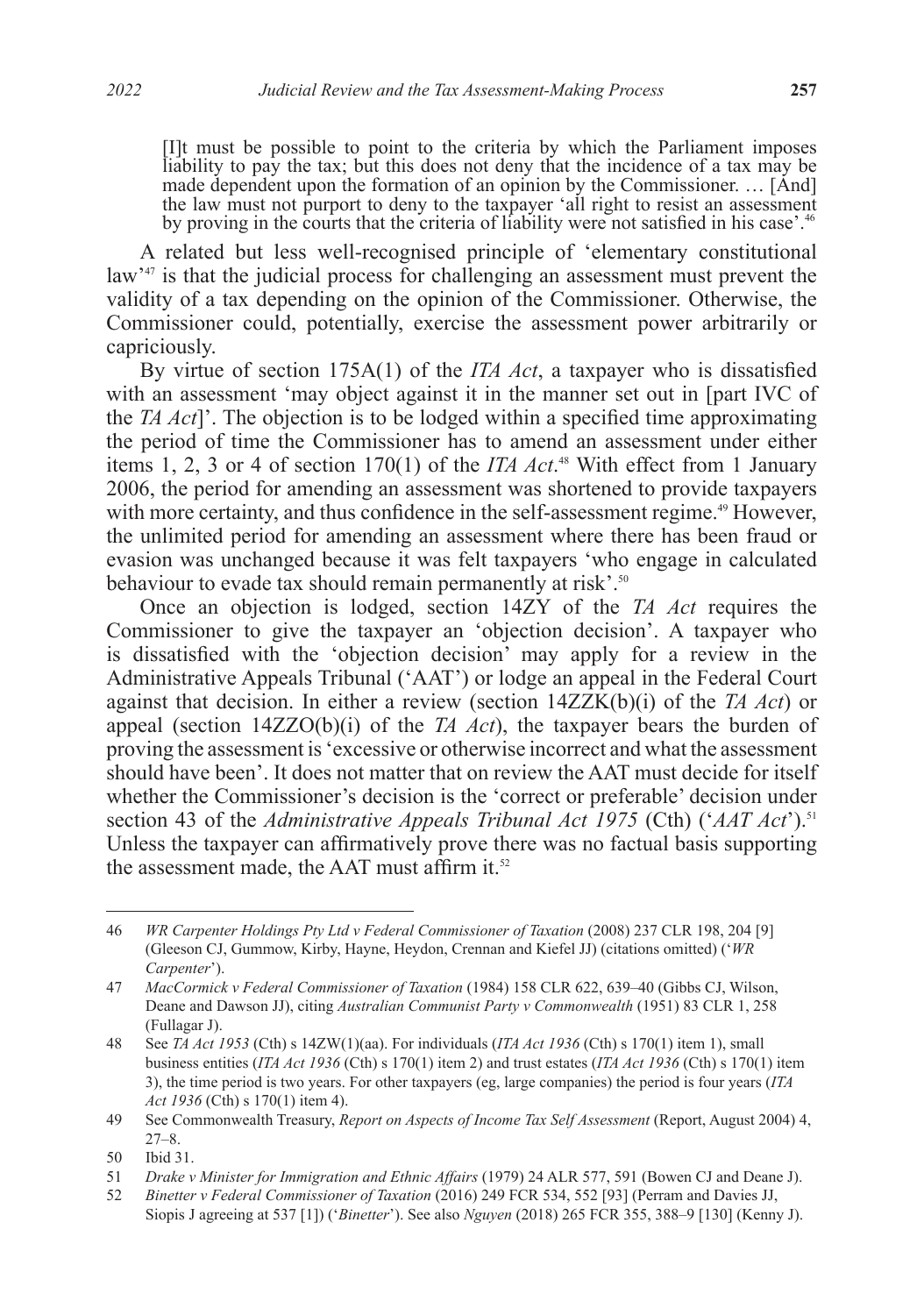Alternatively, the taxpayer may seek judicial review in the High Court's original jurisdiction under section 75(v) of the *Constitution*, or in the Federal Court under section 39B of the *Judiciary Act 1903* (Cth) or in a state supreme court under section 39(2) of the *Judiciary Act*. However, because jurisdictional error remedies of prohibition, mandamus and certiorari, known collectively as 'constitutional writs',<sup>53</sup> 'do not lie as of right',<sup>54</sup> courts are directed to refuse discretionary relief pending the outcome of part IVC proceedings.<sup>55</sup> To this end, jurisdictional error relief will not be available where a document matching the statutory description of 'assessment' is produced so that it is shielded by section 175 of the *ITA Act* from attack. 'Where s 175 applies, errors in the process of assessment do not go to jurisdiction and so do not attract the remedy of a constitutional writ under  $s \frac{75(v)}{v}$ of the *Constitution* or under s 39B of the *Judiciary Act*.'56

Section 350-10 of schedule 1 to the *TA Act*, which replaces and is 'almost identical<sup> $357$ </sup> to the former section 177(1) of the *ITA Act*, gives 'evidentiary effect<sup> $38$ </sup> to section 175 of the *ITA Act*. It relevantly provides that production of a notice of assessment is conclusive evidence the assessment was 'properly made' and, except in proceedings under part IVC, 'the amounts and particulars of the assessment are correct.' Notwithstanding, section 350-10 is not considered a privative provision as it 'does not purport to place an assessment beyond review. … [It] operates only where an "assessment" is produced'.<sup>59</sup> An assessment is not produced, in terms of either section 175 or section 350-10, where it is infected with jurisdictional error such that it cannot be challenged under part IVC 'because the subject matter of an appeal under Pt IVC is absent – an assessment'. $60$ 

It follows that where a notice is produced that answers the statutory description of assessment, the effect of section 350-10 is to 'remove the Commissioner's procedural irregularity from challenge in Pt IVC proceedings and … ensure that the taxpayer's challenge to an assessment is directed to those substantive integers upon which liability depends'.<sup>61</sup> Whilst the distinction between 'procedural steps going to substantive liability (or excessiveness of the assessment) … and other procedural steps  $\ldots$  is itself a difficult one', $\alpha$  nevertheless:

<sup>53</sup> *Bodruddaza v Minister for Immigration and Multicultural Affairs* (2007) 228 CLR 651, 666 [37] (Gleeson CJ, Gummow, Kirby, Hayne, Heydon and Crennan JJ).

<sup>54</sup> *Glennan v Federal Commissioner of Taxation* (2003) 77 ALJR 1195, 1198 [17] (Gummow, Hayne and Callinan JJ).

<sup>55</sup> *Futuris* (2008) 237 CLR 146, 162 [48] (Gummow, Hayne, Heydon and Crennan JJ). See also *Mount Pritchard & District Community Club Ltd v Federal Commissioner of Taxation* (2011) 196 FCR 549, 559 [63] (Edmonds, Middleton and Jagot JJ).

<sup>56</sup> *Futuris* (2008) 237 CLR 146, 157 [24] (Gummow, Hayne, Heydon and Crennan JJ).

<sup>57</sup> *Buzadzic* (2019) 348 FLR 213, 217 [11] (Kyrou, McLeish and Niall JJA).

<sup>58</sup> *Deputy Commissioner of Taxation v Richard Walter Pty Ltd* (1995) 183 CLR 168, 223 (Dawson J) ('*Richard Walter*'), quoted with approval in *Futuris* (2008) 237 CLR 146, 167 [67] (Gummow, Hayne, Heydon and Crennan JJ).

<sup>59</sup> *Buzadzic* (2019) 348 FLR 213, 230 [69] (Kyrou, McLeish and Niall JJA).

<sup>60</sup> *Gashi* (2013) 209 FCR 301, 310 [43] (Bennett, Edmonds and Gordon JJ).

<sup>61</sup> *Chevron Australia Holdings Pty Ltd v Federal Commissioner of Taxation* (2017) 251 FCR 40, 68 [109] (Pagone J, Allsop CJ agreeing at 43 [1], Perram J agreeing at 63 [98]).

<sup>62</sup> See *WR Carpenter Holdings Pty Ltd v Federal Commissioner of Taxation* (2007) 161 FCR 1, 7 [23] (Heerey, Stone and Edmonds JJ) ('*WR Carpenter FFC*'), quoting *WR Carpenter Holdings Pty Ltd v*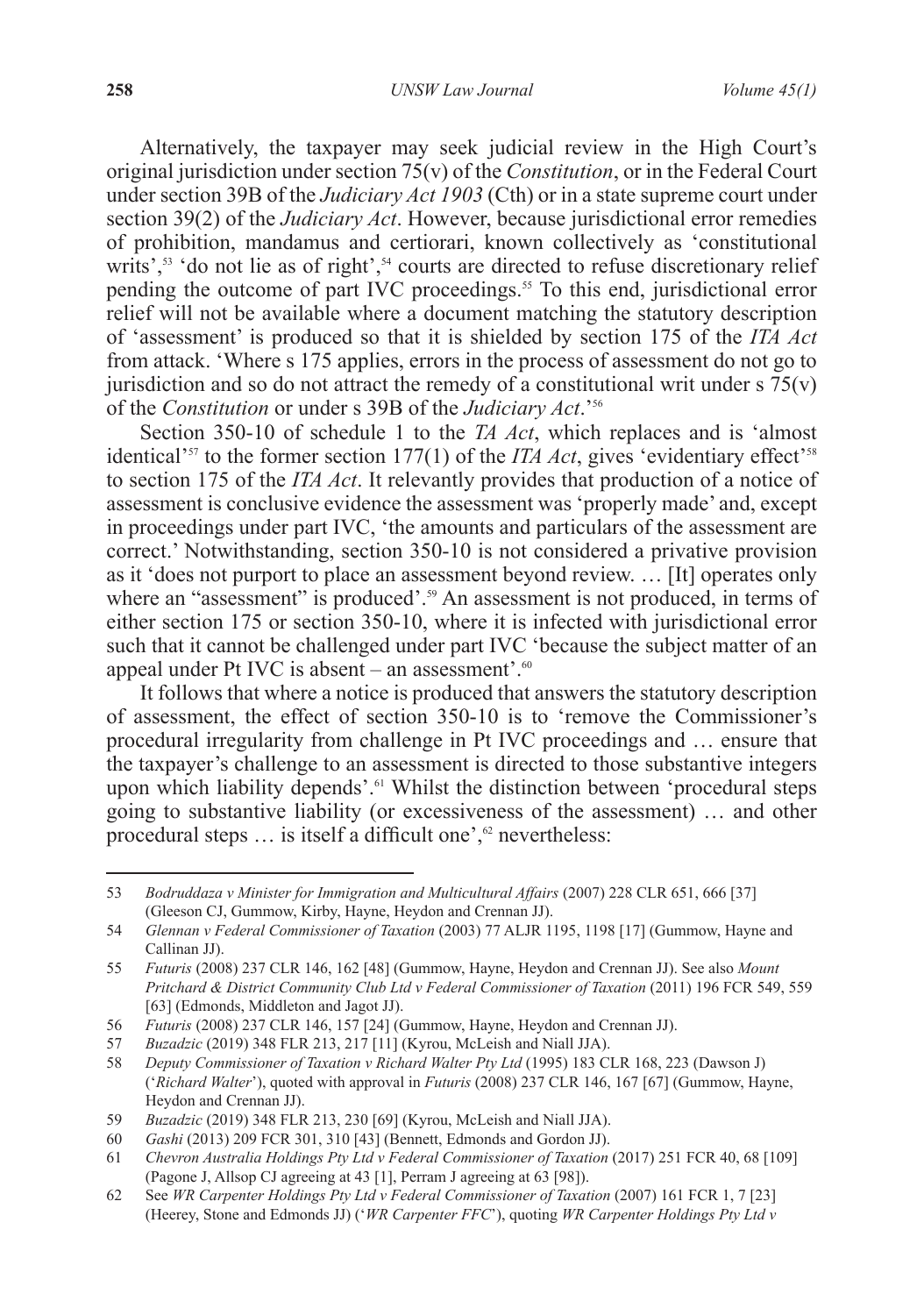The clear policy of [section 350-10 of schedule 1 to the *TA Act*] is to distinguish between the procedure or mechanism by which the taxable income and tax is ascertained or assessed on the one hand and on the other hand the substantive liability of the taxpayer. The former involves the due making of the assessment.<sup>63</sup>

A clear example of a complaint bearing on the due making of an assessment is whether the right officer exercised the relevant discretion under section 167(b). As the High Court in *George v Federal Commissioner of Taxation* ('*George*') explained, the discretion or judgment involved in section 167(b) 'forms a practically inseparable part' of the assessment process so that the question of 'whether the right officer has applied his mind to the question whether the taxpayer's returns are satisfactory within s  $167(b)$  is not a question left open by [section 350-10]'.<sup>64</sup> Given this, it is difficult to understand how the Full Court in *Chhua* held that if no authorised officer formed the requisite opinion about fraud or evasion then that might be raised in a tax appeal under part IVC. If anything, bearing in mind what the High Court said in *George*, such a complaint is specifically excluded from a part IVC challenge as it has to do with whether the assessment was properly made.

To reiterate, section 350-10 prevents examination of the due making of a determination of the taxpayer's taxable income, which is defined in section 4-15 of the *Income Tax Assessment Act 1997* (Cth) as assessable income less allowable deductions. However, section 350-10 has 'never denied'65 the ability of the taxpayer to challenge in judicial review proceedings the 'due formation' of the Commissioner's state of mind or satisfaction. To this end, it bears recalling that the Commissioner's discretion under section 167(b) to make a default assessment is not at large. The Commissioner cannot act purely on mere suspicion and is required to make a 'genuine estimate'<sup>66</sup> of the taxpayer's taxable income.

By parity of reasoning, the Commissioner should not be able to amend an assessment at any time where they suspect a tax avoidance purpose by reason of discovery of a discrepancy without first attempting to ascertain whether the discrepancy is taxable.

In *WR Carpenter Holdings Pty Ltd v Federal Commissioner of Taxation* ('*WR Carpenter*  $FF\ddot{C}$ ),<sup>67</sup> the taxpayer lodged a judicial review application under section 39B of the *Judiciary Act* complaining about use of the Commissioner's power under section 136AD(4) of the *ITA Act* to specify an amount of arm's length consideration. Specifically, the determination made by the Commissioner under section 136AD(1) (d) was that section 136AD(4) should apply, as the Commissioner was satisfied the taxpayer supplied property to a related entity for less than the arm's length consideration. Dismissing the taxpayer's application,<sup>68</sup> the Full Court explained:

Where Parliament intended that the criteria for liability should include the due formation by the Commissioner of his state of mind, opinion or judgment, either in

*Federal Commissioner of Taxation* (2006) 234 ALR 451, 481 [155] (Lindgren J).

<sup>63</sup> *George* (1952) 86 CLR 183, 206–7 (Dixon CJ, McTiernan, Williams, Webb and Fullagar JJ).

<sup>64</sup> Ibid 206.

<sup>65</sup> *WR Carpenter FFC* (2007) 161 FCR 1, 11 [43] (Heerey, Stone and Edmonds JJ).

<sup>66</sup> *Briggs [No 2]* (1987) 14 FCR 249, 270 (Sheppard J).

<sup>67</sup> (2007) 161 FCR 1.

<sup>68</sup> *WR Carpenter FFC* (2007) 161 FCR 1, 18 [56] (Heerey, Stone and Edmonds JJ).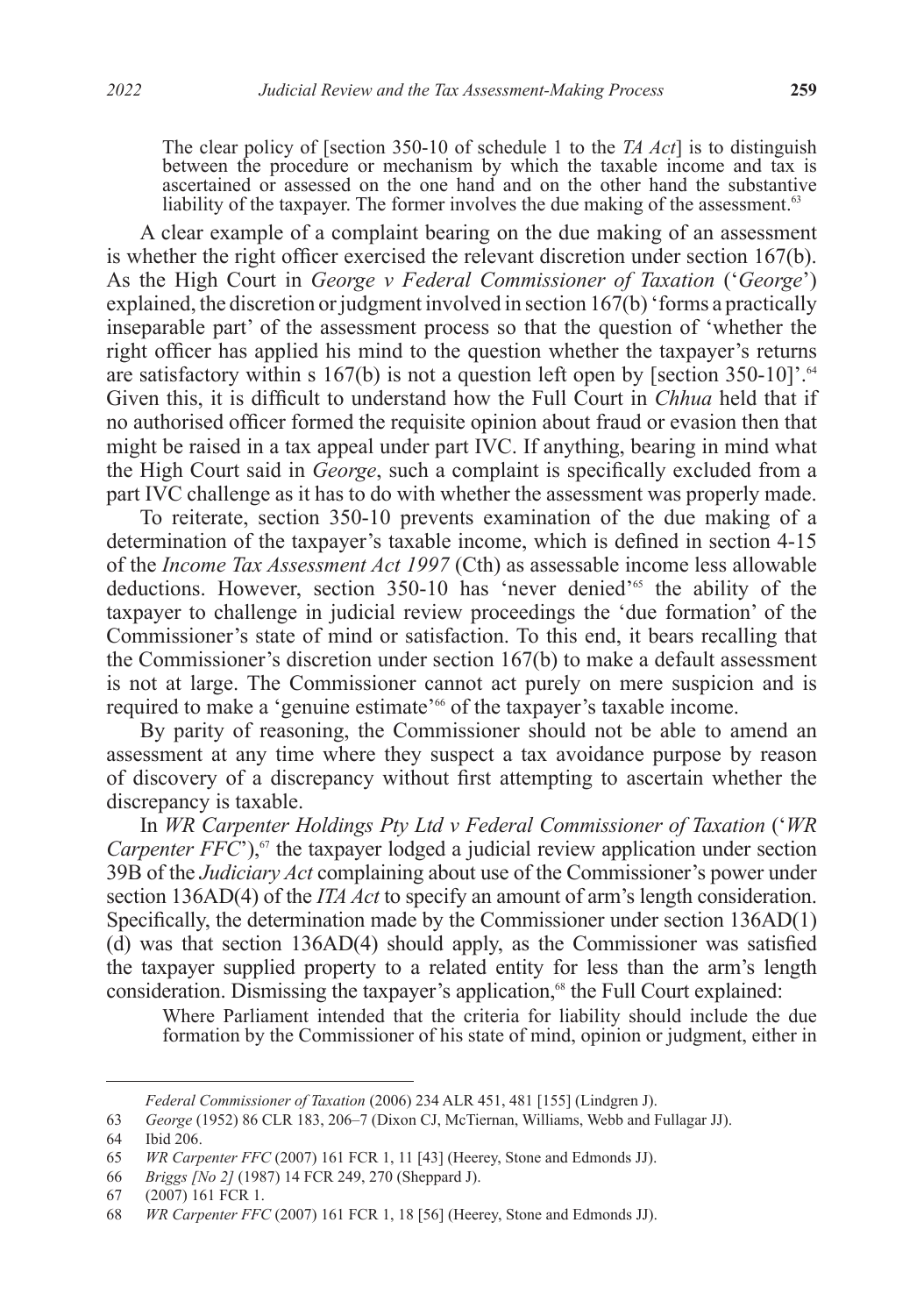lieu of objective criteria, or as an addition to incomplete objective criteria, [section 350-10 of schedule 1 to the *TA Act*] has never denied the ability of a taxpayer to examine the due formation of that state of mind on judicial review grounds. But where Parliament has exhaustively set out the criteria for liability by reference to objective matters, *but has made the application of those criteria dependent upon a step being taken by the Commissioner*, the step is procedural in the sense that it is not a step which forms part of the criteria for liability. The due making of such a determination is not subject to examination on judicial review grounds.<sup>6</sup>

The Commissioner's section 136AD(1) determination was described by the High Court (on appeal) as 'an essential step'<sup>70</sup> in the making of the relevant assessment, albeit one which concerned the due making of the assessment and was thus excluded from challenge under part IVC. Notwithstanding, the taxpayer's unsuccessful appeal to the High Court left untouched the Full Federal Court's above analysis of the procedural/substantive distinction. This is because the principal issue arising on appeal in *WR Carpenter Holdings Pty Ltd v Federal Commissioner of Taxation* ('*WR Carpenter*<sup>'</sup>)<sup>71</sup> was whether the taxpayer was entitled to particulars 'which may provide them with an issue to be pursued in the Pt IVC appeals'.72 It was not.

Given the preceding, the immediately following discussion demonstrates that a complaint about the formation of the Commissioner's opinion that section 167 and/or section 170(1) item 5 apply notwithstanding the returns furnished by the taxpayer is not unlike the complaint in *WR Carpenter* regarding the Commissioner's determination that section 136AD applies. As will appear, each bears on the assessment-making process rather than the validity of the assessment and thus is only examinable in judicial review proceedings, albeit the Court in *Buzadzic* suggested otherwise.

## **III THE ASSESSMENT-MAKING PROCESS**

Drawing on Kitto J's statement in *Batagol v Federal Commissioner of Taxation ('Batagol')*,<sup>73</sup> the plurality in *Federal Commissioner of Taxation v Futuris Corporation Ltd* ('*Futuris*') observed the expression 'assessment' equates to 'a process with the consequence that a specified amount will become due and payable as the proper tax in the case in question'.74 In *Batagol*, Kitto J said:

[N]othing done in the Commissioner's office can amount to more than steps which will form part of an assessment if, but only if, they lead to and are followed by the service of a notice of assessment.<sup>75</sup>

<sup>69</sup> Ibid 11 [43] (emphasis added).

<sup>70</sup> *WR Carpenter* (2008) 237 CLR 198, 204 [9] (Gleeson CJ, Gummow, Kirby, Hayne, Heydon, Crennan and Kiefel JJ).

<sup>71</sup> (2008) 237 CLR 198.

<sup>72</sup> Ibid 210 [30].

<sup>73</sup> (1963) 109 CLR 243.

<sup>74</sup> *Futuris* (2008) 237 CLR 146, 163 [49] (Gummow, Hayne, Heydon and Crennan JJ).

<sup>75</sup> (1963) 109 CLR 243, 252 (Menzies J agreeing at 254).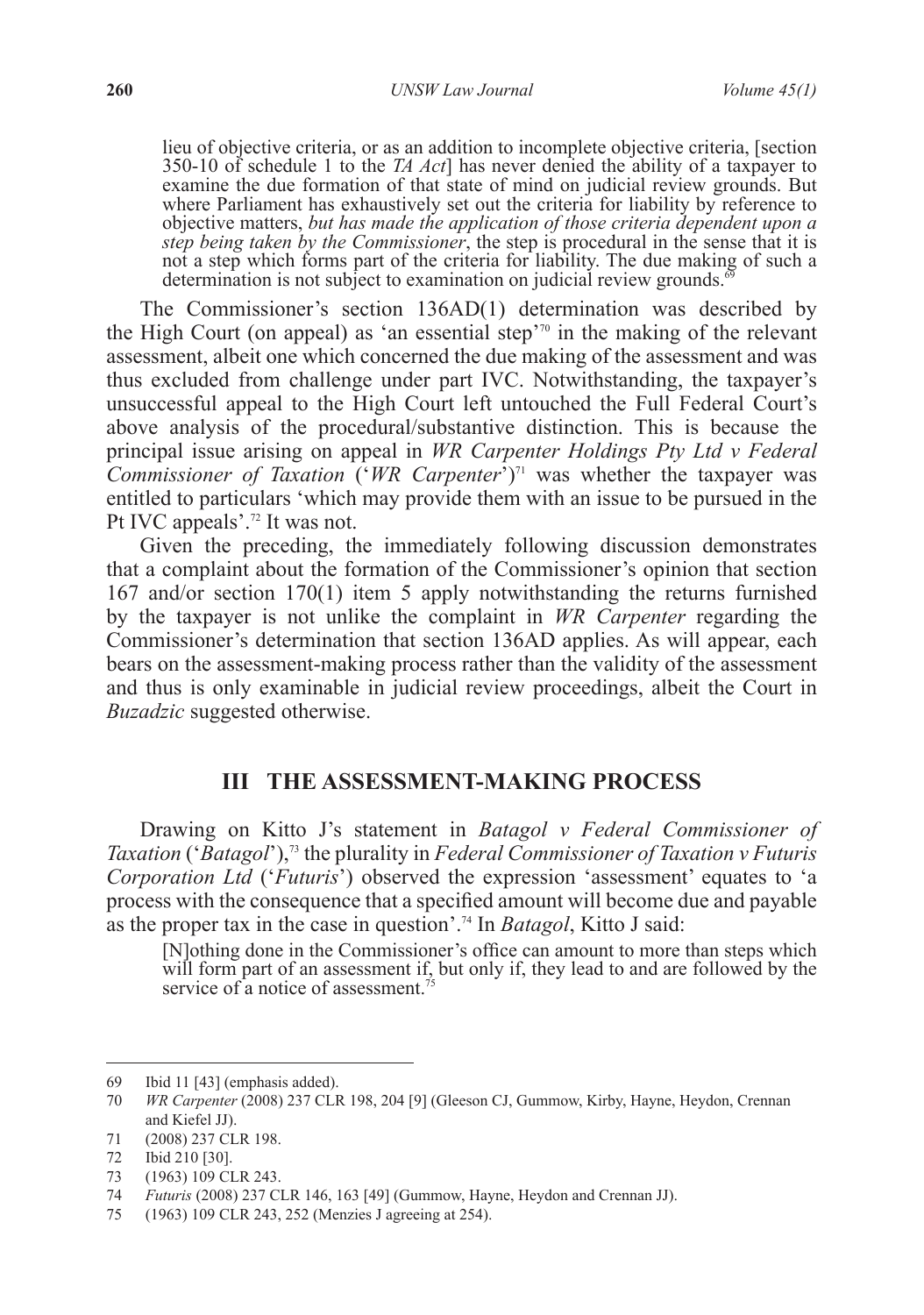In *Deputy Commissioner of Taxation v Anglo American Investments Pty Ltd*, Button J went on to add that the 'process of assessment' is not, prima facie, merely 'the final arithmetical exercise that leads to the computation of the assessment. Rather … one can look to the acts of officers of the [Commissioner] in the process *leading up to* the issuing of the notice of assessment'.<sup>76</sup> And it can 'extend to *the process* of investigation that preceded the provision of the notice of assessment, and informed its preparation'.77

The process of investigation ordinarily includes information gathering by the Commissioner's officers that leads to discovery of a discrepancy and, ultimately, the issuing of a default or amended assessment. And irrespective of whether the information was procured by the Commissioner or otherwise given to the Commissioner by, for example, a disgruntled person, as occurred in *Federal Commissioner of Taxation v Donoghue*,<sup>78</sup> the Commissioner is 'obliged'<sup>79</sup> to use such information to make an assessment even if it is subject to a claim for breach of confidence or is otherwise privileged.

Apart from the returns furnished by the taxpayer, the information in the Commissioner's possession would help explain why the Commissioner is not satisfied with the return furnished sufficient to justify the making of a default or an amended assessment. It bears on whether the taxpayer made full and true disclosure of all taxable amounts in relation to previously lodged returns. It is thus an essential prerequisite informing whether the discovery of a purported discrepancy between the amount of income returned and the taxpayer's assets is taxable and thus whether a default assessment can be made or otherwise amended despite expiry of the amendment period.

An assertion like that raised by the taxpayers in *Buzadzic* and *Nguyen*, that there is no evidence warranting the making of a default or an amended assessment, necessarily and directly pertains to the process for ascertaining taxable income from which tax payable may be computed. It involves consideration of whether the information in the Commissioner's possession is rationally probative of the factual conclusion that an undisclosed amount constitutes taxable income. To that extent, it is part of the assessment-making process not open to challenge in part IVC proceedings.

In *George*, the taxpayer alleged the assessment was excessive because, as mentioned, the opinion preconditioning the assessment power in section 167(b) of the *ITA Act* had not been formed by the right person, and that in any case it had been 'formed on no material'.<sup>80</sup> Dismissing the taxpayer's complaint, the High Court observed that formation of opinion about 'what is the amount of the income that ought to be taxed is  $\ldots$  part of the very process of assessment itself'.<sup>81</sup> Finding no

<sup>76</sup> (2016) 103 ATR 649, 656 [50] (emphasis in original) ('*Anglo American*'). Button J's judgment was upheld on appeal: *Anglo American Investments Pty Ltd v Deputy Commissioner of Taxation* (2017) 347 ALR 134.

<sup>77</sup> *Anglo American* (2016) 103 ATR 649, 657 [51] (Button J) (emphasis in original).

<sup>78</sup> (2015) 237 FCR 316.

<sup>79</sup> Ibid 335 [74] (Kenny and Perram JJ, Davies J agreeing at 344 [111]).

<sup>80</sup> *George* (1952) 86 CLR 183, 200 (Dixon CJ, McTiernan, Williams, Webb and Fullagar JJ).

<sup>81</sup> Ibid 203.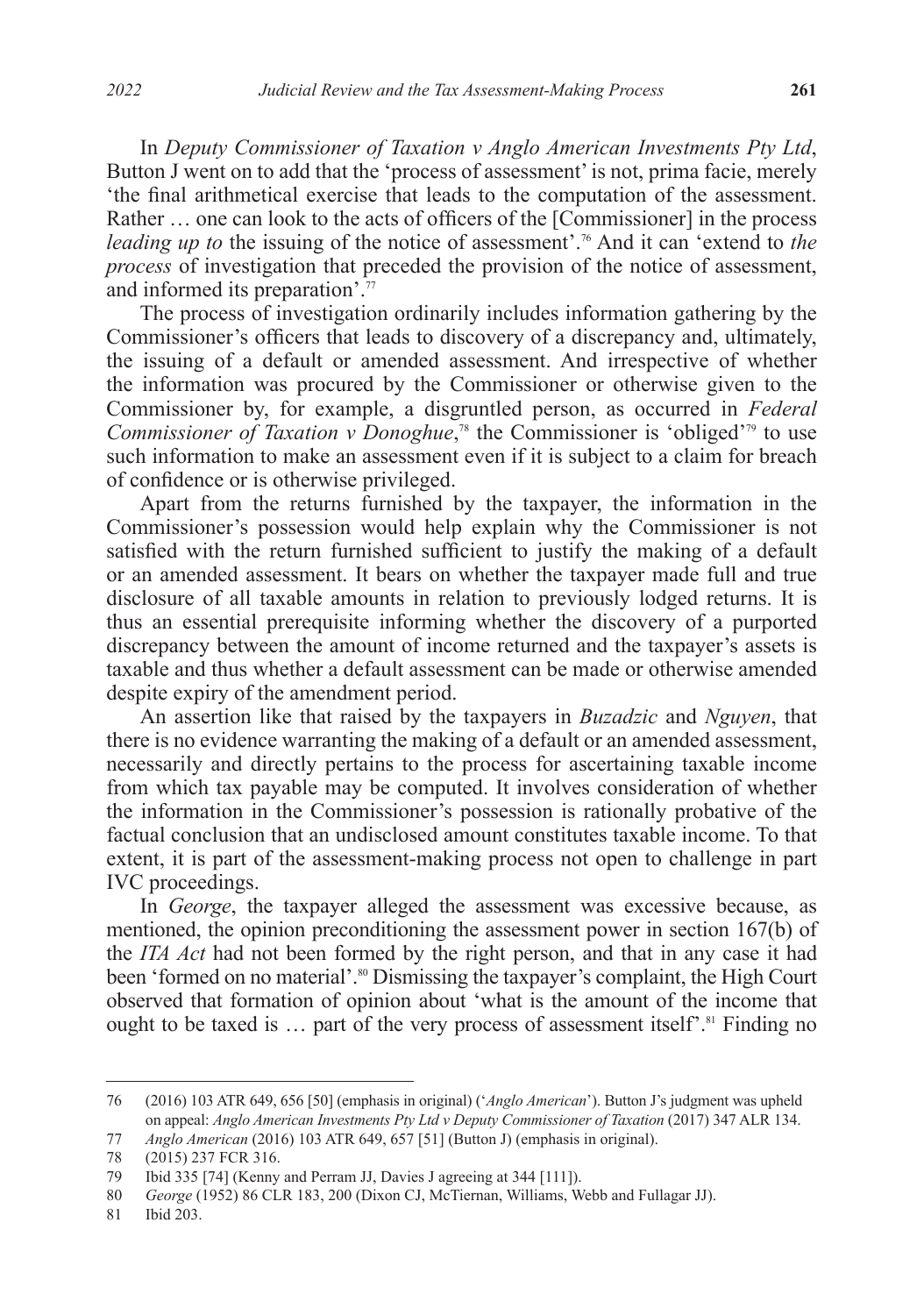discernible difference between the function performed under section 166 or section 167 and that '[t]he discretion or judgment involved in s 167 forms a practically inseparable part of that function', $\frac{82}{3}$  their Honours in the High Court said:

It is an error to treat the formation by the commissioner of a judgment as to the amount of the taxable income as if it were not the ascertainment of the taxable income which constitutes assessment or a necessary part of that process and as if it were but the fulfilment of a condition precedent to the power or authority to assess. If, however, it were a condition precedent the question would at once arise whether the fulfilment of the condition was not part of 'the due making of the assessment' of which [section 350-10] makes the production of a notice of assessment conclusive evidence<sup>83</sup>

It follows that whether the Commissioner is satisfied with the return furnished is 'a procedural step'84 notwithstanding that it may also constitute a condition precedent governing the power to make an assessment. As Brennan J explained in *Federal Commissioner of Taxation v Dalco*, 'the fulfilment of the condition precedent is part of the due making of the assessment not going to substantive liability so that  $\ldots$  [it] is not open to challenge in [part IVC] proceedings  $\ldots$  is

Not dissimilarly, amending an assessment at any time following discovery of a purported discrepancy between the income returned by the taxpayer in a later income year and their assets for that year involves two procedural steps. First, it involves consideration of the character of the discrepancy – viz, whether it is taxable. Secondly, whether the tax liability originally assessed in relation to an earlier income year should be increased by reason of discovery of a purported discrepancy in relation to a different income year. Both steps are procedural, albeit essential, in amending an assessment under section 170(1) item 5 of the *ITA Act*. Commonly, both are fundamentally informed by a determination that the undisclosed discrepancy is taxable. In which case, it is not unlike the determination made by the Commissioner in *WR Carpenter* about whether section 136AD(4) applies, which the High Court said was merely procedural.

Given the preceding, the Court's decision in *Buzadzic* does not appear to separately and additionally consider an allegation that an undisclosed discrepancy is not taxable so that it was not open to the Commissioner to amend an assessment at any time or make a default assessment. Instead, the Court concluded, as mentioned, the due making of a default assessment is 'not open to challenge' in any proceedings and, consistently with *Chhua*, that non-compliance with section  $170(1)$  item 5 can only be challenged under part IVC as the assessment produced would nonetheless constitute an assessment for the purposes of section 175.<sup>86</sup>

As shown, however, a complaint about the lack of information in the Commissioner's possession bearing on the assessability of an undisclosed amount

<sup>82</sup> Ibid 206.

<sup>83</sup> Ibid 204.

<sup>84</sup> *Dalco* (1990) 168 CLR 614, 620 (Brennan J, Mason CJ agreeing at 617, Dawson J agreeing at 627, Gaudron J agreeing at 634, McHugh J agreeing at 634).

<sup>85</sup> Ibid 622 (Brennan J, Mason CJ agreeing at 617, Dawson J agreeing at 627, Gaudron J agreeing at 634, McHugh J agreeing at 634).

<sup>86</sup> *Buzadzic* (2019) 348 FLR 213, 237 [104]–[105] (Kyrou, McLeish and Niall JJA).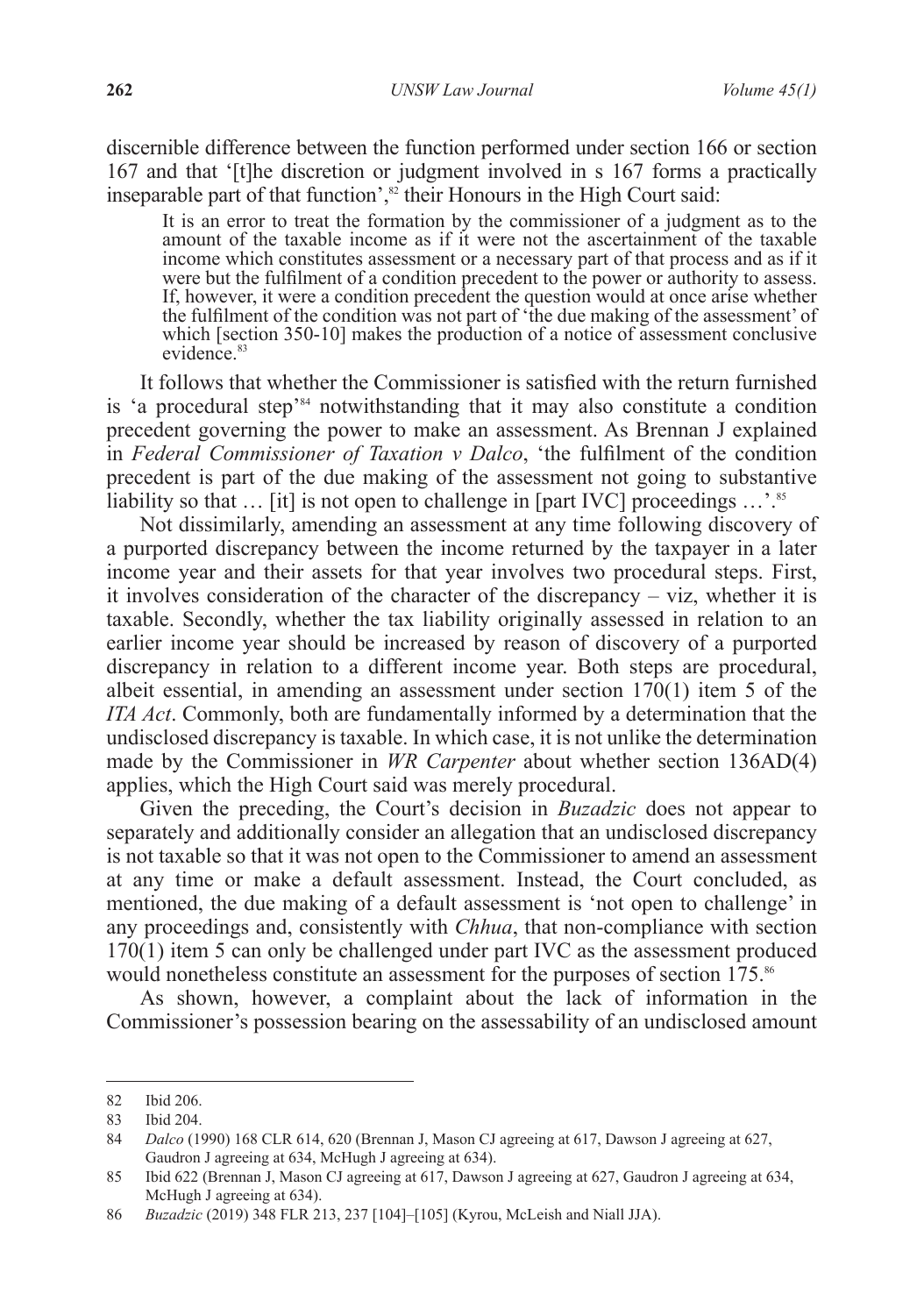is excluded from challenge under part IVC because it concerns the 'due making'<sup>87</sup> of the assessment. That such a determination also necessarily bears on whether the Commissioner formed the requisite opinion about fraud or evasion should not obfuscate the similarity with the procedural determination in *WR Carpenter* about which provision applies. This latter, more nuanced, argument does not appear to have been raised by the taxpayers in *Buzadzic*. And is not affected by the Full Court's observation in *Chhua* that 'the lawful existence of the conditions in s 170 is not part of the 'procedure or mechanism by which the taxable income and tax is ascertained or assessed' for the purposes of s 350-10 of Sch 1 to the *TA Act*'.88

Respectfully, it is unclear how or why their Honours in *Chhua* drew on *George* in support of the immediately preceding proposition. If anything, the appropriate authority for this proposition is *McAndrew v Federal Commissioner of Taxation*  ('*McAndrew*').<sup>89</sup> This case considered the operation of an analogue to section  $170(1)$  item 5 with the majority finding that fulfilment of the conditions of fraud or evasion is not part of the due making of the assessment but rather is a matter 'governed by the words of exception in [section 350-10]'.90 The Court's finding in *McAndrew*, however, is distinguishable from the procedural question considered in this article about whether discovery of purported discrepancy is taxable.

As discussed, formation of opinion that an undisclosed discrepancy ought to be taxed and the decision to amend an assessment at any time to reflect that opinion is an integral part of the assessment process. Notwithstanding that an allegation it was not open for the Commissioner to treat an undisclosed discrepancy as taxable might also bear on whether there has been fraud or evasion, nevertheless, this is a separate and additional complaint that has to do with the due making of the assessment.

However subtle the distinction may be, an assertion that there is no evidence that a purported discrepancy discovered following an investigation of the taxpayer is taxable differs from an assertion that the taxpayer has made true and full disclosure of all taxable amounts. The former concerns the manner in which the Commissioner reached the state of satisfaction that a prerequisite governing the assessment-making power (viz, taxability of the purported discrepancy) was met, whilst the latter is directed to whether there has been blameworthy or unlawful conduct. A 'no evidence' assertion necessarily bears on the process of investigation that led to discovery of the discrepancy in the first place and, ultimately, to the making of default and amended assessments. It involves a procedural, albeit essential, step not going to substantive liability. So, if the Commissioner does not follow proper procedure, this will not necessarily affect substantive liability.<sup>91</sup>

<sup>87</sup> Azzi, 'Binding Rules Regime' (n 27) 166, referring to *WR Carpenter FFC* (2007) 161 FCR 1, 11.

<sup>88</sup> *Chhua* (2018) 262 FCR 228, 239 [31] (Logan, Moshinsky and Steward JJ) citing *George* (1952) 86 CLR 183, 206.

<sup>89</sup> (1956) 98 CLR 263.

<sup>90</sup> *McAndrew* (1956) 98 CLR 263, 271 (Dixon CJ, McTiernan and Webb JJ).

<sup>91</sup> *WR Carpenter* (2008) 237 CLR 198, 203–4 [6] (Gleeson CJ, Gummow, Kirby, Hayne, Heydon, Crennan and Kiefel JJ).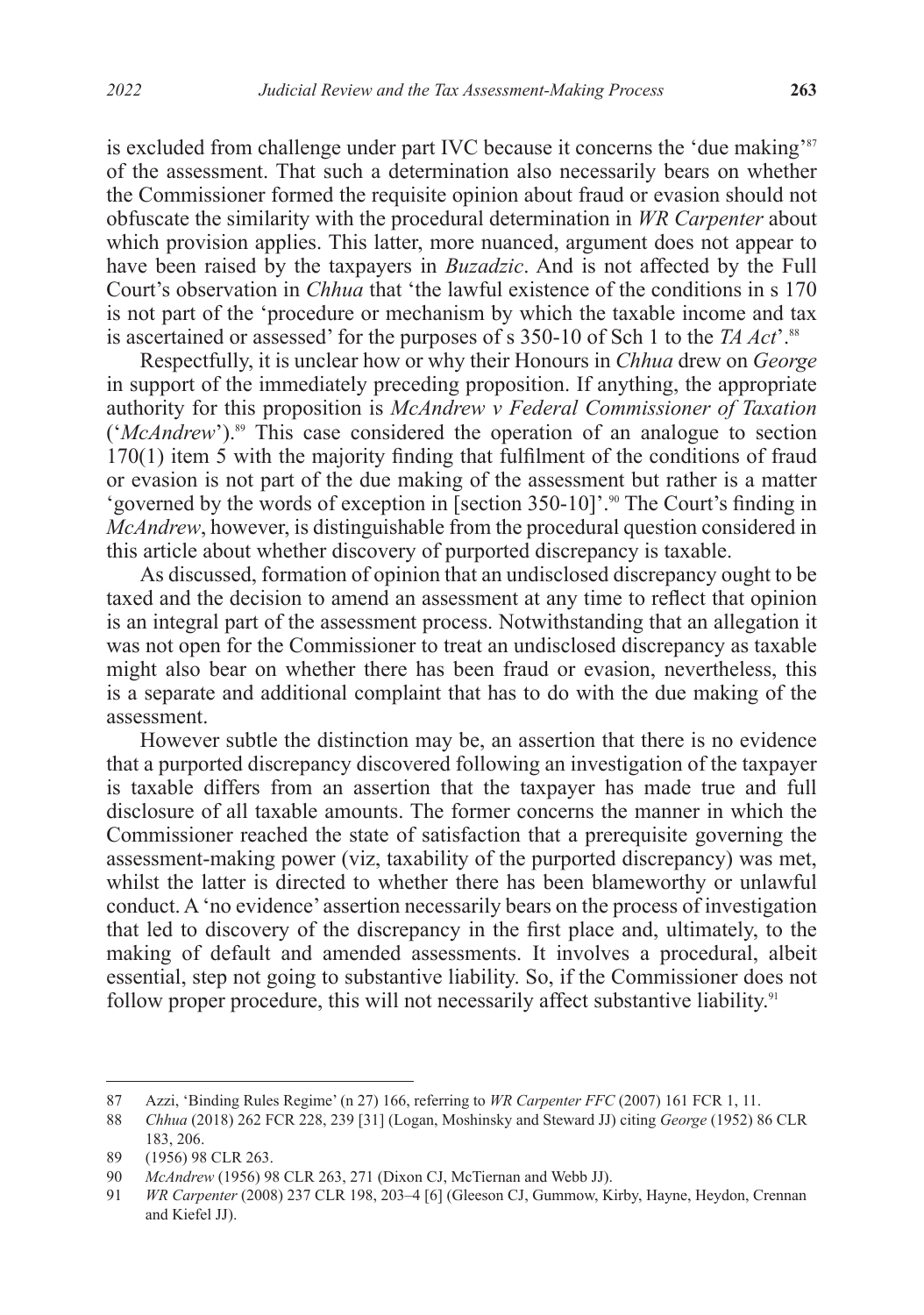Indeed, an allegation that it was not open to the Commissioner to make either a default or amended assessment by reason of a subsequently discovered discrepancy has to do with fulfilment of the condition precedent for making either assessment (viz, taxability of the purported discrepancy) which forms part of the assessment process. It bears fundamentally on the character of the undisclosed amount, albeit that it may also bear on whether the additional criteria for liability (viz, fraud or evasion) have been fulfilled.

As the immediately following discussion demonstrates, an assertion that there is no evidence to warrant the Commissioner not being satisfied with the return originally furnished is not conclusively proved by production of the notice of assessment. As will appear, this assertion bears directly on whether exercise of the assessment power was in fact authorised.

## **IV JUDICIAL REVIEW OF THE POWER TO MAKE DEFAULT AND AMENDED ASSESSMENTS**

In judicial review proceedings, courts are tasked with examining whether formation of opinion on which exercise of administrative power depends was reasonably reached. That is, whether the decision is based on a correct understanding and application of the applicable law.<sup>92</sup>

What the court does do is to inquire whether the opinion required by the relevant legislative provision has really been formed. If the opinion which was in fact formed was reached by taking into account irrelevant considerations or by otherwise misconstruing the terms of the relevant legislation, then it must be held that the opinion required has not been formed.<sup>93</sup>

Irrespectively, whether non-compliance with a statutory provision is reviewable depends on whether the purported breach goes to jurisdiction.<sup>94</sup> In *R v Connell*; *Ex parte The Hetton Bellbird Collieries Ltd*, <sup>95</sup> Latham CJ was satisfied that the question of 'whether or not there was evidence upon which the [decision-maker] could be satisfied<sup>'96</sup> about objective criteria preconditioning a statutory power went to jurisdiction. Likewise, whether or not there was evidence upon which the Commissioner could be satisfied that a discrepancy discovered in relation to the taxpayer's assets for an income year and the return lodged for that year was in fact assessable goes to jurisdiction. It is a 'subjective jurisdictional fact'97 that

<sup>92</sup> *Hossain v Minister for Immigration and Border Protection* (2018) 264 CLR 123, 132 [23], 136 [34] (Kiefel CJ, Gageler and Keane JJ) ('*Hossain*').

<sup>93</sup> *R v Connell; Ex parte The Hetton Bellbird Collieries Ltd* (1944) 69 CLR 407, 432 (Latham CJ), approved in *Foley v Padley* (1984) 154 CLR 349, 353 (Gibbs CJ), 370 (Brennan J), 375 (Dawson J).

<sup>94</sup> *Minister for Immigration and Multicultural Affairs v Eshetu* (1999) 197 CLR 611, 651 [131] (Gummow J) ('*Eshetu*').

<sup>95</sup> (1944) 69 CLR 407.

<sup>96</sup> (1944) 69 CLR 407, 435. See also *Eshetu* (1999) 197 CLR 611, 653 [135] (Gummow J).

<sup>97</sup> Derrington (n 26) 72.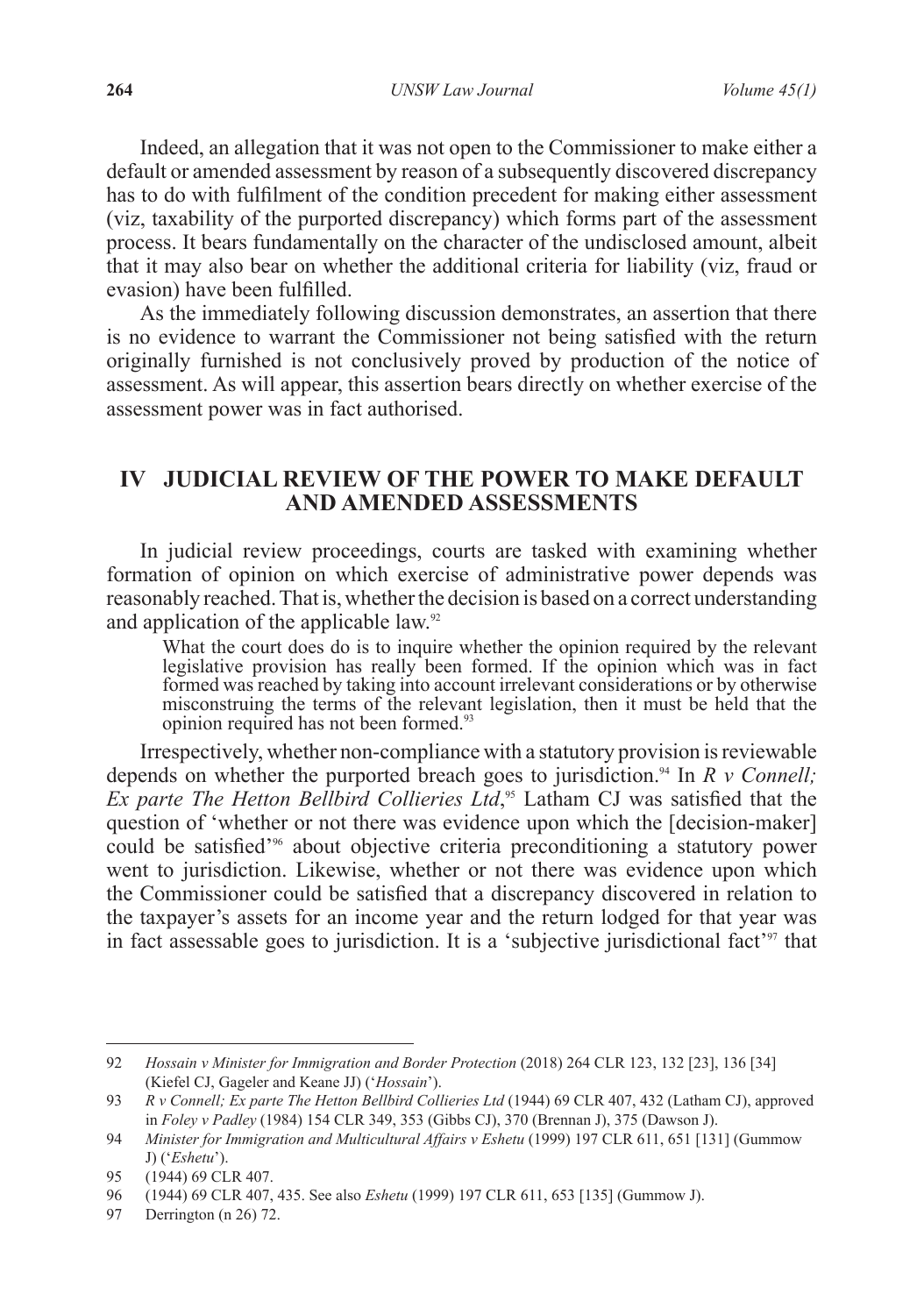'enlivens'98 the assessment-making power and is thus amenable to judicial review.99 In which case, the reviewing court is required to determine for itself whether information exists to support the necessary inference without 'deference'100 to the Commissioner's opinion.

Towards the immediately preceding end, the task of the reviewing court will be 'guided and controlled'101 by the statutory context conditioning the making of the Commissioner's opinion.

Whether the decision of the authority under such a statute can be effectively reviewed by the courts will often largely depend on the nature of the matters of which the authority is required to be satisfied. In all such cases the authority must act in good faith; it cannot act merely arbitrarily or capriciously.<sup>102</sup>

As gleaned, the statutory framework under consideration presently is that governing the making of a default assessment under section  $167(b)$  in which the Commissioner determines 'the amount upon which … income tax ought to be levied', and the amending of an assessment at any time under s 170(1) item 5 where 'there has been fraud or evasion'. In each case, as discussed, the Commissioner is required to make a genuine attempt to discern the amount of the discrepancy that ought to be taxed. For unless the Commissioner is reasonably satisfied the undisclosed discrepancy is taxable, there could be no basis for not being satisfied with the return furnished or otherwise inferring a tax avoidance purpose. To this end, mere suspicion does not constitute rationally probative evidence.<sup>103</sup>

The mere discovery of a purported discrepancy is insufficient by itself to conclusively and rationally establish that the taxpayer has not disclosed all relevant income amounts for a particular year or has otherwise engaged in unlawful or blameworthy conduct in relation to a different income year. Without additional evidence bearing on the assessable nature of the discrepancy, the Commissioner would simply be acting on a mere suspicion or speculation about its taxability and the taxpayer's conduct. Nevertheless, the state of satisfaction required to make a default assessment under section 167 differs from that required to amend an assessment after expiry of the relevant amendment period under section 170(1) item 5.

In relation to default assessments, it has been said that the 'process of calculating taxable income as assessable income minus deductions is not possible'.104 Bearing in mind the Commissioner can make an assessment under section 167 where a

<sup>98</sup> *Gedeon v Commissioner of the New South Wales Crime Commission* (2008) 236 CLR 120, 139 [43] (Gummow, Kirby, Hayne, Heydon, Crennan and Kiefel JJ).

<sup>99</sup> See also *Anvill Hill Project Watch Association Inc v Minister for Environment and Water Resources* (2008) 166 FCR 54, 59 [21] (Tamberlin, Finn and Mansfield JJ).

<sup>100</sup> James Hutton, 'Satisfaction as a Jurisdictional Fact – A Consideration of the Implications of *SZMDS*' in Neil Williams (ed), *Key Issues in Judicial Review* (Federation Press, 2014), 57.

<sup>101</sup> *Deputy Commissioner of Taxation v Truhold Benefit Pty Ltd* (1985) 158 CLR 678, 687 (Gibbs CJ, Mason, Wilson, Deane and Dawson JJ), cited with approval in *WR Carpenter* (2008) 237 CLR 198, 205 [10] (Gleeson CJ, Gummow, Kirby, Hayne, Heydon, Crennan and Kiefel JJ).

<sup>102</sup> *Buck* (1976) 135 CLR 110, 118 (Gibbs J).

<sup>103</sup> See *Pochi v Minister for Immigration and Ethnic Affairs* (1979) 36 FLR 482, 492 (Brennan J); *Pochi* (1980) 44 FLR 41, 63 (Deane J, Evatt J agreeing at 57).

<sup>104</sup> *Gashi* (2013) 209 FCR 301, 312 [53] (Bennett, Edmonds and Gordon JJ).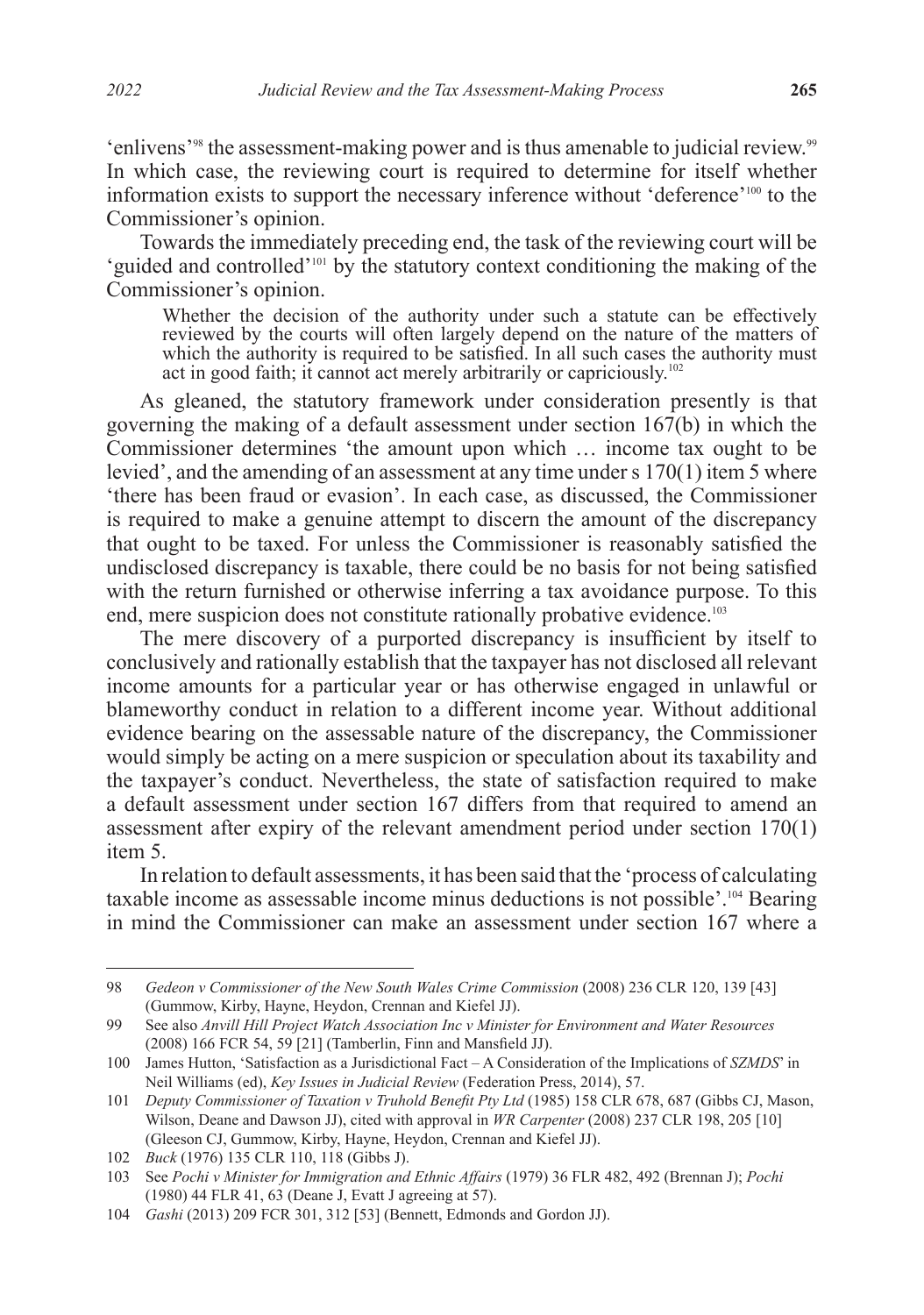person fails to lodge a tax return, the tax return is deficient or the Commissioner 'has reason to believe' that a person who has not lodged a tax return has derived taxable income, and recognising that taxpayers are likely to be uncooperative or else not provide accurate information, courts accept 'the Commissioner is entitled to exercise his judgment to arrive at the figure upon which income tax ought to be levied even though he is not in possession of all relevant information and he is aware the figure may well be incorrect'.<sup>105</sup>

Towards the immediately preceding end, the Commissioner regularly relies on the 'asset betterment' method, whereby understated income is quantified by identifying the amount required to fund the increase in assets and the identified expenditure over a relevant period which is unable to be funded by the amounts disclosed.<sup>106</sup>

In contrast, however, the judgment the Commissioner must exercise before making an amended assessment is more demanding given section 170(1) item 5 of the *ITA Act* is directed to whether 'there has been' calculated behaviour by the taxpayer designed to conceal taxable income. It follows that a higher information threshold applies. The words 'there has been' contemplate a 'causal connection'107 between the taxpayer's purported failure to disclose taxable income and the consequence of fraud or evasion. This, in turn, has a limiting effect on the operation of section 170(1) item 5, requiring evidence rationally probative of the probability of a tax avoidance purpose by reason of an undisclosed amount. After all, the power to amend an assessment after expiry of the relevant amendment period should not be exercised lightly given the legislative intention to promote certainty and thus increase taxpayer confidence in the tax system, and the lack of any obligation to retain documents beyond a certain period.

Indeed, unless there is 'some evidence or other factual material'<sup>108</sup> in the Commissioner's possession from which it may be inferred that an undisclosed amount should have been disclosed because it is taxable, then it is strongly arguable the Commissioner acted arbitrarily in exercising discretion to invoke the amendment power in section 170(1) item 5 of the *ITA Act*. If an undisclosed amount is not taxable, then it is not possible for the Commissioner to be satisfied that 'there has been fraud or evasion'. This consideration is distinguishable from, albeit bearing on, whether the taxpayer has made full and true disclosure.

It follows that courts would be justified in intervening to invalidate an amended assessment where the Commissioner merely suspects the purported discrepancy ought to be taxed without any rationally probative evidence bearing on the character of the undisclosed amount. In these circumstances, it would not be 'reasonably open'109 for the Commissioner to draw the requisite inference that there has been

<sup>105</sup> *Marijancevic v Mann* (2008) 73 ATR 709, 720 [20] (Ryan, Kenny and Stone JJ).

<sup>106</sup> See *Gashi* (2013) 209 FCR 301, 304–5 [9]–[11] (Bennett, Edmonds and Gordon JJ).

<sup>107</sup> Dennis Pearce and Ross Geddes, *Statutory Interpretation in Australia* (LexisNexis Butterworths, 2014) 463 [12.9].

<sup>108</sup> Aronson, Groves and Weeks (n 20) 257, relying on *Bruce v Cole* (1998) 45 NSWLR 163, 189 (Spigelman CJ).

<sup>109</sup> *Australian Broadcasting Tribunal v Bond* (1990) 170 CLR 321, 356 (Mason CJ).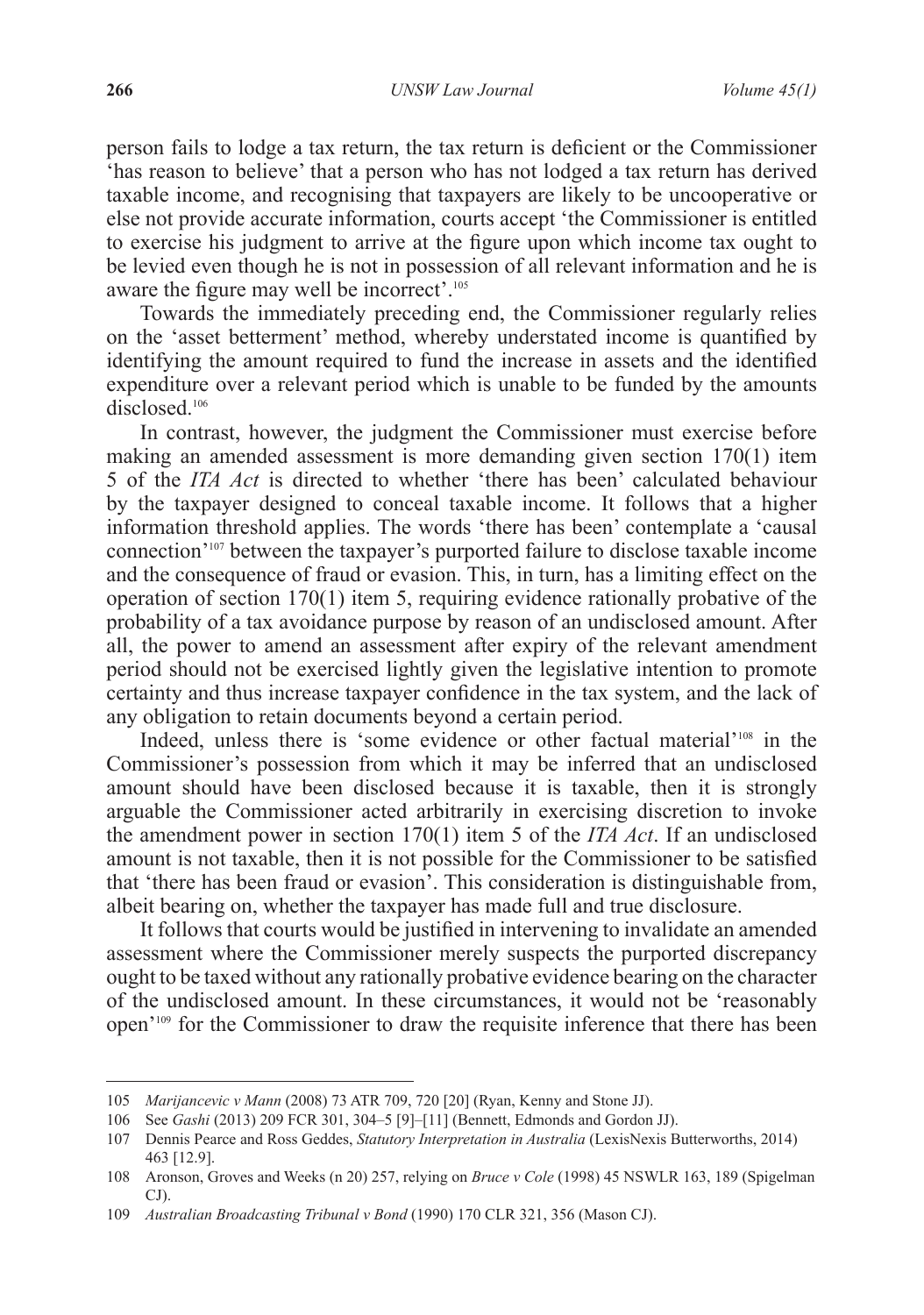fraud or evasion. In which case, exercise of the assessment power would have been made without jurisdiction and is thus likely to constitute jurisdictional error.<sup>110</sup>

[A]n administrative decision-maker … must act on material which is rationally probative of its factual conclusion and, unless the statutory touchstone for that conclusion admits of it, material which rises no higher than raising a suspicion supporting that factual conclusion is no foundation for such a conclusion. That would accord with observations, albeit each made in the context of review for jurisdictional error, in *Minister for Immigration and Citizenship v SZMDS* (2010) 240 CLR 611 and, on review of a decision for unreasonableness, in *Minister for Immigration and Citizenship v Li* (2013) 249 CLR 332.<sup>111</sup>

In *Minister for Immigration and Citizenship v SZMDS*, Crennan and Bell JJ said an allegation that it was not open to the decision-maker to engage in the process of reasoning it did is of

the same order as a complaint that a decision is 'clearly unjust' or 'arbitrary' or 'capricious' or 'unreasonable' in the sense that the state of satisfaction mandated by the statute imports a requirement that the opinion as to the state of satisfaction must be one that could be formed by a reasonable person.<sup>112</sup>

It follows that a decision would be illogical or irrational if, for example, 'the decision … was simply not open on the evidence or if there is no logical connection between the evidence and the inferences or conclusions drawn'.113

Towards the immediately preceding end, more than 'mere advertence'114 to the taxpayer's evidence about the nature of the purported discrepancy is necessary to overcome illogicality in the reasoning process. Rather, the Commissioner must 'engage actively with the relevant issues'.115 Ordinarily, this would require an investigation by the Commissioner into the character of the discrepancy and for the Commissioner not to make unwarranted assumptions about the nature of the discrepancy. 'Unwarranted assumptions may also establish that a finding is illogical, irrational or not founded on any probative evidence'.116

Meanwhile, in *Minister for Immigration and Citizenship v Li* ('*Li*'), Hayne, Kiefel and Bell JJ said that a decision that 'lacks an evident and intelligible justification'<sup>117</sup> would be vitiated for unreasonableness. All members of the High Court in *Li* agreed that the decision of the administrative decision-maker refusing an application by a visa applicant for an adjournment to permit a re-consideration of her qualifications was unreasonable, notwithstanding the decision-maker recording the 'applicant has been provided with enough opportunities to present

<sup>110</sup> See *Assistant Minister for Immigration and Border Protection v Splendido* (2019) 271 FCR 595, 624–5 [104] (Mortimer J, Moshinsky J agreeing at 626 [113]–[114], Wheelahan J agreeing at 626 [115]).

<sup>111</sup> *Sun* (2016) 243 FCR 220, 226 [19] (Logan J). See also at 246–7 [85]–[86] (Flick and Rangiah JJ).

<sup>112</sup> (2010) 240 CLR 611, 648 [130] ('*SZMDS*').

<sup>113</sup> Ibid 650 [135] (Crennan and Bell JJ).

<sup>114</sup> *Islam v Cash* (2015) 148 ALD 132, 135 [14] (Flick J), quoted with approval in *BZD17 v Minister for Immigration and Border Protection* (2018) 263 FCR 292, 302 [35] (Perram, Perry and O'Callaghan JJ) ('*BZD17*').

<sup>115</sup> *BZD17* (2018) 263 FCR 292, 302 [35] (Perram, Perry and O'Callaghan JJ).

<sup>116</sup> Ibid 303 [36], citing *DAO16 v Minister for Immigration and Border Protection* (2018) 258 FCR 175, 188 [45] (Kenny, Kerr and Perry JJ).

<sup>117</sup> (2013) 249 CLR 332, 367 [76] ('*Li*').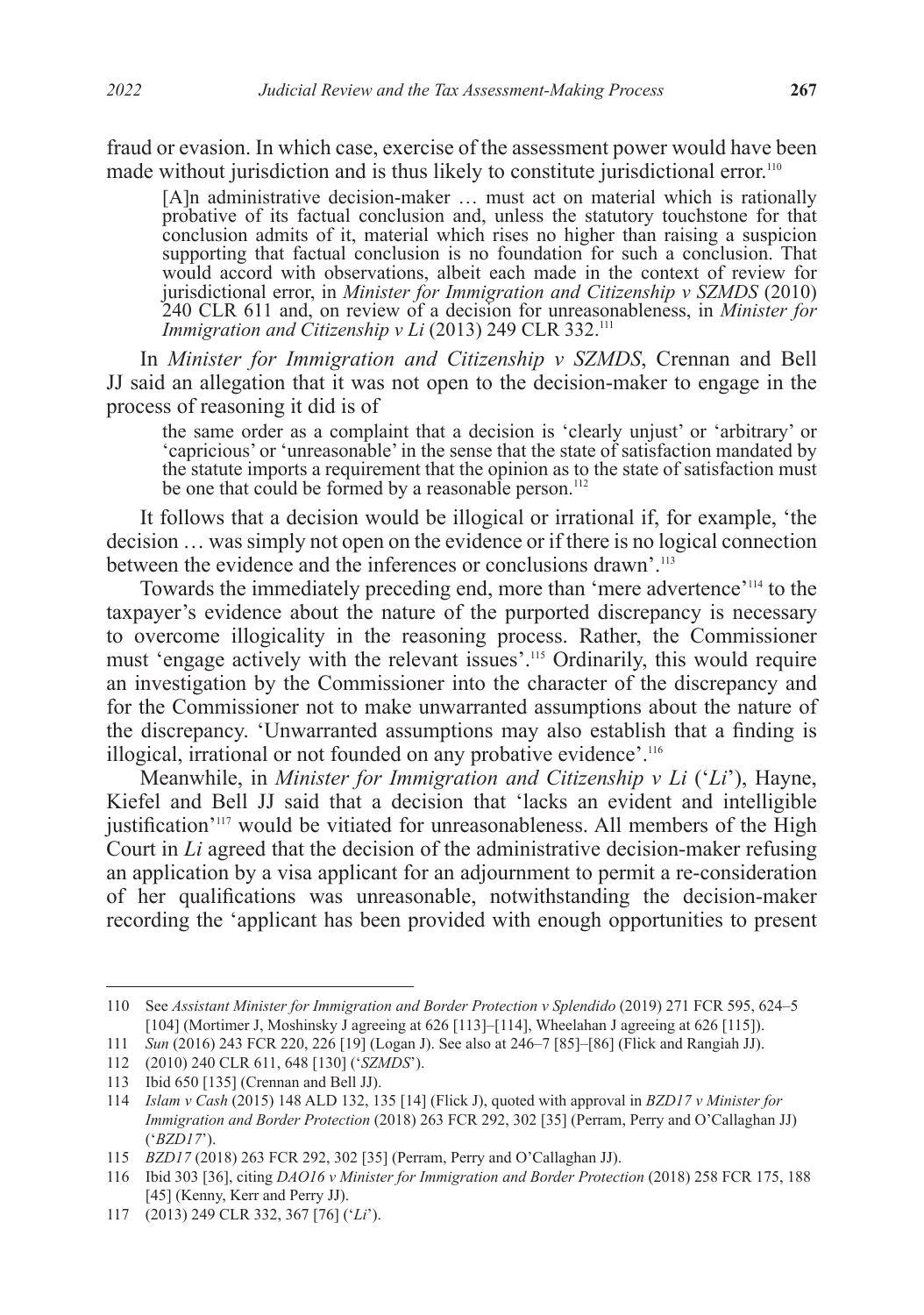her case and is not prepared to delay any further'.<sup>118</sup> According to their Honours in the High Court, it was not obvious why the decision-maker could not have granted the adjournment.<sup>119</sup>

The principles flowing from *Li* were summarised in *Minister for Immigration and Border Protection v Stretton*120 and *Minister for Immigration and Border Protection v Eden*<sup>121</sup>. Suffice to note the 'concept of legal unreasonableness is not amenable to minute and rigidly defined categorisation or precise textual formulary'.122 Importantly, it encompasses 'the requirement that the satisfaction or opinion of a decision-maker about the existence of a matter, in particular a jurisdictional fact, be reasonably formed'.<sup>123</sup>

It follows that an opinion that the taxpayer has not made full and true disclosure by reason of a purported discrepancy, permitting the Commissioner to amend an assessment at any time, must have been made upon some 'intelligible basis'.124 To this end, exercise of the assessment power would be legally unreasonable unless there is some evidence in the Commissioner's possession bearing on the assessability of an undisclosed discrepancy.125

A court would thus be justified in inquiring whether probative evidence exists establishing it was open for the Commissioner to be satisfied the taxpayer failed to make full and true disclosure. And if there is no probative evidence rationally bearing on the probability a purported discrepancy is assessable, then the court would be justified in quashing the amended assessment and prohibiting the Commissioner from instituting proceedings to recover the amount assessed.

In *Buzadzic*, however, the Court of Appeal summarily dismissed the taxpayers' judicial review application to set aside tax recovery proceedings. The taxpayers alleged the assessments on which recovery proceedings were based were unauthorised because it was not open for the Commissioner to be satisfied they failed to make full and true disclosure when they had furnished income tax returns in which they returned all taxable income for each year of the relevant period. Given this, the taxpayers submitted 'the production of the notices of assessment did not conclusively prove … the formation of the opinion that there was fraud or evasion'.<sup>126</sup>

<sup>118</sup> Ibid 355 [40] (French CJ).

<sup>119</sup> Ibid 352 [31] (French CJ), 369 [85]–[86] (Hayne, Kiefel and Bell JJ).

<sup>120</sup> (2016) 237 FCR 1 ('*Stretton*').

<sup>121</sup> (2016) 240 FCR 158 ('*Eden*').

<sup>122</sup> *Stretton* (2016) 237 FCR 1, 5 [10] (Allsop CJ).

<sup>123</sup> *Stretton* (2016) 237 FCR 1, 4 [5] (Allsop CJ, Griffiths J agreeing at 23 [68], Wigney J agreeing at 29 [90]). See also *Eden* (2016) 240 FCR 158, 171 [62], 172 [64]-[65] (Allsop CJ, Griffiths and Wigney JJ); *Minister for Immigration and Border Protection v SZVFW* (2018) 264 CLR 541, 572–3 [80] (Nettle and Gordon JJ, Kiefel CJ agreeing at 548–9 [1]) ('*SZVFW*').

<sup>124</sup> *Trautwein v Federal Commissioner of Taxation* (1936) 56 CLR 63, 88 (Latham CJ), quoted with approval in *Dalco* (1990) 168 CLR 614, 624 (Brennan J, Mason CJ agreeing at 617, Deane J agreeing at 626, Dawson J agreeing at 627) ('*Trautwein*').

<sup>125</sup> See *SZVFW* (2018) 264 CLR 541, 573 [81] (Nettle and Gordon JJ, Kiefel CJ agreeing at 548–9 [1]).

<sup>126</sup> *Buzadzic* (2019) 348 FLR 213, 226 [53] (Kyrou, McLeish and Niall JJA).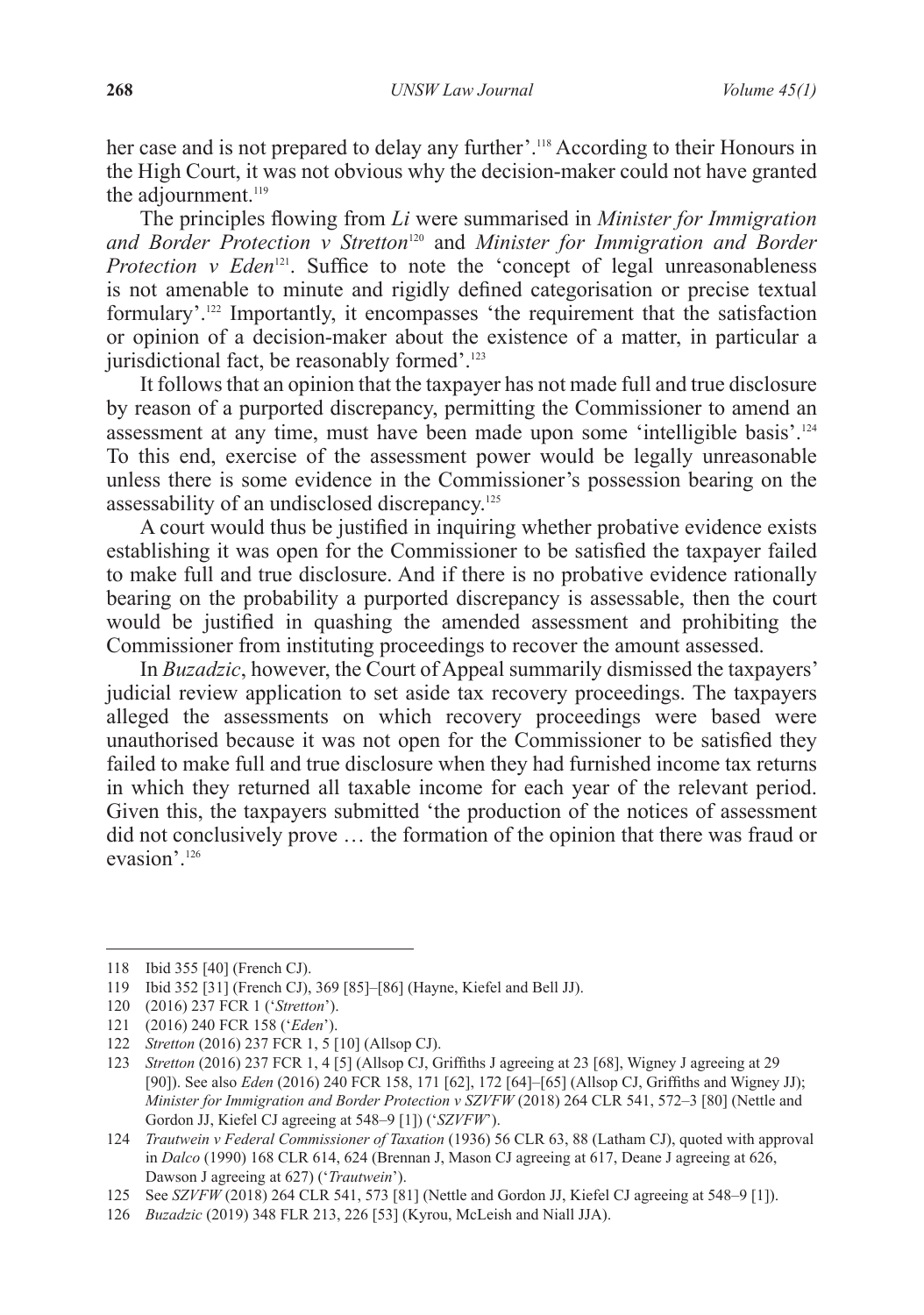Relying on the High Court decision in *Deputy Commissioner of Taxation v Broadbeach Properties Pty Ltd*<sup>127</sup> and noting the 'manifest policy'<sup>128</sup> of section 350-10 of schedule 1 to the *TA Act* preventing taxpayers from going behind an assessment in recovery proceedings, their Honours in *Buzadzic* were satisfied the Commissioner could proceed to recover tax despite the pendency of part IVC proceedings and the risk of 'harsh'129 consequences for the taxpayer. Consistently with *Chhua*, their Honours in *Buzadzic* further held that an assessment made without compliance with section 170(1) item 5 nevertheless answers the statutory description of assessment and can only be challenged in part IVC proceedings.<sup>130</sup> It will be recalled, the Full Court in *Chhua* held that simple non-compliance with a provision of the Act is unexaminable in judicial review because it would be unlikely to constitute either of the two jurisdictional errors identified in *Futuris*, so that 'the validity of the resulting assessment would remain protected'131 by section 175 of the *ITA Act* and section 350-10 of schedule 1 to the *TA Act*.

Notwithstanding, in my article published around the time of *Buzadzic* I argued that the 'increasingly prevalent practice … of summarily dismissing judicial review applications not alleging either of the two jurisdictional errors identified … in [*Futuris*] is both apocryphal and repugnant to the rule of law'.132 As explained, it is apocryphal to conclusively limit jurisdictional error relief in the manner suggested in *Chhua* given the 'uncertainty surrounding the privative scope of s 175 and whether it protects against bad faith in the narrow sense'.<sup>133</sup> To this end, it was noted that the Court in *Futuris* was only concerned with whether the Commissioner 'acted knowingly in excess of his or her power'134 and not with any softer sense of bad faith.

Accordingly, there was no need for the plurality [in *Futuris*] to consider the interrelation of s 175 and s 350-10, and the softer sense of bad faith, which arises where an administrative act is done beyond power, regardless of the motive or intention of the decision-maker. It follows that intermediate courts should, respectfully, be more circumspect when applying the plurality's reasons in *Futuris*…135

It was further observed that foreclosing the categories of jurisdictional error in the manner identified in *Futuris* operates to impermissibly

stultify judicial power [which reflects and serves the rule of law] by putting an 'artificial gloss' on the text of s 175, restricting the circumstances where courts can

<sup>127</sup> (2008) 237 CLR 473.

<sup>128</sup> *McAndrew* (1956) 98 CLR 263, 270 (Dixon CJ, McTiernan and Webb JJ).

<sup>129</sup> *Buzadzic* (2019) 348 FLR 213, 231 [73] (Kyrou, McLeish and Niall JJA), citing *Deputy Commissioner of Taxation v Broadbeach Properties Pty Ltd* (2008) 237 CLR 473, 491–3 [41]–[45] (Gummow ACJ, Heydon, Crennan and Kiefel JJ).

<sup>130</sup> *Buzadzic* (2019) 348 FLR 213, 237 [106] (Kyrou, McLeish and Niall JJA).

<sup>131</sup> *Chhua* (2018) 262 FCR 228, 238 [29] (Logan, Moshinsky and Steward JJ).

<sup>132</sup> John Azzi, 'Preserving the Constitutional Function of Courts and Increasing Confidence in the Tax System: Time to Reconsider *Futuris*' (2019) 43(1) *Melbourne University Law Review* 44, 44 ('Time to Reconsider *Futuris*').

<sup>133</sup> Ibid 74.

<sup>134</sup> *Futuris* (2008) 237 CLR 146, 153 [11] (Gummow, Hayne, Heydon and Crennan JJ), discussing *Sanders v Snell* (1998) 196 CLR 329, 346–7 [42] (Gleeson CJ, Gaudron, Kirby and Hayne JJ).

<sup>135</sup> Azzi, 'Time to Reconsider *Futuris*' (n 132) 69.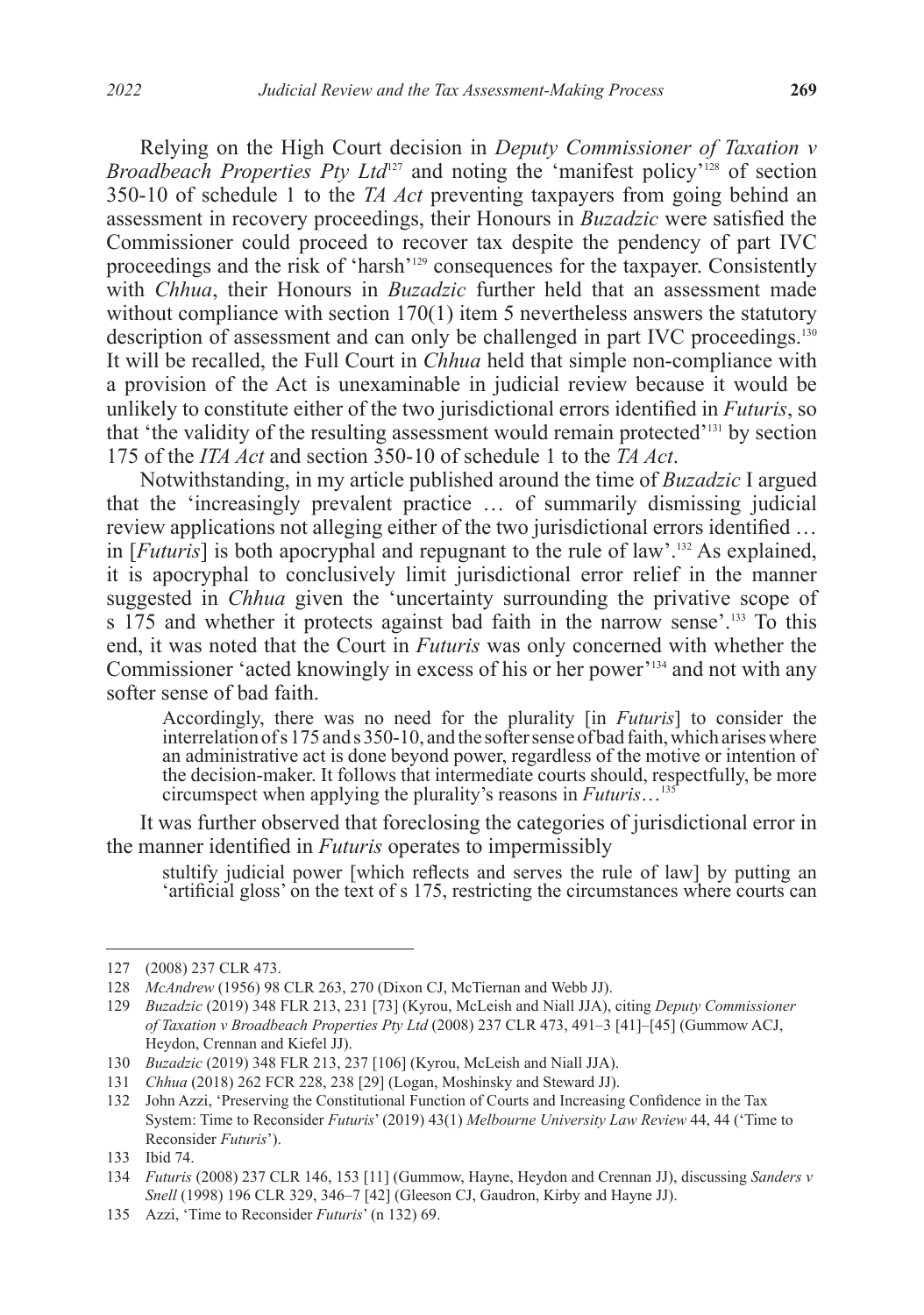discern the implied limits of a law and declare an administrative action or decision invalid on grounds of jurisdictional error.<sup>136</sup>

Despite *Futuris*, there have been two decisions of state supreme courts refusing to definitively limit jurisdictional error relief to the two errors identified in *Futuris*. In *Futuris*, the plurality said section 175 would not operate to protect a tentative assessment<sup>137</sup> or an assessment issued as a result of 'conscious maladministration', which requires the taxpayer to 'demonstrate the equivalent of a corrupt exercise of statutory power or the exercise of that power with *deliberate disregard* to the scope of the power'.<sup>138</sup>

In *Woods v Deputy Commissioner of Taxation* ('*Woods*')139, whose reasons the taxpayer in *Chhua* adopted to (unsuccessfully) resist summary dismissal of their section 39B application, Porter J refused to grant the Commissioner's summary dismissal application, fearing that doing so would stifle the development of the law, particularly where 'a point is a novel one'.140 In any case, his Honour was satisfied the plurality in *Futuris* did not intend to exhaustively limit to '2 instances'141 when an assessment for the purposes of section 175 of the *ITA Act* will not be produced. Porter J also considered important the fact that the taxpayer was alleging a 'narrow historical sense' of jurisdictional error for want or lack of jurisdiction and not the 'more recent broader sense of acting in "excess of jurisdiction"'.142

Likewise, the primary judge in *Buzadzic*, Croft J, refused to grant the Commissioner's application for summary dismissal of the taxpayer's jurisdictional error defences on the ground that doing so would impair the institutional integrity of a state court exercising federal judicial power.143 As gleaned, however, the Court of Appeal overturned Croft J's decision, finding his Honour made a '*House v The King* error' in circumstances where the proceedings had no real prospect of success because 'the impugned provisions stood in the way of the defences relied upon by the [taxpayers] under the description of jurisdictional error'.144

Meanwhile, the Full Court in *Chhua* held that *Woods* has not been followed in the Federal Court and that, in any case, distinction between want of jurisdiction and the manner of its exercise mentioned by Porter J was 'misconceived'.

The reference … to want of jurisdiction and the manner of its exercise is a reference to the distinction between jurisdictional error (want of jurisdiction) and error within jurisdiction (manner of its exercise). The observations of the High Court in *Futuris* … concerned the interaction and operation of the relevant provisions of the [*ITA Act* 

<sup>136</sup> Ibid 88 (citations omitted).

<sup>137</sup> A tentative assessment is one which 'fails to specify what is the amount of the taxable income which has been assessed and what is the tax payable thereon': *Stokes v Federal Commissioner of Taxation* (1996) 136 ALR 632, 638 (Davies J).

<sup>138</sup> *Federal Commissioner of Taxation v Bosanac* (2016) 103 ATR 51, 56 [25] (McKerracher J) (emphasis added), citing *Futuris* (2008) 237 CLR 146, 164–5 [55], 165 [57], 165–6 [60] (Gummow, Hayne, Heydon and Crennan JJ).

<sup>139</sup> (2011) 86 ATR 620.

<sup>140</sup> Ibid 637 [49].

<sup>141</sup> Ibid 637 [50].

<sup>142</sup> Ibid 638 [53].

<sup>143</sup> *Deputy Commissioner of Taxation v Buzadzic* [2019] VSC 141. See especially at [37].

<sup>144</sup> *Buzadzic* (2019) 348 FLR 213, 240 [119] (Kyrou, McLeish and Niall JJA).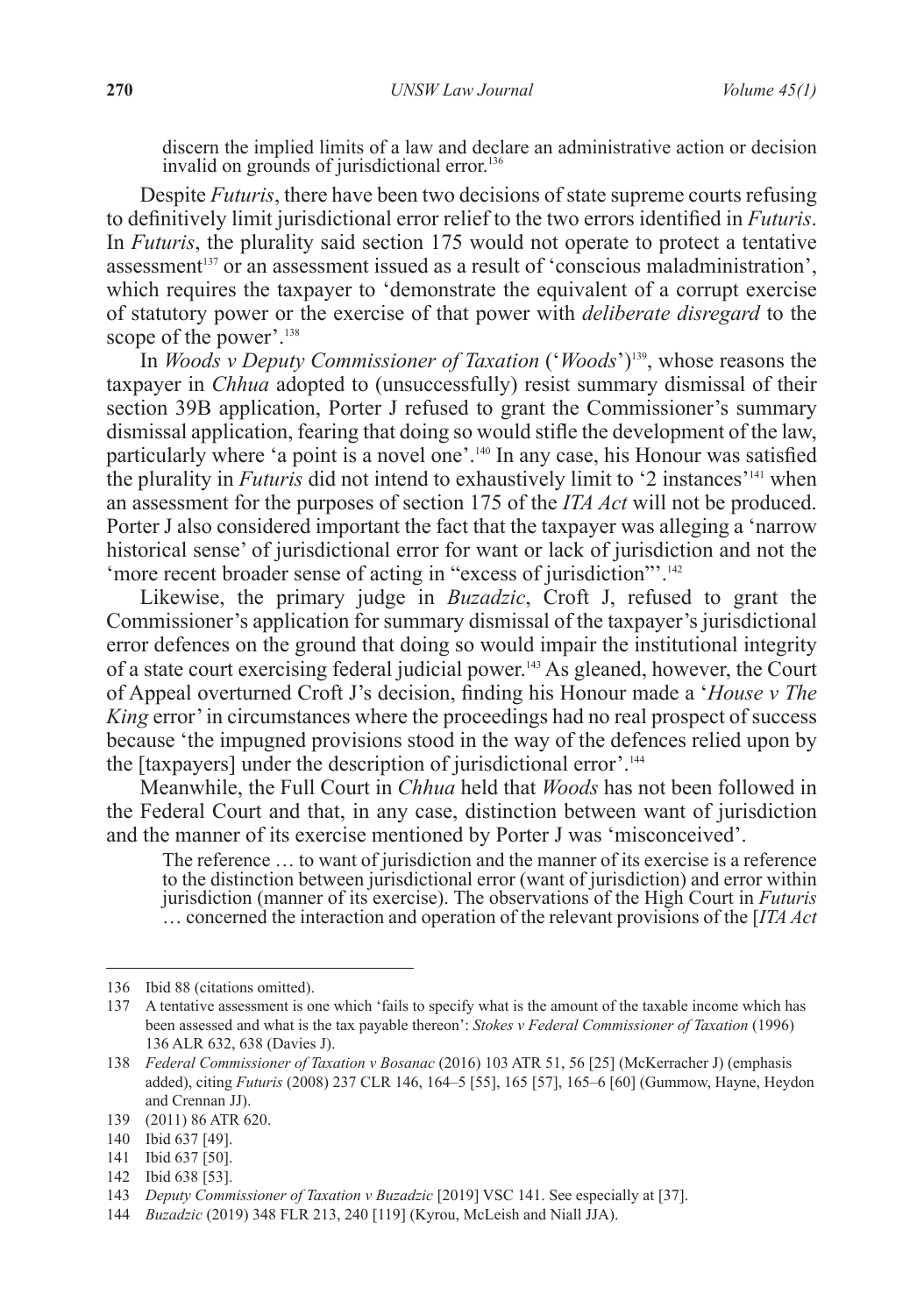and the [*TA Act*]. Those observations were not confined to matters pertaining to the manner of exercise of jurisdiction, but were expressed more generally.<sup>145</sup>

As discussed, however, *Futuris* did not consider the interrelation between section 175, section 350-10 and the 'narrow and technical sense' of bad faith, which, unlike 'conscious maladministration', arises where 'the act done was beyond the power conferred'.146 And neither does it deny that the manner in which the assessment power was exercised directly informs whether the opinion on which the incidence of tax depends was reasonably formed. To this end, Toohey J in *Deputy Commissioner of Taxation v Richard Walter Pty Ltd*, who spoke in 'somewhat similar terms'147 to Dawson J (with whose reasons concerning former section 177 of the *ITA Act* the plurality in *Futuris* agreed), said that section 175 'does not operate where the power of the Commissioner to make an assessment is at issue'.<sup>148</sup>

Equally, it is of no moment that many of the cases cited above expounding legal unreasonableness arose in the context of the *Migration Act 1958* (Cth) where, as the Court in *Chhua* noted, there is no equivalent to section 175 of the *ITA Act* which 'makes clear that compliance with the provisions of those Acts is not a "condition precedent" to the making of an efficacious assessment of tax'.<sup>149</sup> As remarked elsewhere, the principles identified in migration cases concerning jurisdictional error have 'universal application',150 providing 'important guiding principles expounding the limits of administrative power generally'.151 To this end, a rebuttable legal presumption is that a statutory discretion must be exercised reasonably and on a correct understanding of the law.152 This implied obligation applies in respect of 'any … source of legislative power'153 and prevails absent statutory indication to the contrary.<sup>154</sup>

It follows, therefore, that the 'no-invalidity' provision in section 175,<sup>155</sup> which expands the decision-making power of the Commissioner, or the conclusive evidence provision in section 350-10, which identifies the limits of the Commissioner's decision-making power, would be invalid if either or both operated to deny the High Court when exercising jurisdiction under section 75(v) of the *Constitution* or

<sup>145</sup> *Chhua* (2018) 262 FCR 228, 235–6 [19] (Logan, Moshinsky and Steward JJ).

<sup>146</sup> *Futuris* (2008) 237 CLR 146, 154 [13] (Gummow, Hayne, Heydon and Crennan JJ).

<sup>147</sup> See ibid 167 [67] n 94.

<sup>148</sup> *Richard Walter* (1995) 183 CLR 168, 233.

<sup>149</sup> *Chhua* (2018) 262 FCR 228, 236 [21] (Logan, Moshinsky and Steward JJ).

<sup>150</sup> Derrington (n 26) 72.

<sup>151</sup> Azzi, 'Time to Reconsider *Futuris*' (n 132) 80.

<sup>152</sup> *Li* (2013) 249 CLR 332, 362 [63] (Hayne, Kiefel and Bell JJ), cited with approval in *SZVFW* (2018) 264 CLR 541, 549 [4] (Kiefel CJ).

<sup>153</sup> *Graham v Minister for Immigration and Border Protection* (2017) 263 CLR 1, 27 [48] (Kiefel CJ, Bell, Gageler, Keane, Nettle and Gordon JJ) ('*Graham*').

<sup>154</sup> *SZVFW* (2018) 264 CLR 541, 564–5 (Gageler J). See also *Hossain* (2018) 264 CLR 123, 146 [67] where Edelman J (Nettle J agreeing at 136 [39]) observed that absent clear statutory language, 'it is unlikely to be concluded that Parliament intended to authorise an unreasonable exercise of power'.

<sup>155</sup> Section 175 of the *ITA Act 1936* (Cth) is said to be 'at least as threatening to the entrenched minimum provision of judicial review and the rule of law as traditional privative clauses': Leighton McDonald, 'The Entrenched Minimum Provision of Judicial Review and the Rule of Law' (2010) 21(1) *Public Law Review* 14, 24.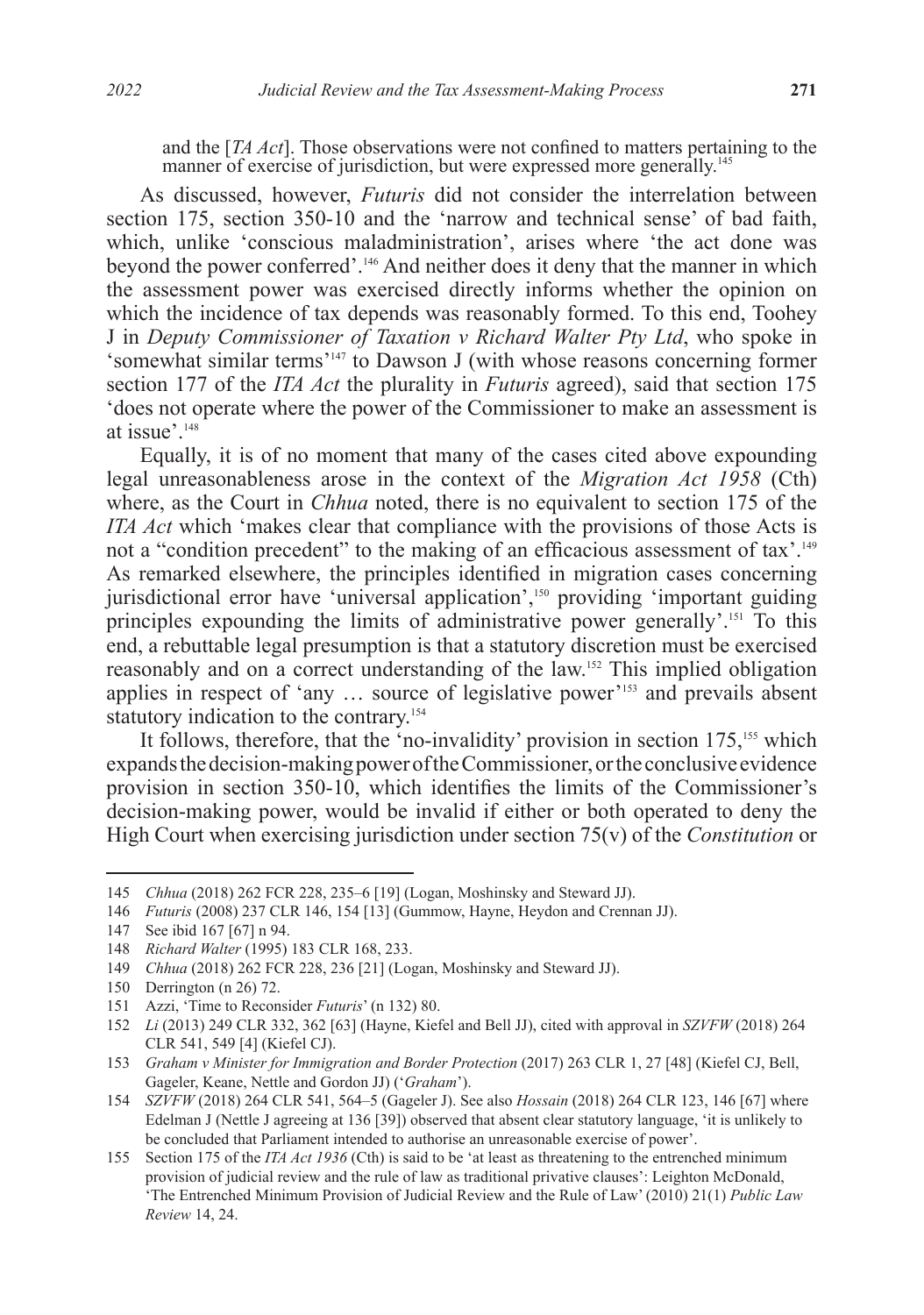another court when exercising jurisdiction within the limits conferred on or invested in it under s 77(i) or (iii) [of the *Constitution*] by reference to s 75(v), the ability to enforce the legislated limits of an officer's power. … [This] requires an examination not only of the legal operation of the law but also of the *practical impact* of the law on the ability of a court, through the application of judicial process, to discern and declare whether or not the conditions of and constraints on the lawful exercise of the power conferred on an officer have been observed in a particular case.<sup>156</sup>

As the immediately following discussion demonstrates, the 'accommodating'<sup>157</sup> and arguably unsustainable interpretation of section 175 and section 350-10 adopted by the Court in *Chhua*, and the comparatively onerous evidentiary burden imposed on taxpayers under section 14ZZO of the *TA Act* to establish an assessment is excessive, combine to practically impair courts from discerning whether the Commissioner conducted themself according to law when making an assessment following discovery of an undisclosed discrepancy. As will appear, an appeal under part IVC is not a perfectly adequate alternative to judicial review, notwithstanding the plurality's remark in *Futuris* that part IVC 'meets the requirement of the *Constitution* that a tax may not be made incontestable'.<sup>158</sup>

# **V PROVING INVALIDITY**

Neither section 14ZZK nor section 14ZZO of the *TA Act* place any onus on the Commissioner to show an assessment was correctly made. Rather, as mentioned, the burden of proving an assessment is excessive and what the correct amount should have been lies solely on the taxpayer. This is a deliberate policy choice as 'the facts in relation to [the taxpayer's] income are facts peculiarly within the knowledge of the taxpayer'.159

Indeed, absent agreement with the Commissioner to confine the issues for determination in a Pt IVC proceeding, the Commissioner is entitled to rely upon any deficiency in the taxpayer's proof of the excessiveness of the amount assessed in seeking to uphold the assessment.<sup>160</sup>

Finding the asset betterment method of calculating the taxpayer's income for the relevant income periods 'legitimate',161 the Full Federal Court in *Gashi v Federal Commissioner of Taxation* explained that positively proving that one or more of the items listed in an 'Asset Betterment Statement' should not have been included would be insufficient to discharge the onus of proving that 'the unexplained accumulated wealth in each of the relevant years was from nonincome sources'.162 According to the Full Court, the Commissioner is merely

162 Ibid 315 [67].

<sup>156</sup> *Graham* (2017) 263 CLR 1, 27 [48] (Kiefel CJ, Bell, Gageler, Keane, Nettle and Gordon JJ) (emphasis added).

<sup>157</sup> Stellios (n 22) 891.

<sup>158</sup> *Futuris* (2008) 237 CLR 146, 153 [9] (Gummow, Hayne, Heydon and Crennan JJ).

<sup>159</sup> *Trautwein* (1936) 56 CLR 63, 87 (Latham CJ). See also *George* (1952) 86 CLR 183, 201 (Dixon CJ, McTiernan, Williams, Webb and Fullagar JJ).

<sup>160</sup> *Gashi* (2013) 209 FCR 301, 314 [61] (Bennett, Edmonds and Gordon JJ) (citations omitted).

<sup>161</sup> Ibid 313 [56].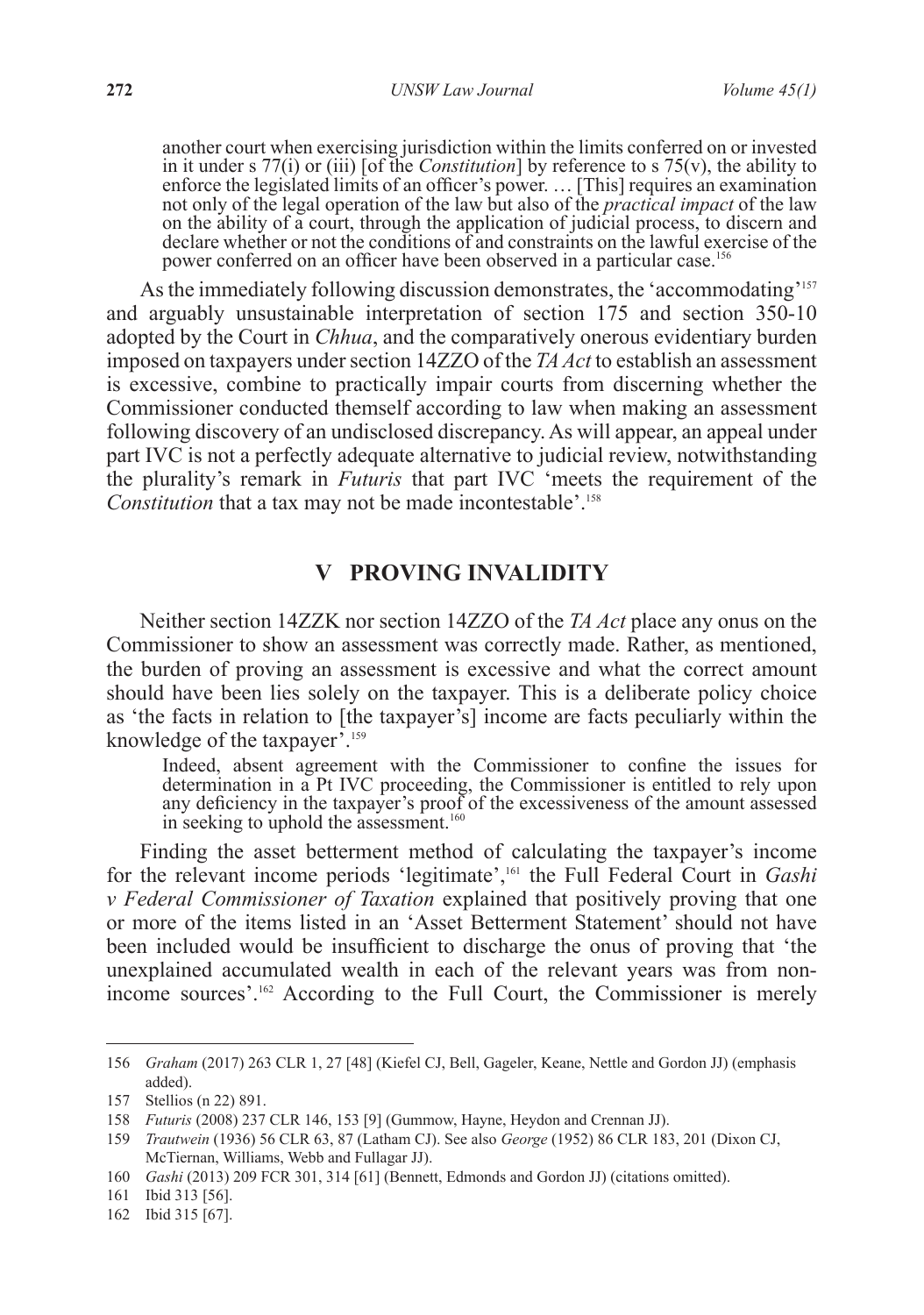required to make an assessment of the amount upon which income tax ought to be levied without having to establish the grounds for their judgment of the truth of the facts supporting those grounds. In which case, to discharge the onus of proving that a section 167 assessment is excessive under part IVC:

A taxpayer … must positively prove his or her 'actual taxable income' and, in doing so, must show that the amount of money for which tax is levied by the assessment exceeds the actual substantive liability of the taxpayer … The taxpayer must show that the unexplained accumulated wealth was from non-income sources. … Even if [the taxpayer] was able to prove that one or more of the items listed in the Asset Betterment Statement … was wrong or should not have been included, that of itself would not have been sufficient to discharge the onus he bore … [The taxpayer] was required to demonstrate the unexplained accumulated wealth in each of the relevant years was from non-income sources.<sup>163</sup>

Yet, notwithstanding the fundamentally different considerations informing the Commissioner's decision to amend an assessment at any time upon discovery of a purported discrepancy, a dissatisfied taxpayer will not succeed in overturning the amended assessment by simply asserting there was no evidence establishing the undisclosed amount is taxable.

The burden which rests on a taxpayer is to prove that the assessment is excessive and that burden is not necessarily discharged by showing an error by the Commissioner in forming a judgment as to the amount of the assessment.<sup>164</sup>

It follows that the taxpayer must not only positively prove the unexplained funds were not from income sources in any of the relevant years, but must 'go further and show what the correct position should be'.<sup>165</sup> As the immediately following discussion demonstrates however, the high evidentiary burden for overturning an assessment under part IVC is very difficult to discharge and effectively means the Commissioner can rely on mere suspicion to amend an assessment at any time under section 170(1) item 5.

In *Nguyen*, after auditing the taxpayer's affairs in 2012 for years ended 30 June 2008 to 30 June 2012, the Commissioner determined that Ms Nguyen had 'understated [her] income by almost \$2.5 million over the relevant years'. Rejecting the taxpayer's objection, the Commissioner treated the purported shortfall as taxable income in circumstances where there 'was no obvious explanation for certain deposits in [the taxpayer's] bank accounts … and certain monetary amounts that [the taxpayer] used to buy chips to gamble at casinos ...'.<sup>166</sup> In her objection application, the taxpayer had asserted, inter alia, that the Commissioner's characterisation of the unexplained amounts as assessable income was 'unfounded' and that 'there is no evidence whatsoever that she could have possessed any identifiable source of undisclosed income'.<sup>167</sup>

<sup>163</sup> Ibid 315 [63], [67].

<sup>164</sup> *Dalco* (1990) 168 CLR 614, 621 (Brennan J, Mason CJ agreeing at 617, Dawson J agreeing at 627, Gaudron J agreeing at 634, McHugh J agreeing at 634).

<sup>165</sup> *Re Nguyen and Commissioner of Taxation* [2016] AATA 1041, [23] (Senior Member O'Loughlin) ('*Nguyen AAT*').

<sup>166</sup> *Nguyen* (2018) 265 FCR 355, 358 [5] (Kenny J).

<sup>167</sup> Ibid 359 [9].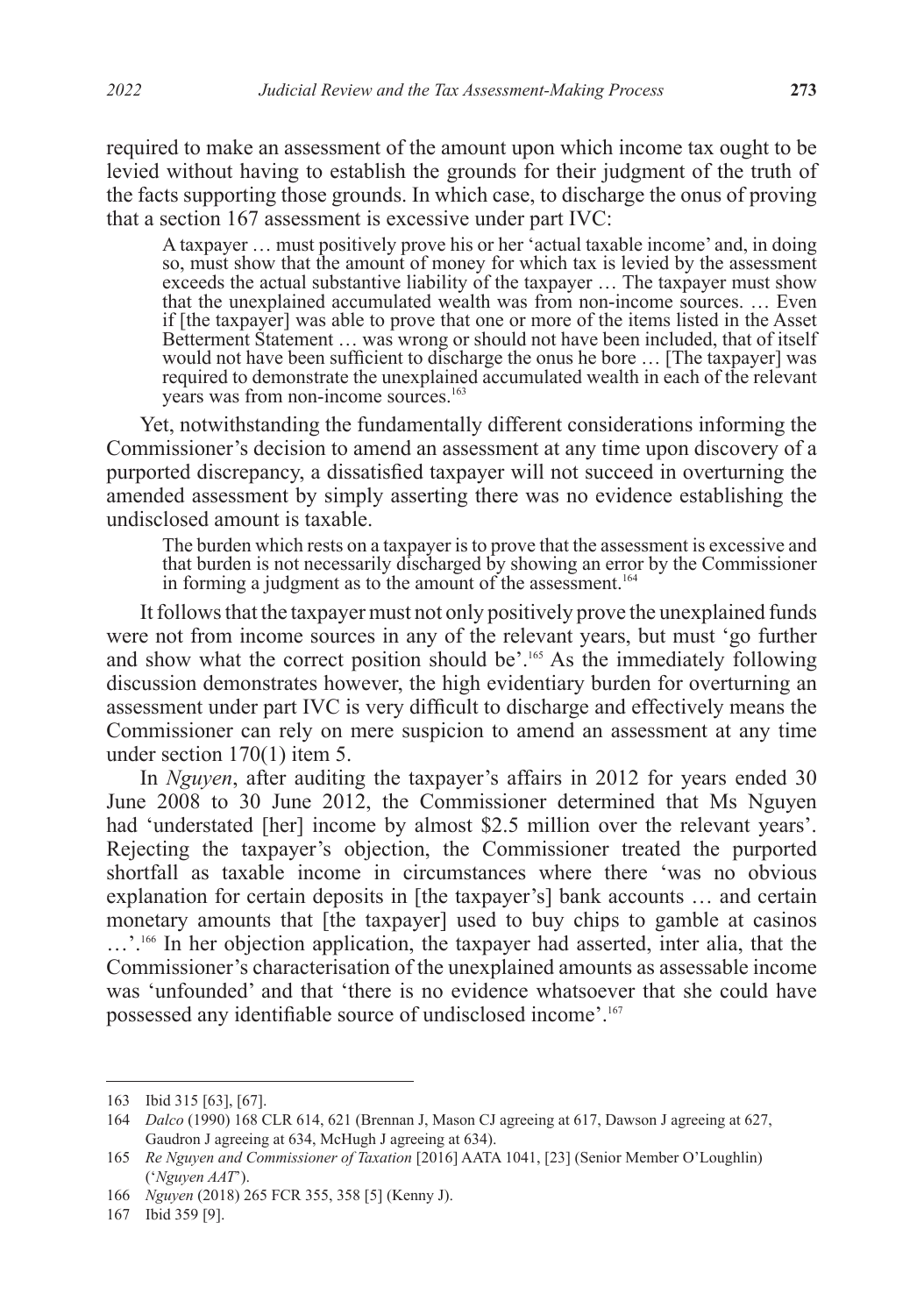In her section 43 of the *AAT Act* review application lodged with the AAT, the taxpayer tendered affidavit evidence explaining that the bank account deposits the Commissioner had earlier relied on to raise the relevant assessments were gifts and therefore not assessable income. The taxpayer further submitted there was no proof of fraud in circumstances where she had lodged tax returns for the relevant period and that none of the positive elements required to establish evasion were present in her case. Yet, despite accepting the taxpayer had established the nonassessability of 'substantial sums' deposited in her bank accounts and presented at casinos, nevertheless, the Commissioner submitted that because her evidence fell short

of establishing that she did not derive income in the amount assessed, then it must also fall short of showing that there was no fraud or evasion or intentional disregard of a taxation law. That is because … there would be no satisfactory evidence explaining the disparity between the applicant's presumed income and her reported income. $168$ 

The AAT agreed. Finding the taxpayer had 'limited education and limited command of the English language and either worked as an employee Nail Technician in a nail salon or operated her own nail salon and beauty services business in the Brisbane CBD',<sup>169</sup> the AAT was not satisfied that the taxpayer had established the amounts treated as assessable by the Commissioner were not in fact assessable or that the amounts, while assessable, were not included in assessable income because of some 'blameworthy' shortcoming that evinces an intention to deliberately withhold information from the Commissioner.

Noting that the manner in which a taxpayer might discharge the onus of proof imposed under section 14ZZK of the *TA Act* 'depends on the particular circumstances',170 the AAT concluded:

Where the character of an amount remains unestablished, the taxpayer has not proven the amount is not assessable, it is difficult, if not impossible to:

- (a) form any view as to the level of shortcoming, if there be one;
- (b) form a view as to whether there has been an innocent mistake or a blameworthy act; and
- (c) say that the taxpayer has demonstrated that there was not fraud or evasion.<sup>171</sup>

The taxpayer's appeal under section 44 of the *AAT Act* to the Federal Court was dismissed by Kenny J, who held the Tribunal's preceding observations 'reflect both a correct understanding of *Binetter and* a correct application of the principles

<sup>168</sup> Ibid 396 [155]. See also *MJPV and Commissioner of Taxation* (Taxation) [2020] AATA 1527 ('*MJPV*') where, despite accepting there may have been a 'variety of innocent explanations' for why the taxpayer did not disclose a purported loan from an acquaintance as assessable income in his tax return, nevertheless, the Tribunal said this was not enough to displace the Commissioner's suspicion of blameworthy conduct for part IVC purposes: at [35] (Deputy President McCabe) (upheld on appeal: *Federal Commissioner of Taxation v Ross* [2021] FCA 766, [298] (Derrington J)).

<sup>169</sup> *Nguyen AAT* [2016] AATA 1041, [10] (Senior Member O'Loughlin).

<sup>170</sup> Ibid [33]. See also *Dalco* (1990) 168 CLR 614, 624 (Brennan J, Mason CJ agreeing at 617, Dawson J agreeing at 627, Gaudron J agreeing at 634, McHugh J agreeing at 634).

<sup>171</sup> *Nguyen AAT* [2016] AATA 1041, [35] (Senior Member O'Loughlin).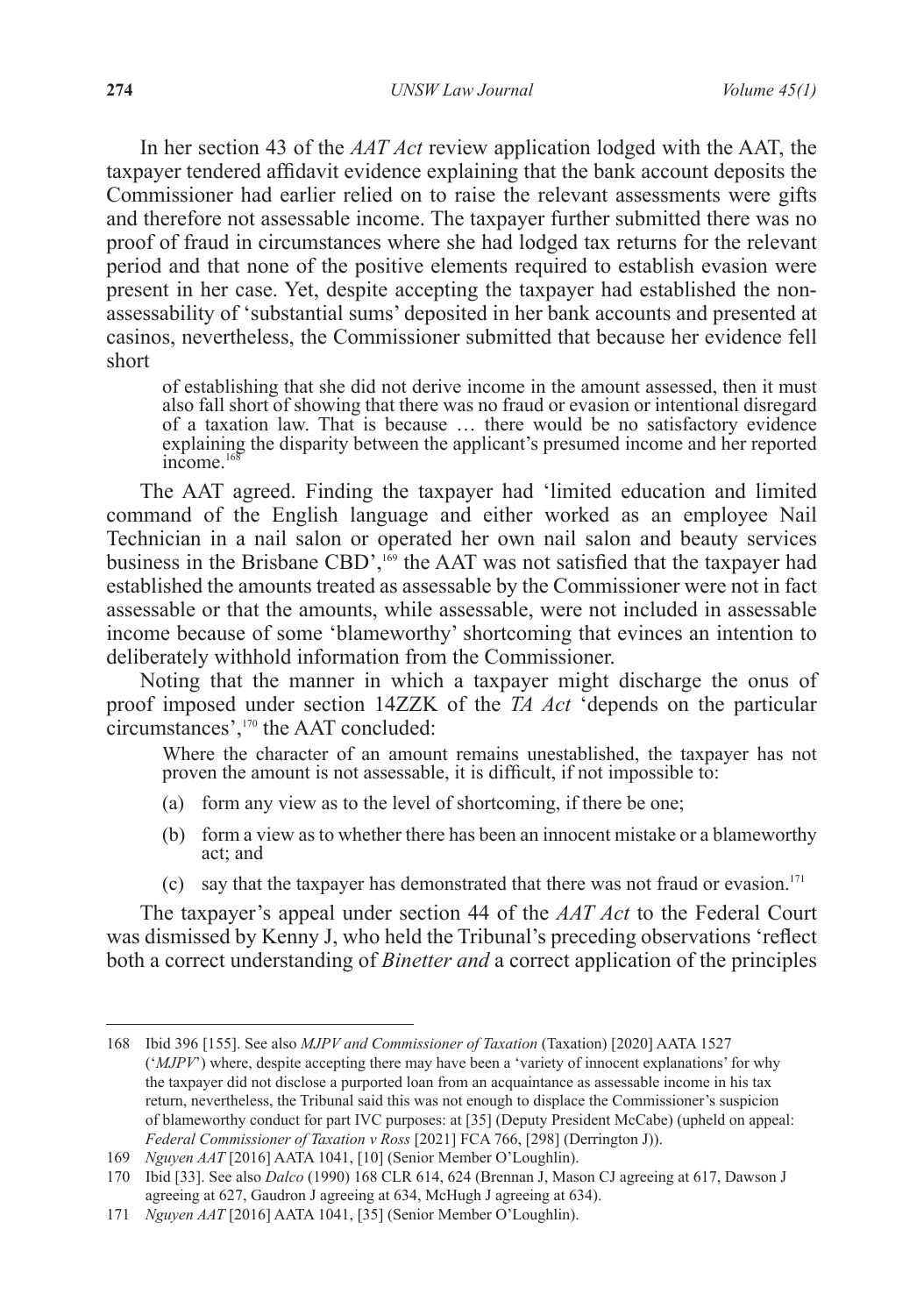set out in that case'.172 To this end, her Honour rejected the taxpayer's submission that *Binetter v Federal Commissioner of Taxation* ('*Binetter*') was not 'correctly decided'.173 Finding she was bound by *Binetter* because of the doctrine of *stare decisis*, Kenny J further noted that given section 14ZZK(b)(i), the AAT could only engage in reviewing the objection decision and not the process of assessment.174

In *Binetter*, the majority of the Full Federal Court held the taxpayer bears the onus of affirmatively establishing the absence of fraud or evasion with no requirement that the AAT itself form such an opinion in review proceedings under section 14ZZK of the *TA Act*. 175 This is notwithstanding that under section 43 of the *AAT Act* the AAT stands 'in the shoes'176 of the Commissioner and must make its own findings of fact and its own decision, including whether on the material before it the Commissioner's decision is the 'correct or preferable one'.177 Relying on *Rawson Finances Pty Ltd v Federal Commissioner of Taxation*, <sup>178</sup> Kenny J held that section 14ZZK modifies the position that might otherwise exist under the *AAT Act*. 179

The Full Court in *Chhua* also relied on *Binetter*, particularly the proposition that in a tax appeal 'the Court will only interfere with the Commissioner's exercise of the amendment power if the Commissioner did not form the requisite opinion or the Commissioner's opinion that there was fraud or evasion is vitiated by some error of law'.180 In support, the majority in *Binetter* cited the decision of the Privy Council in *Shell Co of Australia v Federal Commissioner of Taxation* ('*Shell*')181 and Dixon J's statement in *Avon Downs Pty Ltd v Federal Commissioner of Taxation* where his Honour held the state of satisfaction reached by the Commissioner in relation to returns lodged by a taxpayer is not 'unexaminable'<sup>182</sup>:

If [the Commissioner] does not address himself to the question which the subsection formulates, if his conclusion is affected by some mistake of law, if he takes some extraneous reason into consideration or excludes from consideration some factor which should affect his determination, on any of these grounds his conclusion is liable to review.<sup>183</sup>

Apart from the fact that *Shell* concerned a statutory review regime that is 'relevantly different'184 from that in part IVC but which confirms the AAT does not exercise federal judicial power, it is difficult to fathom in what circumstances a court could interfere where a relevant assessment is vitiated by some error of law

<sup>172</sup> *Nguyen* (2018) 265 FCR 355, 396 [156] (emphasis in original).

<sup>173</sup> *Nguyen* (2018) 265 FCR 355, 365 [28].

<sup>174</sup> Ibid 384–6 [115]–[121].

<sup>175</sup> See *Binetter* (2016) 249 FCR 534, 552 [93] (Perram and Davies JJ, Siopis J agreeing at 537 [1]).

<sup>176</sup> *Pochi* (1980) 44 FLR 41, 46 (Smithers J).

<sup>177</sup> Ibid 60 (Deane J), citing *Drake v Minister for Immigration and Ethnic Affairs* (1979) 24 ALR 577, 589 (Bowen CJ and Deane J).

<sup>178</sup> (2013) 296 ALR 307.

<sup>179</sup> *Nguyen* (2018) 265 FCR 355, 387 [126].

<sup>180</sup> *Binetter* (2016) 249 FCR 534, 552 [93] (Perram and Davies JJ).

<sup>181</sup> (1930) 44 CLR 530.

<sup>182</sup> (1949) 78 CLR 353, 360.

<sup>183</sup> Ibid.

<sup>184</sup> *Nguyen* (2018) 265 FCR 355, 385 [117] (Kenny J).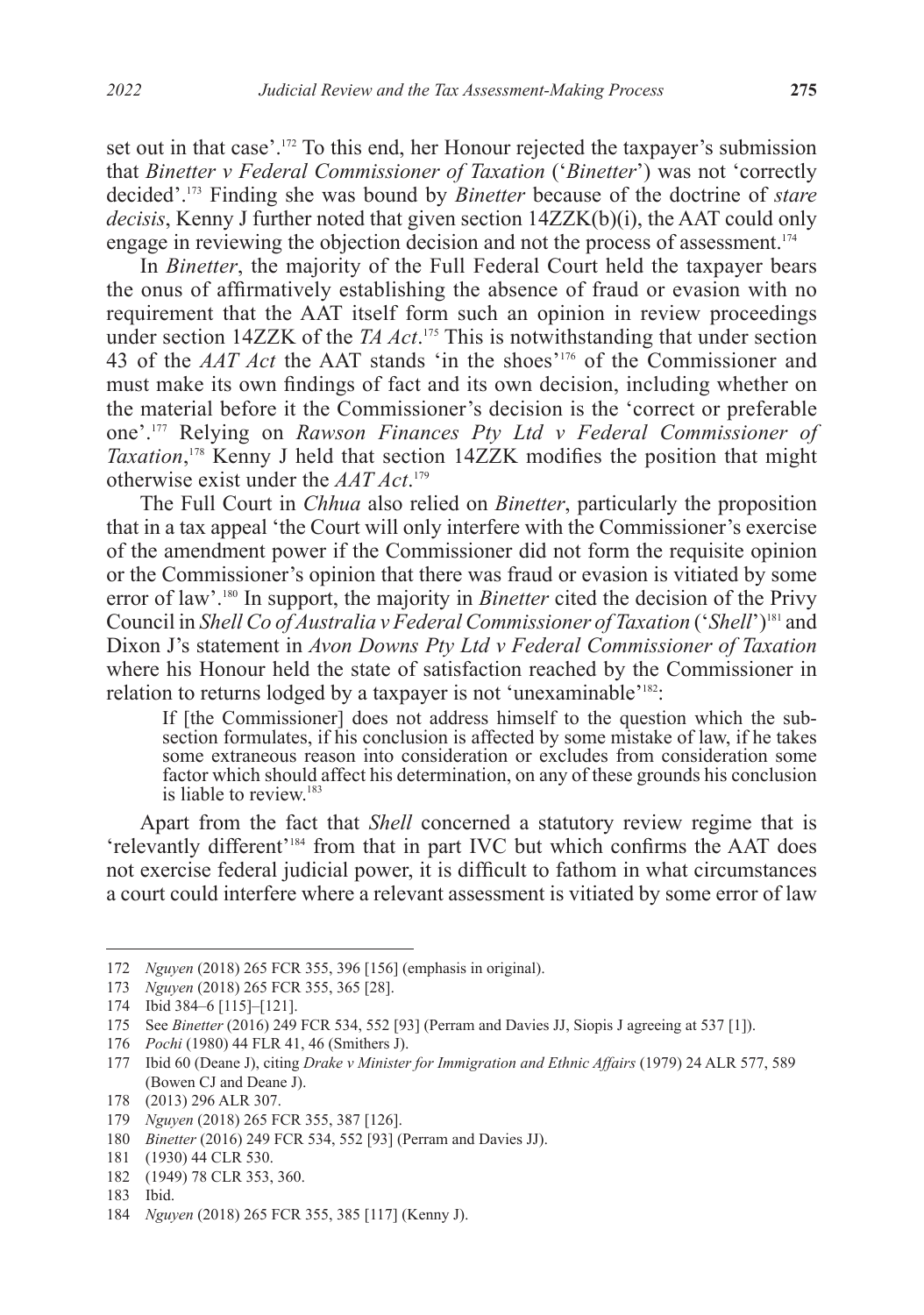without the taxpayer having to positively prove the assessment is also excessive in the manner discussed above. This is because, as discussed, complaints about the lack of rationally probative evidence are excluded from challenge in part IVC proceedings because they concern the due making of an assessment, albeit they may also be tantamount to jurisdictional error of law.

As *Nguyen* illustrates, challenging the due formation of opinion about fraud or evasion in part IVC proceedings is doomed to fail without evidence affirmatively proving that all assessable amounts were disclosed in the taxpayer's return of income. This is evident from Kenny J's dismissal of the taxpayer's contention that the failure of the Commissioner to refer to any evidence to support the requisite opinion about fraud or evasion 'carried "the necessary implication" that there was none.'185 Citing the High Court decision in *McCormack v Federal Commissioner of Taxation* ('*McCormack*'),186 Kenny J explained that 'whether there has been fraud or evasion to support the amendment is part of proving that the assessment under review is excessive. It is, therefore, a matter governed by s 14ZZK(b)(i) [of the *TA Act*]'.187

In *McCormack* the former Board of Review had mistakenly rejected the taxpayer's evidence that she had not acquired property for the purpose of resale at a profit so that former section 26(e) of the *ITA Act* did not apply. On appeal to the Supreme Court of Western Australia, the transcript of the Board proceedings was tendered without the taxpayer giving oral evidence. Finding 'certain aspects of the approach of the Board to her evidence … to be unsatisfactory',188 the Supreme Court nevertheless dismissed the taxpayer's appeal. An appeal to the High Court was also dismissed. Delivering the leading judgment for the majority, Gibbs J explained that to discharge the burden of proving an assessment is excessive the taxpayer

must prove affirmatively, on the balance of probabilities, that the property was not acquired for the purpose of profit-making by sale. … *But it is not enough*, even when all the facts are known, *that there is no material upon which it may be concluded that the property was acquired for the purpose mentioned* in s 26(a). If a taxpayer can succeed, simply because there is no evidence from which it can be concluded that the relevant purpose existed, that must mean that the burden of proving the existence of that purpose lies on the Commissioner. … The taxpayer will succeed if the proper inference from the evidence is that the property was not acquired for the relevant purpose, but if there is *no evidence* as to the purpose for which the taxpayer acquired the property the appeal *must fail*. 189

True, as Steward J said in *Federal Commissioner of Taxation v Cassaniti*, 'the tribunal of fact is free to accept the evidence of the taxpayer alone if it finds the taxpayer to be truthful'. However, his Honour added a cautionary note, suggesting 'it would usually be prudent to corroborate the evidence of a taxpayer'.190 Without

<sup>185</sup> Ibid 372 [60].

<sup>186</sup> (1979) 143 CLR 284.

<sup>187</sup> Ibid 386 [122].

<sup>188</sup> *McCormack* (1979) 143 CLR 284, 297 (Gibbs J, Stephen, J agreeing at 306), quoting *McCormack v Federal Commissioner of Taxation* (1977) 7 ATR 368, 371 (Wickham J).

<sup>189</sup> *McCormack* (1979) 143 CLR 284, 303 (Gibbs J, Stephen, J agreeing at 306) (emphasis added).

<sup>190</sup> *Federal Commissioner of Taxation v Cassaniti* (2018) 266 FCR 385, 409 [88] (Steward J, Greenwood J agreeing at 387 [1], Logan J agreeing at 387 [2]).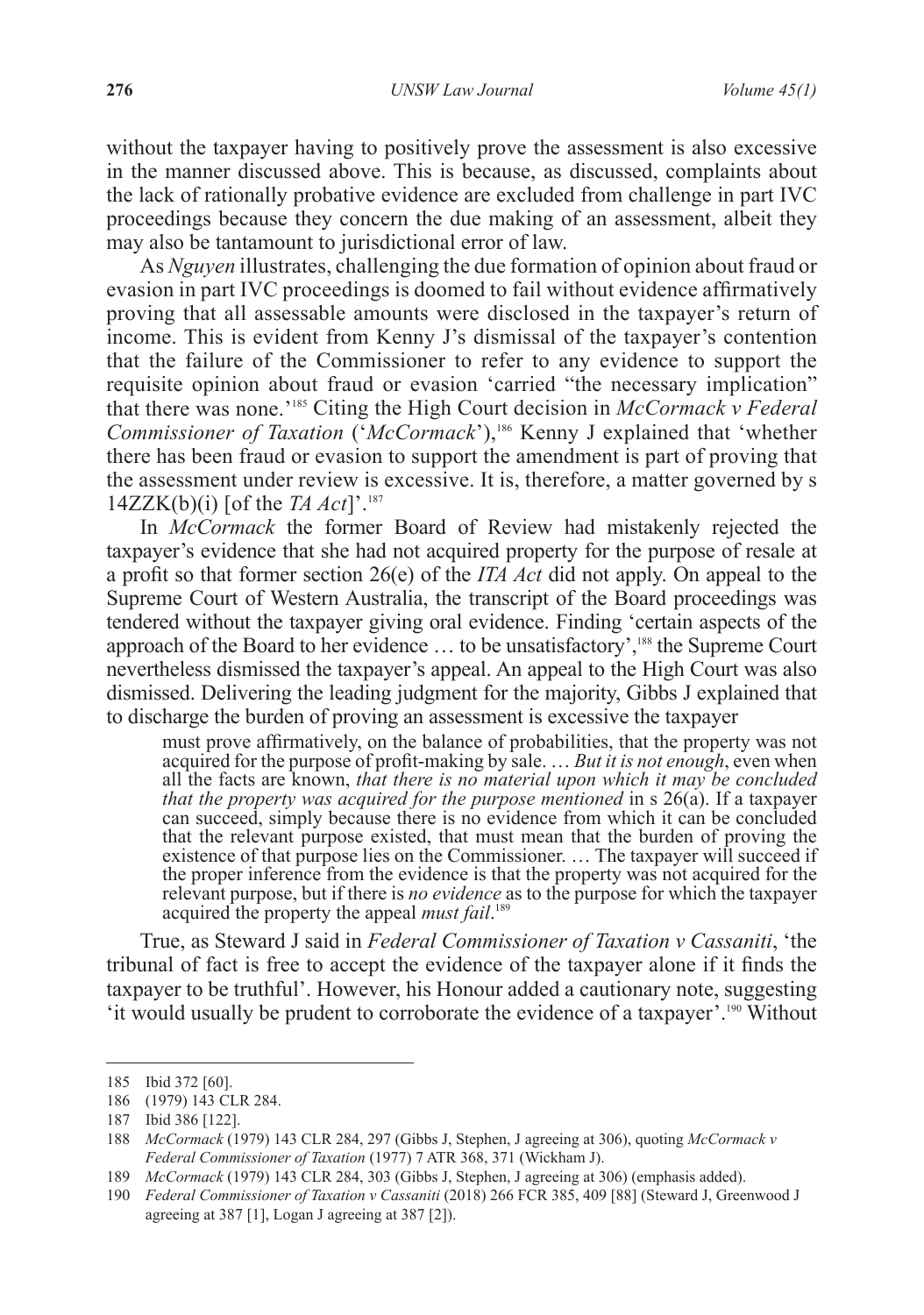corroboration, the taxpayer's statement challenging an assessment as excessive would be 'self-serving'<sup>191</sup> and 'tested most closely, and received with the greatest caution'.192 And is thus unlikely to be sufficient to rebut a presumption of validity, albeit the taxpayer may have given an 'honest account'193 of the factual matters on which liability depends. This is borne out in *Nguyen*.

As discussed, despite the Commissioner accepting in *Nguyen* that the taxpayer had established the non-income character of a significant portion of the unexplained funds, the AAT nevertheless affirmed the validity of the amended assessments. In so doing, the AAT observed that 'the effect of the *Binetter* decision … may well be to make a fraud or evasion finding unchallengeable independently of the challenge to the assessability of the relevant amount'.<sup>194</sup>

It follows that a taxpayer will not succeed in proving an assessment is excessive under part IVC by showing an error by the Commissioner in forming a judgment as to the amount of the assessment, asserting there is 'no evidence' about a matter on which liability depends, or otherwise complaining about the '"due making" or actual making of the assessment'.195 Significantly, the taxpayer is also not entitled to request particulars from the Commissioner for the purpose of discharging the burden of proof under part IVC.<sup>196</sup>

In contrast, it is 'ultimately'<sup>197</sup> a question for judicial decision what amounts to material that could support a factual finding in judicial review. To this end, there appears to be some division in the High Court concerning the question of who bears the onus of proving entitlement to jurisdictional error relief. In *Minister for Immigration and Border Protection v SZMTA*, Bell, Gageler and Keane JJ suggested the onus falls on the adversely affected applicant.<sup>198</sup> However, Gordon J has since suggested that this 'subverts the protective purpose of judicial review'<sup>199</sup> and fails to understand 'the role of judicial power.'200

Suffice to note that judicial review in exercise of the 'constitutional function'<sup>201</sup> of courts to supervise administrative action is 'justified and sustained by … the declaration and enforcement of the legal rules which determine the limits and govern

<sup>191</sup> *Imperial Bottleshops Pty Ltd v Federal Commissioner of Taxation* (1991) 22 ATR 148, 155 (Hill J).

<sup>192</sup> *Pascoe v Federal Commissioner of Taxation* (1956) 30 ALJ 402, 403 (Fullagar J), quoted with approval in *McCormack* (1979) 143 CLR 284, 301–2 (Gibbs J, Stephen J agreeing at 306).

<sup>193</sup> Azzi, 'Time to Reconsider *Futuris*' (n 132) 62.

<sup>194</sup> *Nguyen AAT* [2016] AATA 1041, [34] (Senior Member O'Loughlin).

<sup>195</sup> *Gashi* (2013) 209 FCR 301, 310 [42] (Bennett, Edmonds and Gordon JJ) (citations omitted).

<sup>196</sup> *WR Carpenter* (2008) 237 CLR 198, 205–6 [14]–[17] (Gleeson CJ, Gummow, Kirby, Hayne, Heydon, Crennan and Kiefel JJ).

<sup>197</sup> *Kostas* (2010) 241 CLR 390, 418 [91] (Hayne, Heydon, Crennan and Kiefel JJ).

<sup>198</sup> (2019) 264 CLR 421, 433 [4] (Bell, Gageler and Keane JJ) ('*SZMTA*').

<sup>199</sup> Lisa Burton Crawford, 'How Should a Court Respond to an Immaterial Error of Law?', *AUSPUBLAW* (Blog Post, 28 October 2020) <https://auspublaw.org/how-should-a-court-respond-to-an-immaterial-errorof-law>.

<sup>200</sup> *ABT17 v Minister for Immigration and Border Protection* (2020) 94 ALJR 928, 954 [109] (Gordon J, Nettle J agreeing at 948 [72]), quoted with approval in *MZAPC v Minister for Immigration and Border Protection* (2021) 390 ALR 590, 619 [115] (Gordon and Steward JJ) ('*MZAPC*').

<sup>201</sup> Debbie Mortimer, 'The Constitutionalization of Administrative Law' in Cheryl Saunders and Adrienne Stone (eds), *The Oxford Handbook of the Australian Constitution* (Oxford University Press, 2018) 696, 723.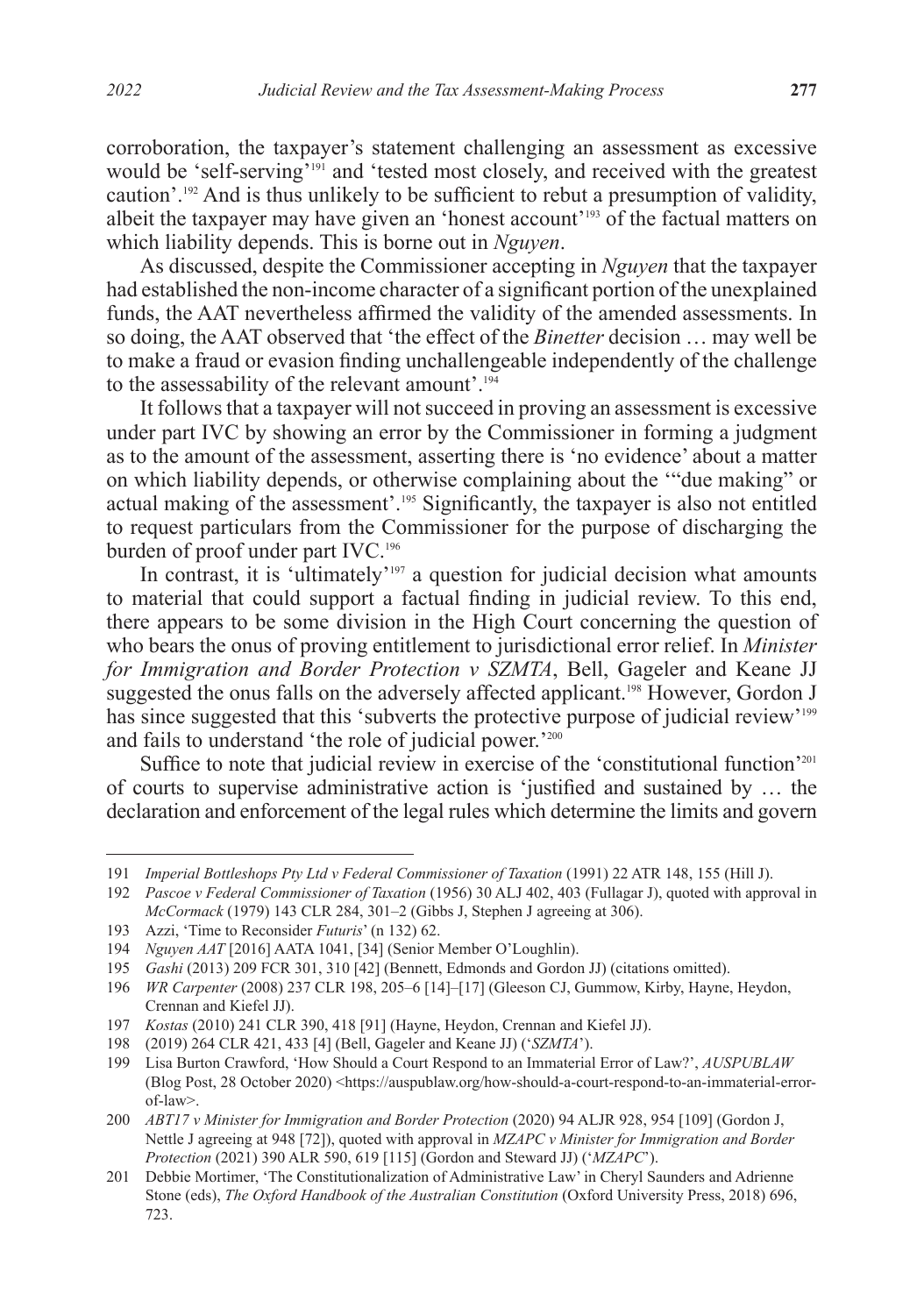the exercise of a repository's powers'.<sup>202</sup> This is reflected in the 'animating principle'<sup>203</sup> from *Corporation of the City of Enfield v Development Assessment Commission*  directing courts grant 'available and appropriate'204 remedies to ensure exercise of the assessment-making power remains within the limits imposed by law.

In circumstances where due formation of the Commissioner's opinion is excluded from challenge in part IVC proceedings, courts should not be reluctant to intervene in judicial review proceedings to ensure the Commissioner's suspicion of fraud or evasion was reasonably open. For whilst the Commissioner's requisite state of satisfaction may not have been reasonably reached, this is not the concern of the judicial process under part IVC, which is justified and sustained by whether there is evidence affirmatively showing an assessment is excessive. As I observed in 2019:

[O]nly when courts are exercising judicial power within their constitutional jurisdiction can they totally safeguard against the arbitrary application of the substantive criteria for liability, and thus ensure the tax is not made incontestable given the shortcomings and impracticalities of the alternative mechanism provided For by pt IVC. $205$ 

Towards the immediately preceding end, jurisdictional error relief will only be available in relation to an unreasonable or arbitrary exercise of the administrative power where this is material<sup>206</sup> to the ultimate decision 'in the sense that it deprived the [affected person] of the realistic possibility of a successful outcome<sup>2</sup>.<sup>207</sup> In *Hossain v Minister for Immigration and Border Protection*, the majority explained that breach of an implied condition would be 'material' where 'compliance with the condition could have resulted in the making of a different decision'.208 More recently, the High Court in *MZAPC v Minister for Immigration and Border Protection* ('*MZAPC*') had cause to consider whether the onus of establishing materiality of error by an administrative decision-maker lies with the party alleging jurisdictional error.<sup>209</sup> The applicant had alleged he was not afforded procedural fairness by reason of the failure of the decision-maker to comply with specific provisions in the *Migration Act 1958* (Cth). The Court was divided on the issue. The majority held the onus of proving materiality lies 'unwaveringly'210 on the applicant.

<sup>202</sup> Stephen Gageler, 'The Legitimate Scope of Judicial Review' (2001) 21(3) *Australian Bar Review* 279, 280.

<sup>203</sup> *Re Refugee Review Tribunal; Ex parte Aala* (2000) 204 CLR 82, 107 [55] (Gaudron and Gummow JJ).

<sup>204</sup> (2000) 199 CLR 135, 157 [56] (Gaudron J).

<sup>205</sup> Azzi, 'Time to Reconsider *Futuris*' (n 132) 90.

<sup>206</sup> 'The "threshold of materiality" … universally qualifies the existing implied limitations on executive decision-making power': Nicholas Carey, 'Presumptions upon Presumptions: Problems with the Threshold of Materiality' (2021) 44(2) *University of New South Wales Law Journal* 548, 548.

<sup>207</sup> Refer to authorities cited in *Singh v Minister for Home Affairs* (2019) 166 ALD 486, 500 [58] (Abraham J).

<sup>208</sup> (2018) 263 CLR 123, 135 [31] (Kiefel CJ, Gageler and Keane JJ).

<sup>209</sup> (2021) 390 ALR 590.

<sup>210</sup> *MZAPC* (2021) 390 ALR 590, 605 [60] (Kiefel CJ, Gageler, Keane and Gleeson JJ).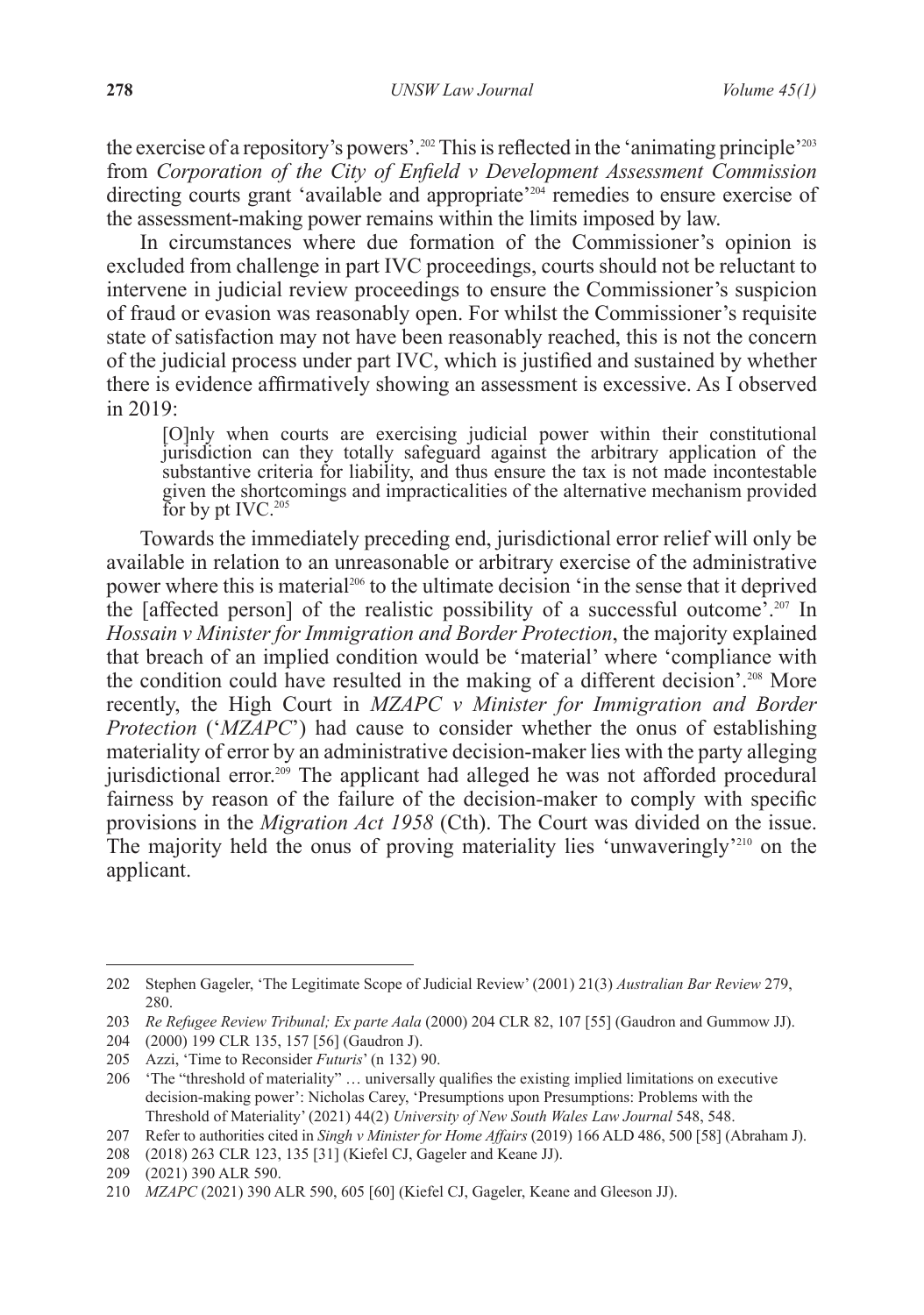Two other members of the Court in *MZAPC*, however, disagreed, stating it was a 'mistake'211 to describe as an evidentiary onus the need to establish that the identified error could realistically have resulted in a different position.<sup>212</sup> Rather, their Honours suggested the bar is necessarily low so that 'a court should hesitate to reject a sensible and reasonable postulation about what the result could have been'.213 Their Honours went further to suggest the decision-maker should bear the onus of proving the alleged error was immaterial.

Fundamental principles – namely, the rule of law … weigh decisively in favour of a conclusion that it is the respondent (the Executive) in an application for judicial review who should and must bear the onus of establishing immateriality of error.<sup>214</sup>

By parity of reasoning, in a judicial review application alleging jurisdictional error for want of probative evidence establishing blameworthy or unlawful conduct by the taxpayer, the Commissioner should be expected to establish immateriality of any purported non-compliance. And this can easily be done by producing evidence bearing on whether a tax avoidance purpose can reasonably be drawn from the purported non-disclosure of income by the taxpayer. To this end, there can neither be 'practical injustice', which the 'concern of the law is to avoid', $215$  nor abuse $216$ of the assessment-making power if there is a 'skerrick of evidence'217 tending to show failure by the taxpayer to disclose all assessable amounts in a particular year.

Regardless, given the highly specific statutory context and allegations pleaded in *MZAPC*, it is arguable the judgments in that case have little relevance to the topic under present consideration – viz, entitlement to jurisdictional error relief where legal unreasonableness is alleged. This is because the duty to make an administrative decision within the bounds of legal reasonableness is said to be '[o] ne type of statutory condition that will always involve material non-compliance'.<sup>218</sup>

Clearly, the presence (or absence) of relevant evidence bearing on whether there has been full and true disclosure of assessable income would be highly material to the decision to amend an assessment out of time and, thus, whether the exercise of the assessment power was authorised. In this way, judicial review overcomes the evidentiary impracticalities inhering in part IVC that effectively prevent the taxpayer from overturning an assessment made in consequence of unreasonable or unwarranted assumptions by the Commissioner. It reverses the onus so that the

<sup>211</sup> Ibid 610 [85] (Gordon and Steward JJ).

<sup>212</sup> Likewise, another member of the *MZAPC* Court, Edelman J, found that 'any conclusion on onus of proof is not capable of universal generalisation': ibid 629 [156]; and that the assumption from *SZMTA* (2019) 264 CLR 421 that the 'applicant for judicial review … bears the onus of proving that a jurisdictional error has occurred' is 'incorrect': at 643 [198].

<sup>213</sup> *MZAPC* (2021) 390 ALR 590, 611 [85] (Gordon and Steward JJ).

<sup>214</sup> Ibid 615 [103] (Gordon and Steward JJ, Edelman J agreeing at 629 [155]).

<sup>215</sup> *Re Minister for Immigration and Multicultural and Indigenous Affairs; Ex parte Lam* (2003) 214 CLR 1, 14 [37] (Gleeson CJ), cited with approval in *Assistant Commissioner Condon v Pompano Pty Ltd* (2013) 252 CLR 38, 99 [156] (Hayne, Crennan, Kiefel and Bell JJ).

<sup>216</sup> '[T]he question to which the standard of reasonableness is addressed is whether the statutory power has been abused': *Li* (2013) 249 CLR 332, 364 [67] (Hayne, Kiefel and Bell JJ).

<sup>217</sup> *Federal Commissioner of Taxation v Pham* (2013) 94 ATR 528, 541 [46] (Katzmann J).

<sup>218</sup> *MZAPC* (2021) 390 ALR 590, 637 [181] (Edelman J).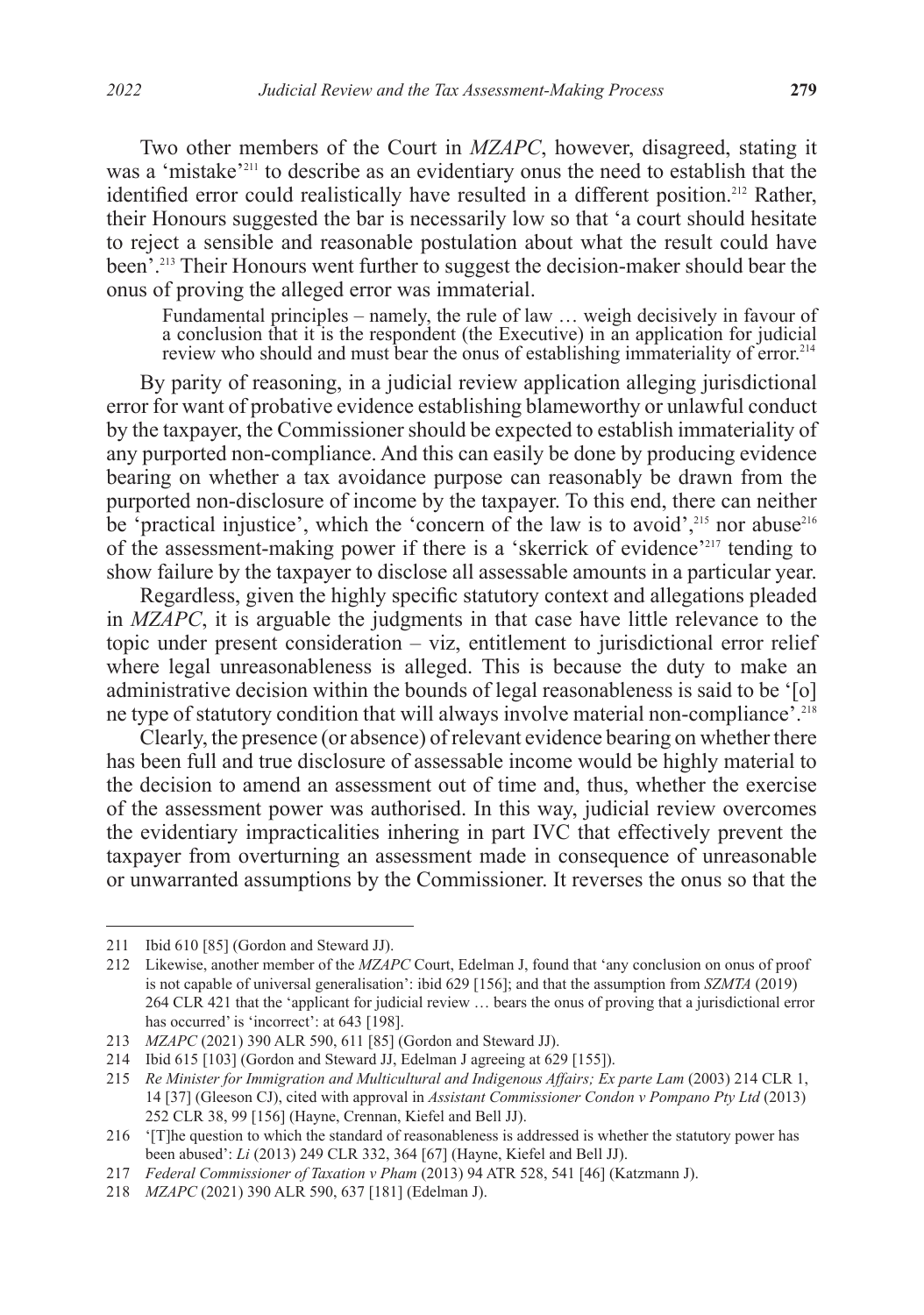Commissioner would be expected to produce evidence supporting the drawing of a tax avoidance inference.

As discussed above, it is immaterial under part IVC that the decision to exercise the assessment power is based on unwarranted or unreasonable assumptions. To succeed in overturning an assessment, the taxpayer must produce evidence affirmatively establishing the assessment was numerically incorrect and what the correct position should be. So that if the taxpayer cannot produce evidence showing full and true disclosure of all assessable amounts, then the Commissioner succeeds irrespective of any non-compliance with the statutory condition of legal reasonableness that would otherwise render the assessment invalid for jurisdictional error. It follows that without judicial review, the assessment would be incontestable in the 'constitutional sense $^{219}$  to the extent that the taxpayer would be denied all right to resist an assessment by alleging non-compliance with the statutory condition of legal reasonableness.

Responding to evidence that ATO officers 'sometimes allege fraud without turning their mind to the question of whether fraud or evasion actually exists',<sup>220</sup> the Standing Committee in 2015 recommended that, in part IVC challenges to assessments issued under section 170(1) item 5, the burden of proof 'switch back' to the ATO once the statutory record-keeping period has expired.<sup>221</sup> This was rejected by the federal government on the ground that it would encourage sham behaviour by taxpayers.<sup>222</sup>

Notwithstanding, the above demonstrated that the reform recommended by the Standing Committee is not necessary. In circumstances where, as shown, the assessment power is not enlivened by mere suspicion the taxpayer has failed to make full and true disclosure, it is reasonable that the Commissioner be expected to establish in judicial review proceedings that it was open to draw the requisite inference about fraud or evasion, including providing the taxpayer with particulars of information supporting the Commissioner's opinion. In this way, courts can best be satisfied the Commissioner has made a genuine attempt to discern assessability of a subsequently discovered discrepancy, rather than acting on mere suspicion that there has been fraud or evasion. This is not possible under part IVC as it 'would [impermissibly] invert the onus of proof<sup>223</sup> to require the Commissioner to prove fraud or evasion.

<sup>219</sup> Cf *Buzadzic* (2019) 348 FLR 213, 228 [62] (Kyrou, McLeish and Niall JJA).

<sup>220</sup> *Tax Disputes Report* (n 1) viii.

<sup>221</sup> Ibid. See also Recommendation 7.

<sup>222</sup> See John Azzi, 'Overturning an Assessment Where the ATO Merely Suspects Fraud or Evasion' *Austaxpolicy: Tax and Transfer Policy Blog* (Blog Post, 8 February 2021) <https://www.austaxpolicy. com/overturning-an-assessment-where-the-ato-merely-suspects-fraud-or-evasion/>.

<sup>223</sup> *McCormack* (1979) 143 CLR 284, 303 (Gibbs J, Stephen J agreeing at 306).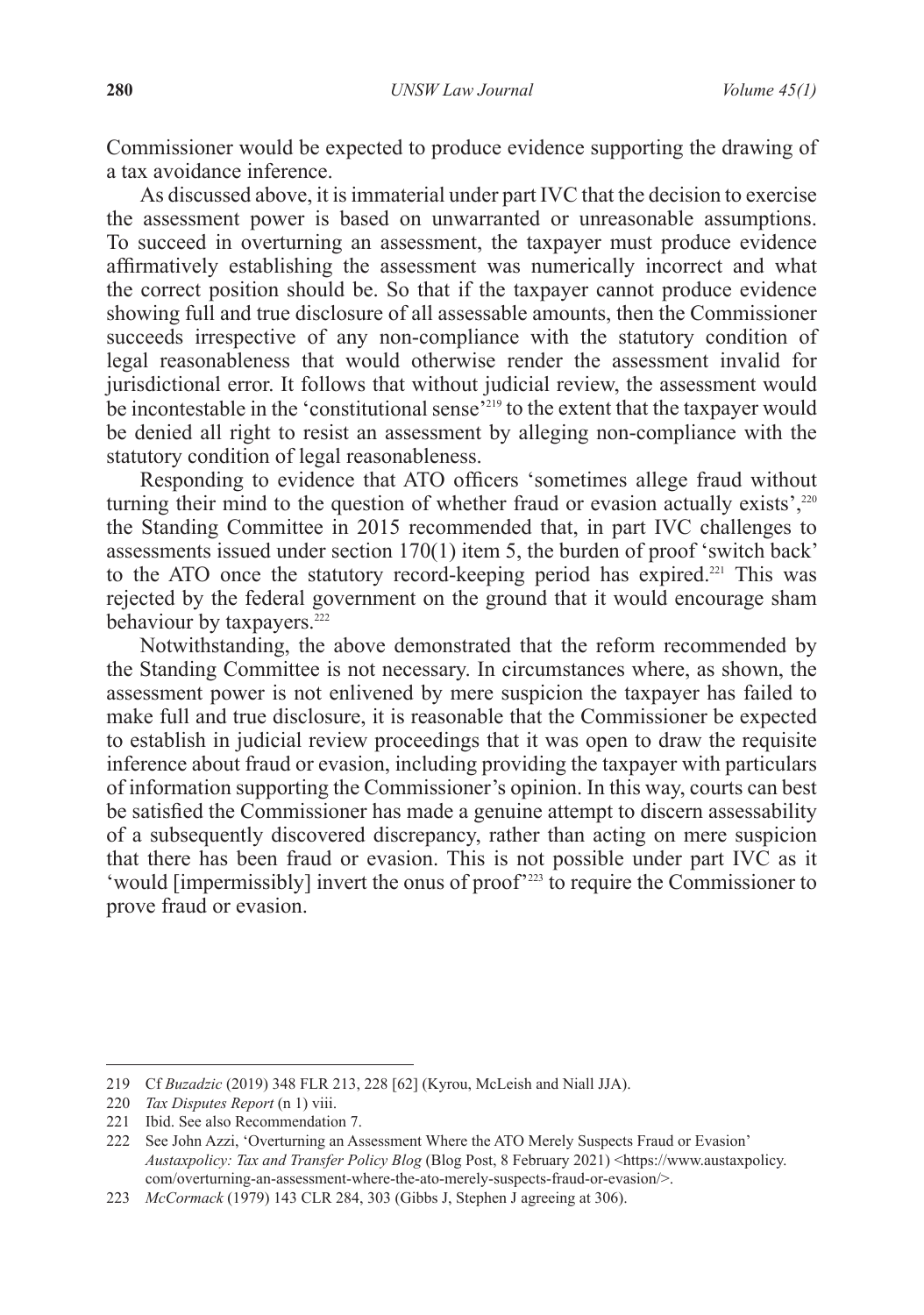#### **VI CONCLUDING OBSERVATIONS**

The preceding showed that an allegation that it was not open to the Commissioner to draw the necessary inference enlivening the power to make an assessment is excluded from challenge under part IVC. Nevertheless, such an allegation could constitute jurisdictional error, albeit not of the kind identified in *Futuris*. This conclusion is contrary to *Buzadzic*, where the Court held the taxpayer is unable to challenge the due making of a default assessment in any proceedings but can challenge the making of an assessment under section 170(1) item 5 in part IVC proceedings.

As shown, a complaint that there was no factual basis upon which the Commissioner could make a default assessment or an amended assessment is procedural in nature, bearing directly on the due making of the assessment. And whilst it is excluded from challenge in part IVC proceedings, nevertheless it can be challenged in judicial review proceedings in circumstances where an implied obligation of legal reasonableness conditions the making of either a default or amended assessment at any time, the Commissioner is required to make a genuine attempt to determine the amount of income that ought to be taxed in each case and there is considerable doubt about whether section 175 operates to protect an assessment made in bad faith encompassing a non-deliberate act done beyond power. This narrower more technical sense of bad faith was not pleaded in *Futuris*.

Although the Commissioner is afforded some latitude when making a default assessment, it was shown above that a higher standard applies when amending an assessment after expiry of the relevant amendment period given the words 'there has been fraud or evasion' in section 170(1) item 5 of the *ITA Act*. To this end, there must be some rationally probative evidence in the Commissioner's possession bearing on the character of an undisclosed amount. Despite that such evidence may also be relevant in establishing the assessment was excessive in part IVC proceedings, as a result of *Chhua*, courts are unable to intervene unless the taxpayer can positively prove the non-taxability of all unexplained funds and that the correct amount of taxable income is that disclosed in the tax return lodged by the taxpayer. No such onus applies in judicial review proceedings notwithstanding the majority decision in *MZAPC*.

As discussed above, non-compliance with the statutory condition of legal reasonableness will always be material. In which case, courts can intervene in judicial review proceedings if satisfied it was not reasonably open to the Commissioner to draw an inference about the requisite tax avoidance purpose necessary to enliven the power to amend an assessment at any time. And the court could not be so satisfied if there is no evidence rationally bearing on the character of an undisclosed amount. This is because, as mentioned, a causal connection between the purported non-disclosure and the assessability of the undisclosed amount is inferred from the words 'there has been' in section 170(1) item 5.

Accordingly, if a taxpayer can only seek to invalidate an assessment in part IVC proceedings and not the assessment-making process in judicial review proceedings except for the two jurisdictional errors identified in *Futuris*, as suggested in *Chhua*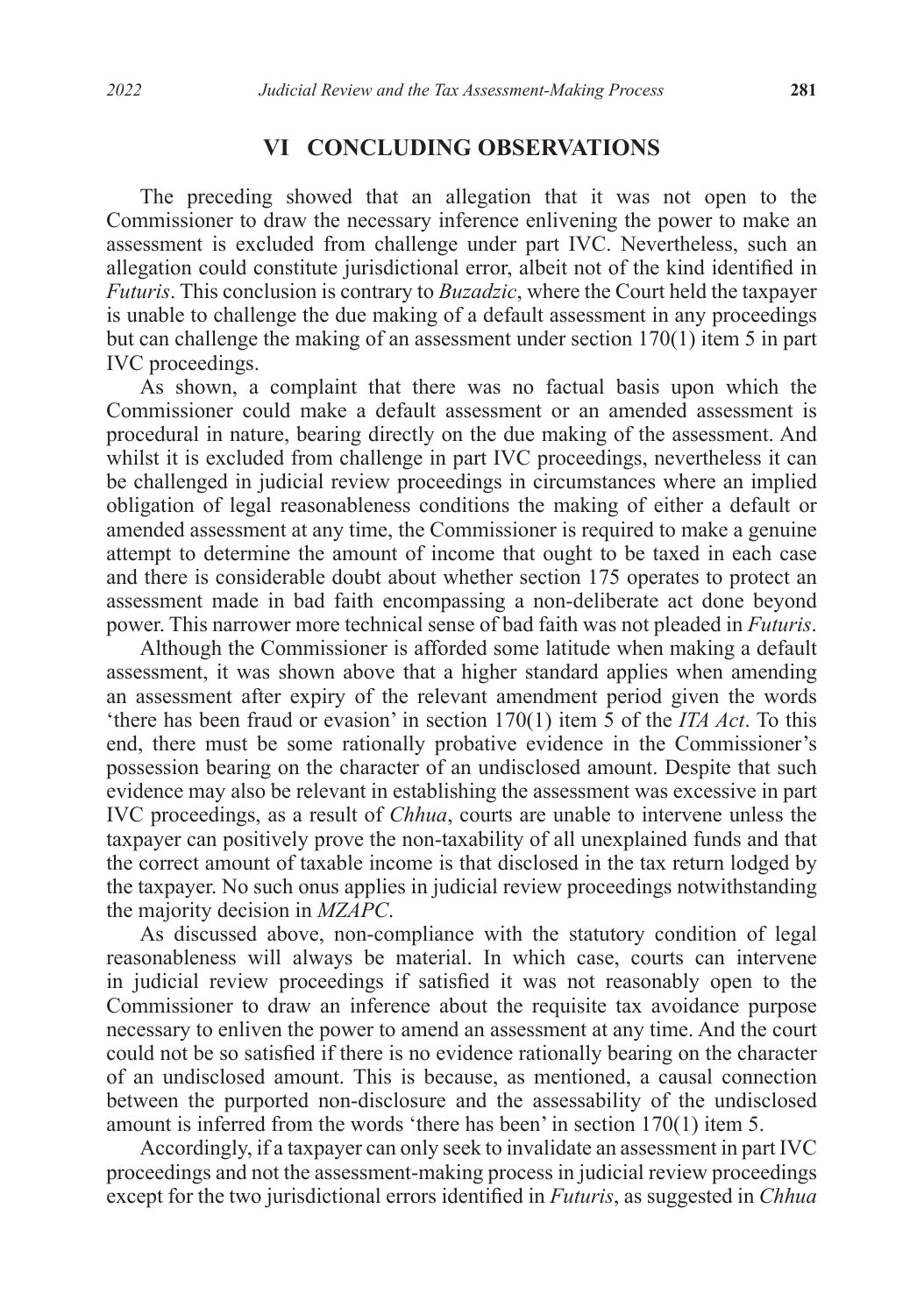and *Buzadzic*, then, as shown, the Commissioner could conceivably act arbitrarily by issuing an assessment where it is merely suspected the taxpayer was engaged in a tax avoidance purpose. This would not only be inconsistent with the fundamental legal maxim of good faith conditioning exercise of any administrative power or discretion, it would also undermine legislative intention to increase certainty and confidence in the tax system, subverting the protective purpose of judicial review and judicial power to guard against jurisdictional error and account for the ability (or otherwise) of the taxpayer to obtain the necessary evidence to prove their case.

Instead of courts intervening if the Commissioner makes an assessment where it was not reasonably open to do so, because of *Chhua* and *Buzadzic*, the onus is now always exclusively on the taxpayer to demonstrate that an assessment made beyond power is excessive. Yet, this outcome is not militated by the majority decisions in either *Futuris* or *MZAPC*. Indeed, as gleaned, the majority in *Futuris*  was unconcerned with bad faith manifesting from legal unreasonableness, whilst the majority in *MZAPC* was silent about the fundamental principles identified by Gordon and Steward JJ that 'decisively' weigh in favour of the Commissioner having to establish immateriality of error.

Indeed, insistence that the taxpayer exclusively bears the onus of refuting an inference of fraud or evasion for non-disclosure fails to pay due regard to the High Court decisions in *Li* (mandating an 'apparent connection' or 'reasonable basis' between the purported discrepancy and the drawing of the relevant inference<sup>224</sup>) and *Graham v Minister for Immigration and Border Protection* (confirming that the practical impact of the law cannot operate to deny courts the ability to enforce statutory conditions governing the lawful exercise of administrative power).<sup>225</sup> If anything, it undermines 'the role of the judicial branch in the protection of the individual against incursions of executive power'.226

It follows, therefore, that in addition to the two categories of jurisdictional error 'beloved by tax lawyers',<sup>227</sup> taxpayers should now more seriously consider instituting judicial review proceedings alleging legal unreasonableness in seeking to overturn an assessment made in circumstances where the Commissioner merely suspects the taxpayer has engaged in fraud or evasion without any probative evidence to this effect. This is because, as shown, such an allegation is both available and necessary to enable courts to discern whether the Commissioner's opinion of fraud or evasion is based on unwarranted assumptions, irrespective that the available information may be insufficient to affirmatively establish the assessment excessive for part IVC purposes.

<sup>224</sup> See *ERY19 v Minister for Immigration, Citizenship, Migrant Services and Multicultural Affairs* (2020) 170 ALD 83, 97 [71]–[72], where Stewart J invalidated the Minister's exercise of discretion because the Minister had not established a logical connection between the evidence and the inference drawn (affirmed on appeal in *Minister for Immigration, Citizenship, Migrant Services and Multicultural Affairs v ERY19* [2021] FCAFC 133).

<sup>225</sup> (2017) 263 CLR 1.

<sup>226</sup> *MZAPC* (2021) 390 ALR 590, 615 [103] (Gordon and Steward JJ).

<sup>227</sup> *Futuris* (2008) 237 CLR 146, 185–6 [134] (Kirby J).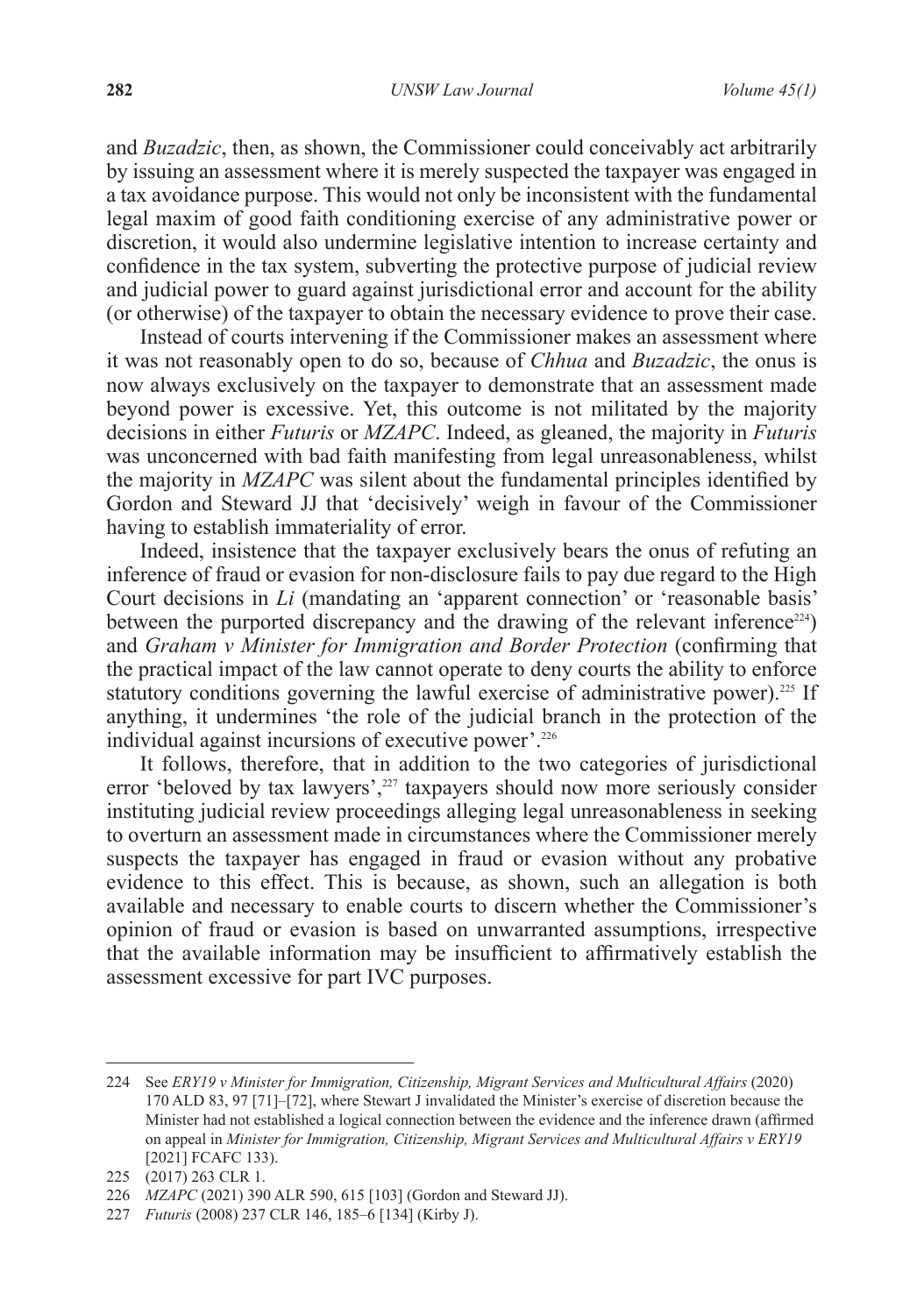#### **VII POSTSCRIPT**

On 17 September 2021 (after this article was accepted for publication), the Commissioner issued Taxpayer Alert 2021/2 titled *Disguising Undeclared Foreign Income as Gifts or Loans from Related Overseas Entities*. 228 In it, the Commissioner explains what evidence a taxpayer is expected to produce to demonstrate an undeclared amount is a genuine gift or loan, and thus not assessable as income.

Depending on the size of the gift, the Commissioner says the donee is expected to produce 'a contemporaneous Deed of Gift' and 'evidence showing the donor's capacity to make the gift from their own resources as well as financial records reflecting the donor's transfer.'229 And for a genuine loan, the taxpayer is expected to produce:

A properly documented loan agreement that evidences the parties to the loan, its terms and relevant conditions. We would expect there to be financial records showing the advance of funds and repayments of principal and interest.<sup>230</sup>

Whilst the above may be both justifiable and reasonable, it is nevertheless 'problematic' and 'impractical', potentially conflating prudent record keeping with the requirements of the law.231 For example, in *Nguyen* the Commissioner 'accepted' (as 'verified') substantial gifts from the taxpayer's relatives in Vietnam based on Department of Immigration records without evidence of a Deed of Gift.232 To this end, it bears recalling that in *Scott v Federal Commissioner of Taxation*<sup>233</sup> the High Court accepted that a gift from a happy client was not assessable as a product of Mr Scott's services notwithstanding the absence of a Deed of Gift. Meanwhile, despite corroborative oral evidence from a friend and a written note that the 'loan is conditional and is to be paid back on demand', the taxpayer in *Federal Commissioner of Taxation v Ross*234 failed to convince the Tribunal member that his friend loaned him \$93,000 without a written loan agreement.<sup>235</sup>

Given the preceding, the point propounded in this paper that judicial review is available and necessary to ensure the Commissioner does not abuse the assessmentmaking power by drawing an inference of fraud or evasion based on unwarranted assumptions or mere speculation about the assessability of an undisclosed amount acquires added significance.

As shown, unlike judicial review, the taxpayer in part IVC review and appeal proceedings must do more to discharge the burden of establishing that the assessment for a particular year is excessive. The taxpayer is expected to produce evidence affirmatively establishing an undeclared amount is not assessable. In judicial review

<sup>228</sup> Commissioner of Taxation, *Disguising Undeclared Foreign Income as Gifts or Loans from Related Overseas Entities* (TA 2021/2, 17 September 2021).

<sup>229</sup> Ibid 3.

<sup>230</sup> Ibid.

<sup>231</sup> Jonathan Ortner, 'ATO Targets "Gifts" from Overseas', *Australian Financial Review* (online, 24 September 2021) < https://www.afr.com/wealth/tax/ato-targets-gifts-from-overseas-20210923-p58u86>.

<sup>232</sup> *Nguyen AAT* [2016] AATA 1041, [19] (Senior Member O'Loughlin).

<sup>233</sup> (1966) 117 CLR 514.

<sup>234</sup> [2021] FCA 766.

<sup>235</sup> *MJPV* [2020] AATA 1527, [21] (Deputy President McCabe). See also above n 168.